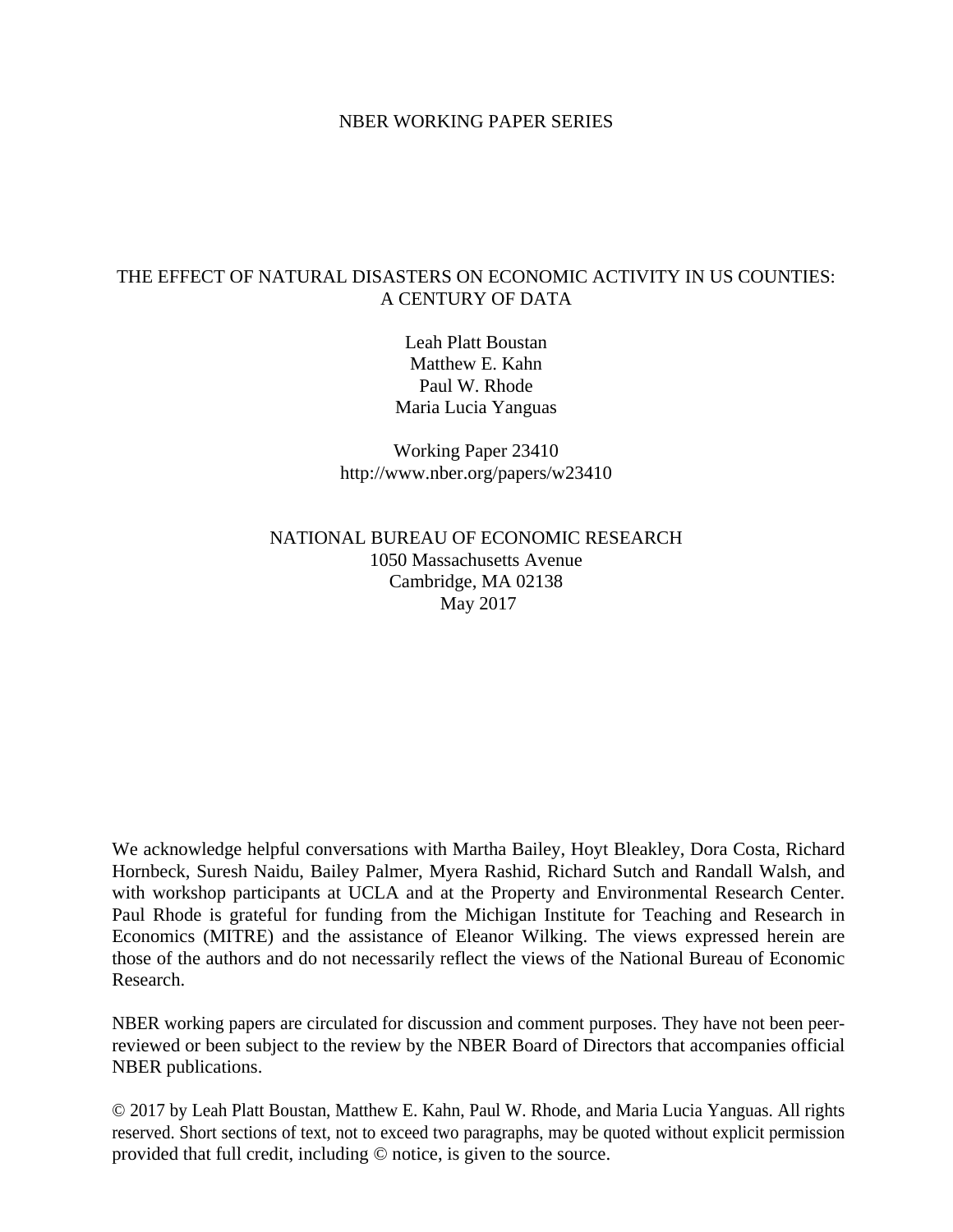The Effect of Natural Disasters on Economic Activity in US Counties: A Century of Data Leah Platt Boustan, Matthew E. Kahn, Paul W. Rhode, and Maria Lucia Yanguas NBER Working Paper No. 23410 May 2017, Revised June 2020 JEL No. N42,Q5,R23

### **ABSTRACT**

More than 100 natural disasters strike the United States every year, causing extensive fatalities and damages. We construct the universe of US federally designated natural disasters from 1920 to 2010. We find that severe disasters increase out-migration rates at the county level by 1.5 percentage points and lower housing prices/rents by 2.5–5.0 percent. The migration response to milder disasters is smaller but has been increasing over time. The economic response to disasters is most consistent with falling local productivity and labor demand. Disasters that convey more information about future disaster risk increase the pace of out-migration.

Leah Platt Boustan Princeton University Industrial Relations Section Louis A. Simpson International Bldg. Princeton, NJ 08544 and NBER lboustan@princeton.edu

Matthew E. Kahn Department of Economics Johns Hopkins University 3100 Wyman Park Drive Baltimore, MD 21211 and NBER mkahn10@jhu.edu

Paul W. Rhode Economics Department University of Michigan 205 Lorch Hall 611 Tappan St. Ann Arbor, MI 48109-1220 and NBER pwrhode@umich.edu

Maria Lucia Yanguas Department of Economics UCLA Los Angeles myanguas@ucla.edu

A online appendix is available at http://www.nber.org/data-appendix/w23410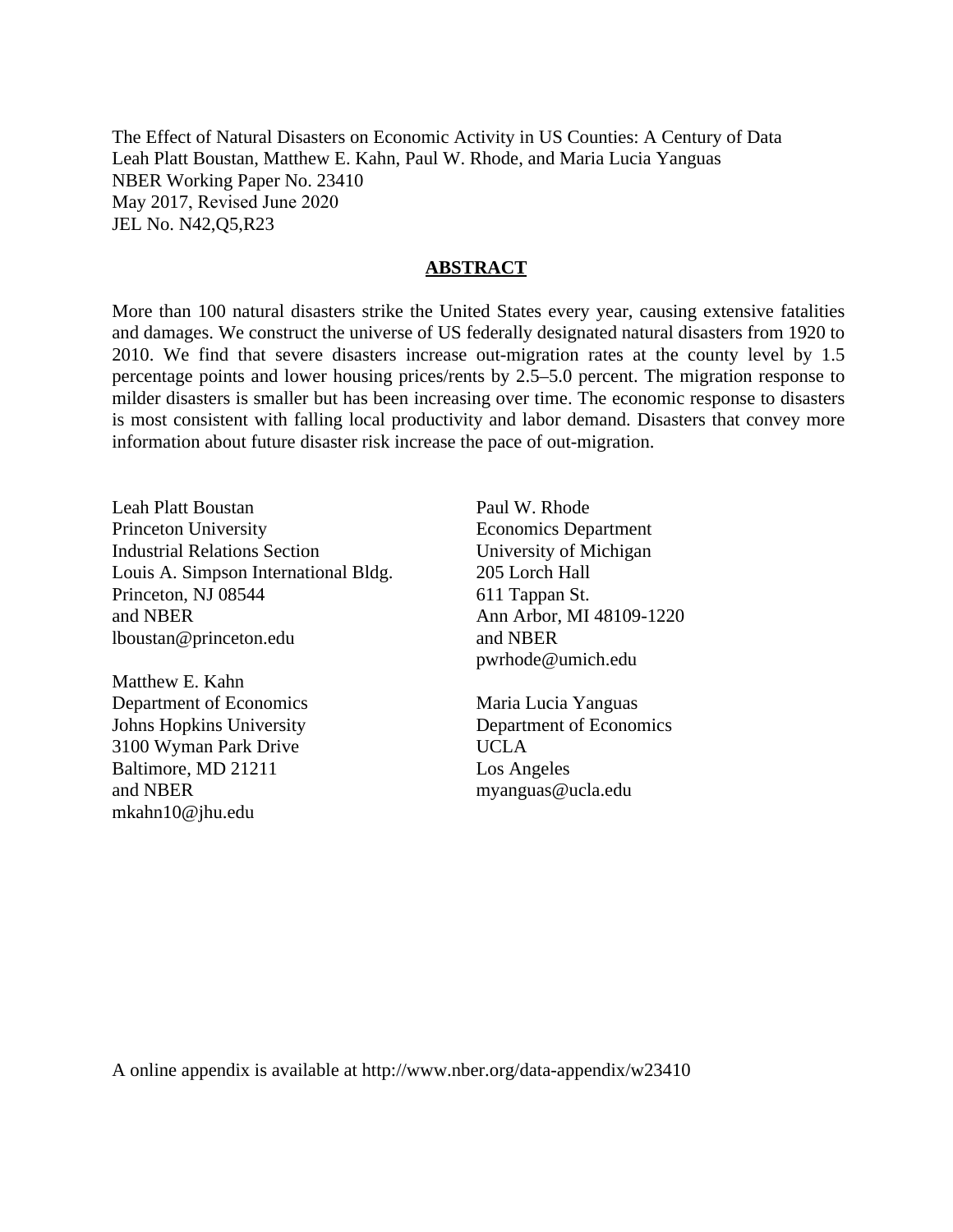## **I. Introduction**

 $\overline{a}$ 

Natural disasters regularly strike major cities in the United States, leading to numerous fatalities and billions of dollars of property and infrastructure damage each year. Recent examples include Hurricane Sandy, which hit New York City and the surrounding area in 2012, and Hurricane Harvey, which caused severe flooding in Houston in 2017, each resulting in more than 100 deaths. Climate science suggests that as global greenhouse gas emissions increase, so too will the number and severity of natural disasters (IPCC 2012). Furthermore, as more economic activity clusters along America's coasts, a greater share of the population is now at risk of exposure to natural disasters (Changnon et. al. 2000, Rappaport and Sachs 2003, Pielke et. al. 2008).

This paper analyzes an original dataset for which we compiled the universe of federally designated natural disasters in the United States from  $1920$  $1920$  to  $2010$ .<sup>1</sup> Figure 1 displays annual counts of disaster events at the county level using this new series, and Appendix Figure 1 breaks down the series by disaster type. From 1920 to 1964, observations are based on historical archival data from the American National Red Cross (ARC). We then combine this information with disaster counts from the Federal Emergency Management Agency (FEMA) and its predecessors starting in the 1950s. [2](#page-2-1) Through most of the century, the US experienced around 500 county-level disaster events each year (one disaster can contribute to numerous county-level disaster events – for example, as a hurricane moves up the coast and strikes multiple counties). Since the early 1990s, there has been a clear acceleration in disaster counts, reaching around 1,500 county-level events per year by the 2000s. Winter storms and hurricanes contribute the most to this increase in frequency.<sup>[3](#page-2-2)</sup> Our extensive new data set aggregates these annual disaster events to the decadal level in order to investigate the effect of natural disasters on local economies.

<span id="page-2-0"></span> $1$  Our time series of disasters begins in 1920, but our analysis of the effect of disasters on migration starts in 1930, when the series of net migration by county is first available.

<span id="page-2-1"></span> $2$  By this measure, a disaster that affects multiple counties would be tallied multiple times. For example, the Great Mississippi Flood of 1927 affected 170 counties. Likewise, a county that experiences more than one disaster event in a decade would be counted more than once.

<span id="page-2-2"></span> $3$  A rise in the frequency of disasters after 1990 is also evident in global series, suggesting that it reflects a real uptick in weather events (see Munich Re 2012, Gaiha et al. 2015, Kousky 2014). In addition, the federal government may have become more expansive in their declaration of disaster events after Hurricane Andrew, which was especially salient, taking place during the 1992 presidential election campaign (Salkowe and Chakraborty 2009).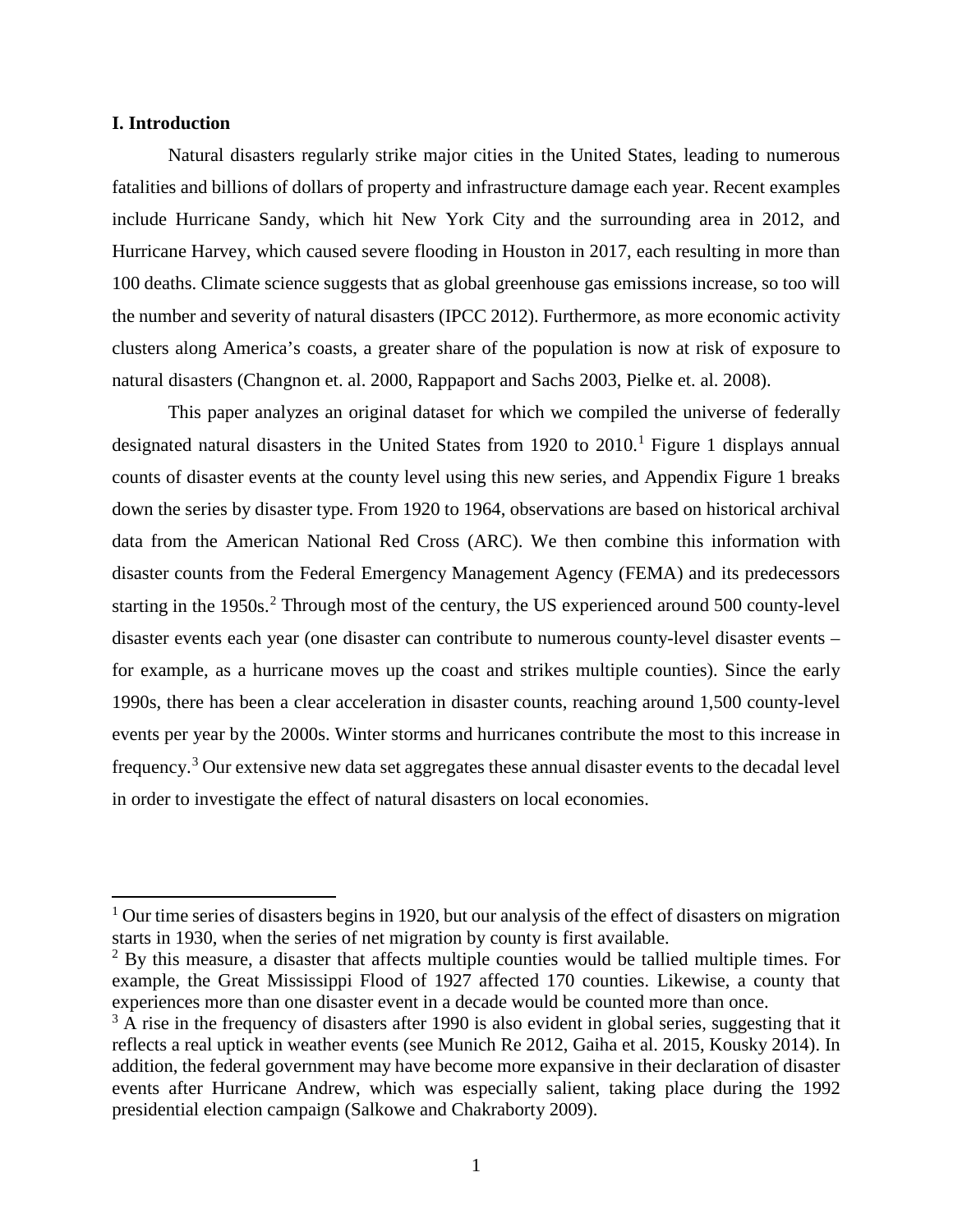A natural disaster event might affect the local economy in several ways: reducing firm productivity by destroying productive capital or disrupting supply chains, creating unanticipated disamenities for consumers, or demolishing part of the housing stock. Each of these channels implies a different relationship between disaster events and local wages, housing prices/rents, and net migration to an area. Furthermore, disasters could shock local areas out of an inefficient equilibrium established through path dependence, allowing the economy to reset to a new equilibrium (for example, by destroying outdated buildings and other durable capital such as in Hornbeck and Keniston (2017)).

We compare a series of economic outcomes within counties before and after a disaster strikes, relative to comparison counties that do not experience a natural disaster in the decade. The underlying assumption is that the presence of a disaster in a particular decade does not coincide with other economic changes at the county level. We find no evidence that disasters that will occur in the next decade (*leads*) have any effect on current out-migration. In some specifications, we also include county-specific trends to account for the fact that, for example, disasters are more common in coastal areas that might be otherwise attracting economic activity over time.

We find that a severe disaster event leads to lower family income, heightened out-migration rates and lower housing prices/rents in a county over the decade. Together, these results suggest that natural disasters reduce firm productivity, thereby lowering wages in the area, which encourages out-migration and falling housing prices. Local responses to disaster events increased after 1980 as national disaster activity has become more frequent in recent years, perhaps because residents infer that each event is associated with a higher risk of future disasters. The advent of FEMA in 1978 did not dampen this trend. If natural disasters were able to shock local areas out of inefficient equilibria regularly, we would expect a stronger out-migration response to disasters in slow-growing areas compared to areas that were experiencing faster economic or population growth. Yet, if anything, we find a stronger net out-migration response in growing areas, contrary to the idea that disasters regularly shock local economies off an inefficient path.

On average, net out-migration from a county increases by 1.5 percentage points during a decade facing a severe natural disaster (8 percent of a standard deviation). The migration response to one severe natural disaster is around half as large as the estimated migration effect of a one standard-deviation reduction in local employment growth. Our preferred specification considers a disaster to be "severe" if it leads to 25 or more deaths, the median value for disasters with known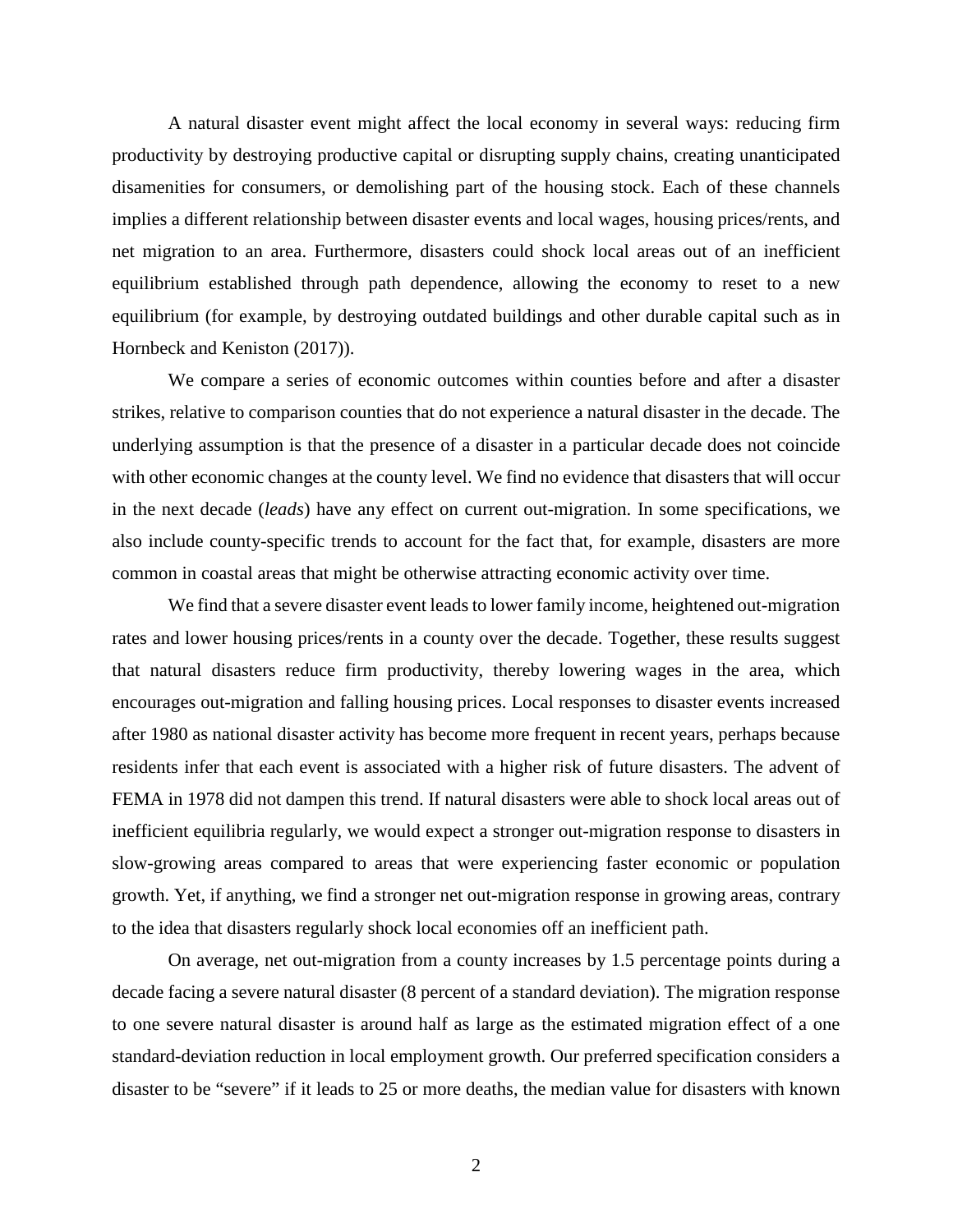fatality counts. Results are robust to alternative fatality thresholds (20 to 200 fatalities), but we find stronger out-migration from the most severe disasters (500 fatalities of more). In the full sample, there are small out-migration responses to milder disasters, especially hurricanes and wild fires. However, after 1980, a period of rising natural disaster frequency and intensity, we find a sizeable migration response to floods, hurricanes, and wild fires. The heightened response to smaller disasters in the more recent period is consistent with the possibility that these events confer more information about future disaster risk, given the growing frequency of disasters over time.

We also find that median housing prices/rents fall by 2.5 to 5 percent after a severe natural disaster, the same order of magnitude as the housing market response to a five percent decrease in school quality as measured by test scores (Black 1999; Black and Machin 2011). Poverty rates increase in areas hit by severe disasters, which is consistent with either an out-migration of households above the poverty line or in-migration of the poor (perhaps in response to lower housing prices), or a causal effect of natural disasters on the probability that the existing population falls into poverty. Our estimates capture the net effect of disasters on local economies, after any rebuilding, new investments, or disbursement of disaster relief funds.<sup>[4](#page-4-0)</sup>

On the margin, FEMA disaster declarations and the extent of disaster relief payments are affected by the political process (Downton and Pielke 2001, Garrett and Sobel 2003).<sup>[5](#page-4-1)</sup> We provide suggestive evidence that our results are not being driven by biases that would arise if disaster events were declared more often in politically connected states (e.g., those controlled by the same party as the president). First, any political connection that would lead states to receive an unwarranted disaster designation and disaster relief should generate other flows of valuable discretionary federal funds, thereby, if anything, leading to net in-migration. Thus, we would expect the political component of disaster declarations to bias *against* finding that disasters lead to out-migration or falling housing prices. Second, although the official designation of mild weather events as "disasters" may be subject to political manipulation, the largest disasters have

 $\overline{a}$ 

<span id="page-4-1"></span><span id="page-4-0"></span> $4$  Gregory (2017) and Fu and Gregory (2019) document that rebuilding grants have externality effects on the decision of neighboring households to remain in an area struck by a natural disaster. <sup>5</sup> These papers show that states politically important to the president have a higher rate of disaster declaration, and that disaster expenditures are higher in states having congressional representation on FEMA oversight committees and during election years.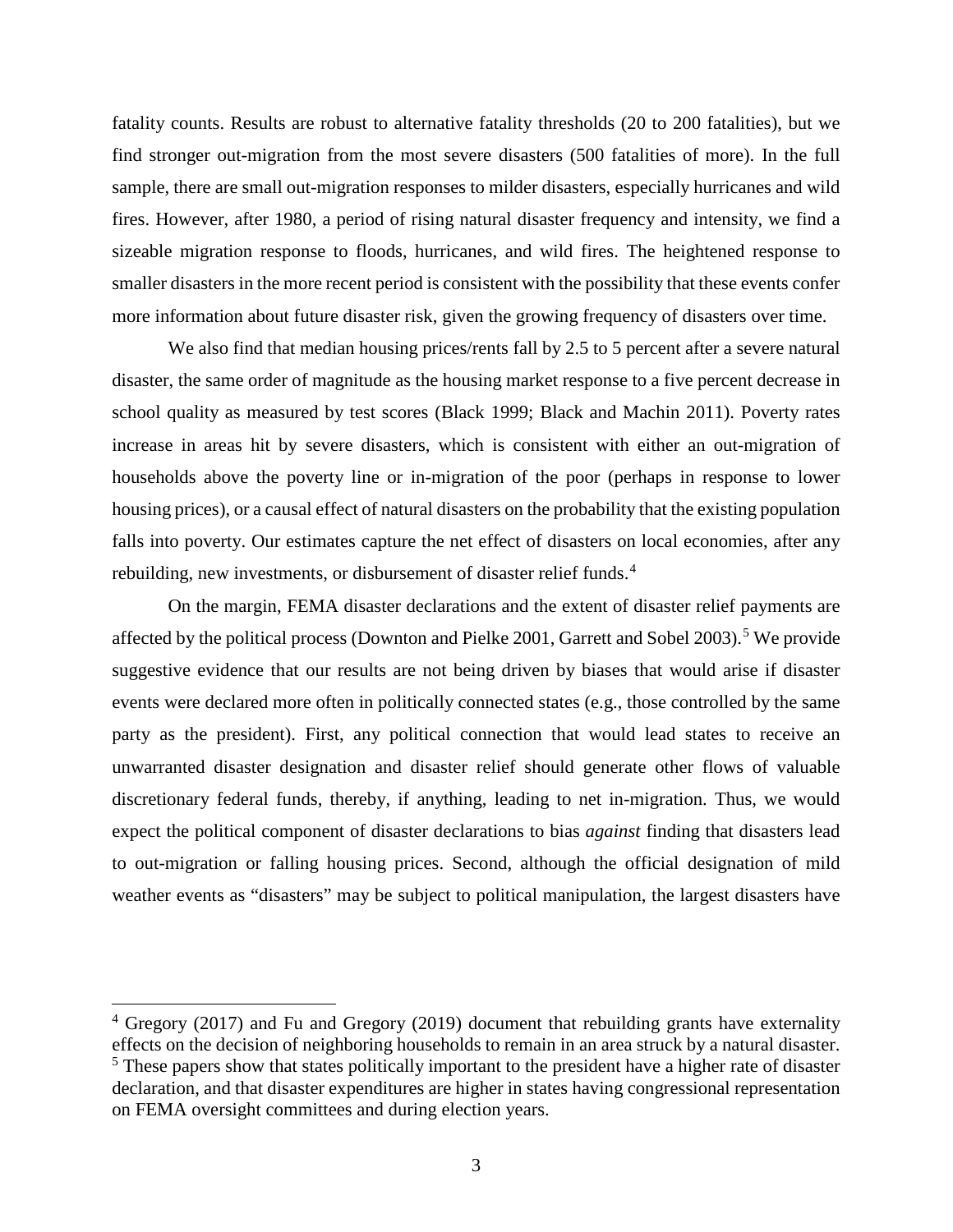all received federal disaster designations.<sup>[6](#page-5-0)</sup> We show that the estimated effect of "severe disasters" is robust to various definitions, ranging from a threshold of 10 to 500 deaths, suggesting that individuals respond similarly to any disaster that is sufficiently damaging. The association between large disasters and out-migration also holds when instrumenting for disaster activity with historically available climate variables (e.g., maximum and minimum temperatures) to account for any association between disaster declarations and local politics, and is present regardless of whether the political party of the state's governor matches the party of the President.

Our work contributes to two strands of the literature in urban and environmental economics. First is a series of macroeconomic studies that use cross-country panel regressions to study how changing temperature, rainfall, and increased exposure to natural disasters conditions affect economic growth (Dell, Jones and Olken 2012, 2014; Cavallo, et al. 2013; Hsiang and Jina 2014; Burke, Hsiang and Miguel 2015; Cattaneo and Peri 2016; Kocornik-Mina et. al. Forthcoming). These studies have not led to a consensus. Results range from long-lasting effects of natural disasters on national income to near-immediate recovery. By analyzing the effect of many natural disasters within a single country (the United States) over many decades, we are able to hold constant many core institutional and geographic features of the economy that may be otherwise correlated with disaster prevalence in a cross-country setting (e.g., democracy, temperate climate). We add to a small body of work studying disasters within a country, including Anttila-Hughes and Hsiang (2013), which analyzes more than 2,000 typhoons in the Philippines.<sup>[7](#page-5-1)</sup> In our universe of US disasters, we document results more consistent with the finding of longlasting disaster effects on local economies.

A second set of papers present case studies of specific major disasters on existing residents (see, for example in the US, Smith and McCarty 1996 and Hallstrom and Smith 2005 on Hurricane Andrew; Hornbeck 2012 and Long and Siu 2018 on the Dustbowl; Hornbeck and Naidu 2014 on the 1927 Mississippi flood; and Vigdor 2008, Sastry and Gregory 2014, Bleemer and Van der Klaauw 2017 and Deryugina, Kawano and Levitt 2018 on Hurricane Katrina; for disasters in other

l

<span id="page-5-0"></span><sup>&</sup>lt;sup>6</sup> Even Hurricane Maria, the severity of which was downplayed by the Trump administration after hitting Puerto Rico in 2017, did receive a disaster designation by FEMA and so would be included in our definition of a disaster event.

<span id="page-5-1"></span> $<sup>7</sup>$  In work related to climate change (although not directly focused on natural disasters), Feng,</sup> Oppenheimer and Schlenker (2012) studies the effect of temperature-induced changes in crop yields on migration from rural US counties.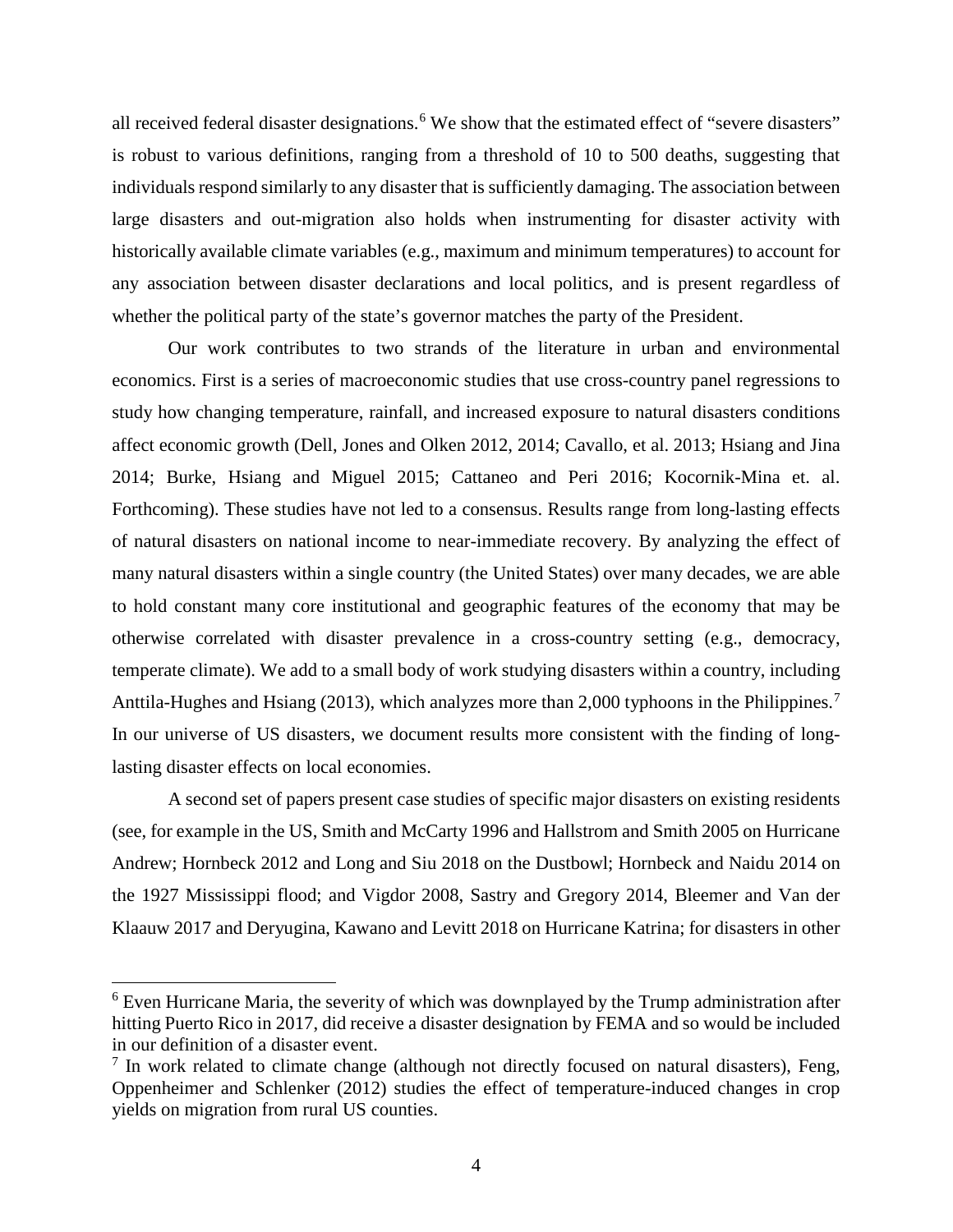countries, see Nobles, Frankenberg, and Thomas 2015 and Groger and Zylberberg 2016). Most of these case studies find large effects of a major disaster on out-migration or population loss. While it is important to study these major cases, most disasters are not as severe as these notable outliers. Our comprehensive dataset allows us to examine a much wider universe of disasters. In two related papers, Strobl (2011) and Fussell, et al. (2017) use county-level panels of US counties and find that hurricanes reduce local economic growth and affected population in recent decades. Strobl leverages detailed data on wind speeds and a scientific model of hurricane intensity to generate a proxy for local damage. The (complementary) advantage of our paper is that we examine all disaster types – hurricanes represent less than 10 percent of disaster events – over a much longer historical period.

### **II. Theoretical Predictions**

 $\overline{\phantom{a}}$ 

Natural disasters can have various effects on local economies, potentially reducing firm productivity, destroying housing stock and/or diminishing consumer amenities. Furthermore, one disaster event can change the expectations of residents or prospective residents about future disaster risk. We discuss each of these aspects in turn, as well as the case of a disaster shocking an area out of an inefficient equilibrium, and derive predictions that will guide our empirical exercise. Kocornik-Mina et al. (Forthcoming) discusses a set of similar channels.

We use the effect of disasters on local wages, housing prices/rents, and net migration to distinguish the relative strength of the various channels by which disaster events can affect local economies. Consider the case in which a natural disaster reduces firm productivity– for example, by destroying productive capital or disrupting local supply chains (Carvalho, et al. 2016), thereby reducing labor demand. All else equal, natural disasters would lower wages, encouraging existing residents to leave the area and/or discouraging outsiders from moving in (Rosen 1974; Roback 1982; Topel 1986). In an economy with durable local housing, this out-migration would depress local home prices in the medium run until the existing housing stock has a chance to depreciate (Glaeser and Gyourko 2005).[8](#page-6-0) Lower home prices encourage some residents to stay in an area and others to move in; the price effect will be strongest for the poor who are more willing to trade off

<span id="page-6-0"></span><sup>&</sup>lt;sup>8</sup> If instead disasters result in extensive rebuilding projects, thereby temporarily increasing labor demand, population and housing prices will increase. We estimate the net effect of disasters including any effect on reconstruction.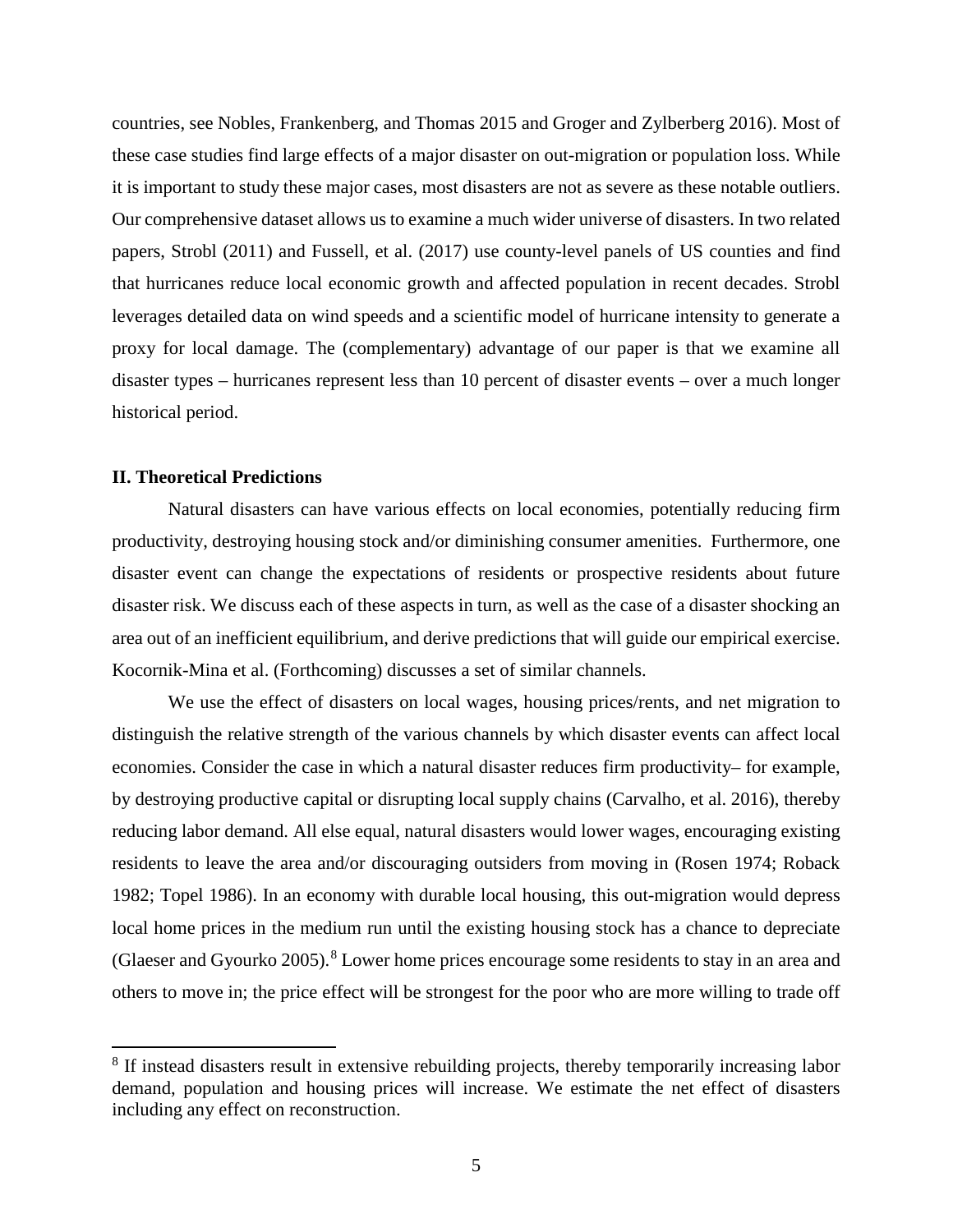high real income for higher disaster risk. Thus, if disasters reduce firm productivity, we expect they will be associated with lower wages, higher out-migration and lower housing prices. If instead disasters weaken local amenities, residents will also leave the area and housing prices will fall as a result, but, if anything, wages might rise as a result, as firms seek to attract workers back to the region.

Natural disasters may also destroy a substantial portion of the housing stock or reduce the willingness of homeowners to invest in ongoing maintenance, thereby reducing the quality of the existing stock (Bunten and Kahn, 2017). If the only effect of a disaster is to contract the housing stock, then we would expect housing prices to rise in the short run. More generally, the short run effect of a disaster on housing prices will depend on the relative strength of declining demand for living in the area (which will reduce prices) and a reduction in housing supply (which will raise prices). In the longer run, if prices rise above construction costs for some period of time, developers may build new housing, thereby moderating any initial increase in housing prices. Given the decadal frequency of data on housing prices taken from the Censuses of Population and Housing, housing supply destruction may have no estimated effect even if prices did rise for a few years. If a disaster event encourages local politicians to change land use regulations – for example, by expanding the zone considered at high risk of flooding or wild fires –the long-run housing supply in an area may end up lower than before. In that case, natural disasters could increase housing prices even at the decadal level.

The effect of a disaster on local amenities will depend on whether the event was anticipated by local residents– for example, in areas that are known for having a high hurricane risk. An anticipated disaster event would have no effect on the valuation of local amenities. The case of a fully anticipated disaster is analogous to a one-time shock that is expected not to recur, in the sense that both such events convey no new information about future risk. Davis and Weinstein (2002) document that even a severe (but temporary and non-recurrent) shock like the firebombing of Japanese cities during World War II did not lead to a long-term change in population levels across cities. Likewise, we would not expect an effect of disaster events on migration if: (a) disaster events are common and thus fully anticipated, or (b) a disaster is considered idiosyncratic and thus contains no new information about future disaster risk.

Although few disasters are entirely anticipated, the degree of new information about disaster risk contained in each event can vary across locations and over time. All else equal, we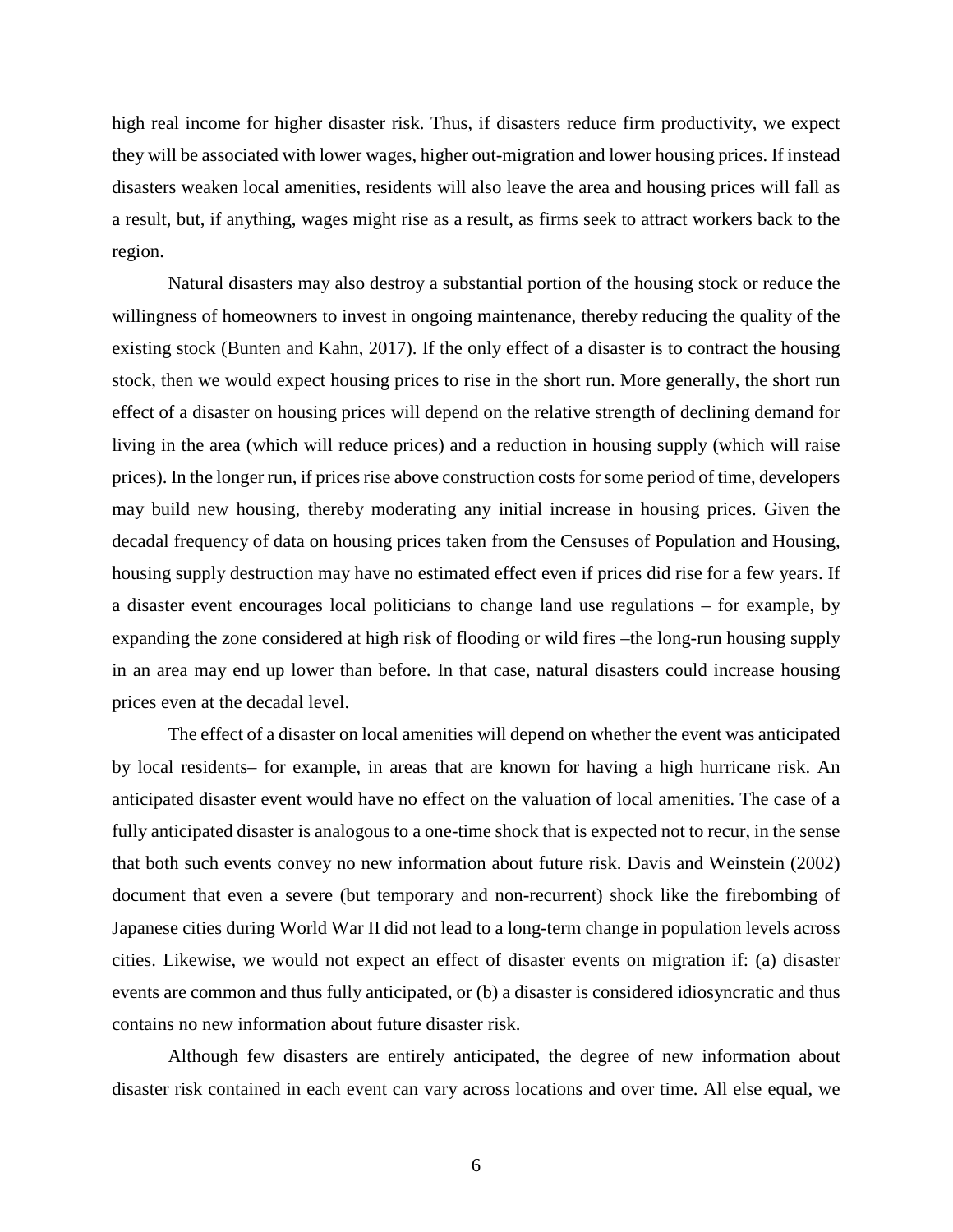predict that disasters that convey more new information about the increased likelihood of a future disaster in the area will lead to greater increases in out-migration. One corollary of this information channel is that a disaster may convey more "new news" if it strikes an area that otherwise has faced a low underlying disaster risk, as compared to an area that is regularly hit by disasters. Another corollary is that a given disaster event may convey more information about the likelihood of future reoccurrence in recent decades, when the severity and regularity of disasters has increased, as compared to the early- to mid-twentieth century.

In theory, local areas can persist for long periods in inefficient equilibria, due to historical path dependence or development delays stemming from coordinated rebuilding decisions. In this scenario, a natural disaster could be the catalyst shifting an area onto a new path, leading the effect of a disaster shock to differ in productive and unproductive areas. Siodla (2015) and Hornbeck and Keniston (2017) find that productive cities such as San Francisco and Boston respectively suffered from an inefficiently low quality building stock as they began to grow. Both cities then experienced large urban fires in the late nineteenth/early twentieth centuries that "reset" the area to a new equilibrium. In growing areas, then, natural disasters could even (counterintuitively) encourage population growth. In contrast, low productivity places can retain inefficiently high population levels for decades because of the existence of a long-lived housing stock. In this case, a natural disaster could "reset" the equilibrium to a permanently lower population if it destroyed a sufficient share of the housing stock, as in the case of Hurricane Katrina (Fussell 2015). We thus expect more out-migration from slow-growing areas if natural disasters regularly shock areas off of an inefficient path.

### **III. Econometric Framework**

To study how natural disaster events affect local economies, we stack data from county *i* in state *j* for decades ending in year  $t$  ( $t = 1940-2010$ ) and estimate:

$$
Y_{ijt} = \mu_i + \xi_t + \beta_1 * \text{Disasters}_{ijt} + \beta_2 * \text{Aemploy}_{ijt} + \beta_3 * (X_{ij} * t) + U_{ijt} \tag{1}
$$

Our set of dependent variables Y include the net migration rate from year  $t-10$  to year  $t$ , the logarithm of median housing prices (or rents) in year *t*, and a series of other economic attributes such as the logarithm of median family income and the poverty rate (available from 1970) in year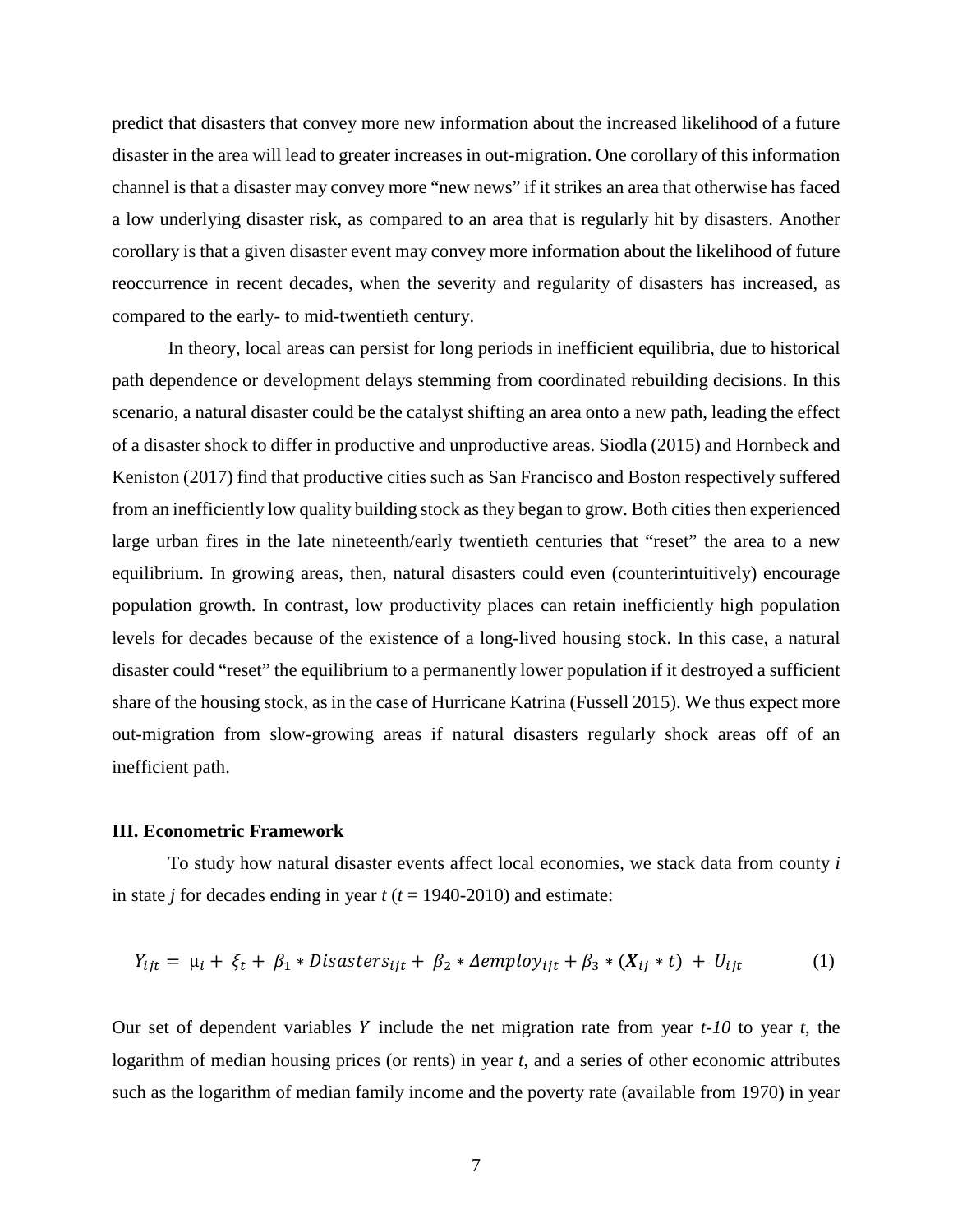*t*, all of which are measured at the decadal level from the Censuses of Population and Housing.<sup>[9](#page-9-0)</sup> Our main explanatory variable is a vector of the number and severity of disasters in a local area (*Disasters*<sub>iit</sub>) from year  $t$ -10 to year  $t$ , which we will discuss in depth in the next section. In particular, we include an indicator for the presence of any severe disaster in the county and decade and counts of all other disasters by type (e.g., hurricanes, fires).

Our coefficient of interest  $\beta_1$  compares counties that experienced a severe disaster to those that did not in a particular decade. We control for county  $(\mu_i)$  and decade  $(\xi_t)$  fixed effects, statespecific linear time trends and an interaction between initial county population and a linear time trend (included in the vector  $X_{ij}$ ). We allow for differential trends by initial population to account for the fact that sparsely populated areas (e.g., in the Mountain West) were less likely to have declared disasters, and include state-specific linear time trends because disaster events are more common in coastal areas that were otherwise attracting population over time. Standard errors account for spatial and temporal dependence as discussed in Conley (1999) and implemented by Hsiang (2010) and Fetzer (2014). We assume that spatial dependence is linearly decreasing in distance from the county centroid up to 1,000 km.

Standard economic controls like the unemployment rate are not available at the county level over such a long period of time and, in addition, are potentially endogenous outcomes of natural disaster activity. Instead, we control for time-varying economic conditions by constructing an estimate of county employment growth from *t-10* to *t* using initial industrial composition at the county level to weight national employment trends ( $\Delta employ_{ijt}$ ). This measure follows standard proxies for local economic growth pioneered by Bartik (1991) and Blanchard and Katz (1992) and is defined as:

$$
\Delta employ_{ijt} = \frac{\sum_{l=1}^{L} [EMPLOY_{\{i,1930,l\}} * GR_{\{t,l\}}]}{EMPLOY_{\{i,1930\}}} \tag{2}
$$

 $\overline{a}$ 

<span id="page-9-0"></span><sup>&</sup>lt;sup>9</sup> Data on population, poverty rates, family income, housing stock and house values/rents by county are taken from the National Historical Geographic Information System (NHGIS). For stock variables like family income or population, we associate disasters over a given decade (*t-10* to *t*) to attributes of a county at the decade's end (year *t*). So, for example, we imagine that housing prices in a county in 1970 would be affected by disasters in that location from 1960-69, and so on.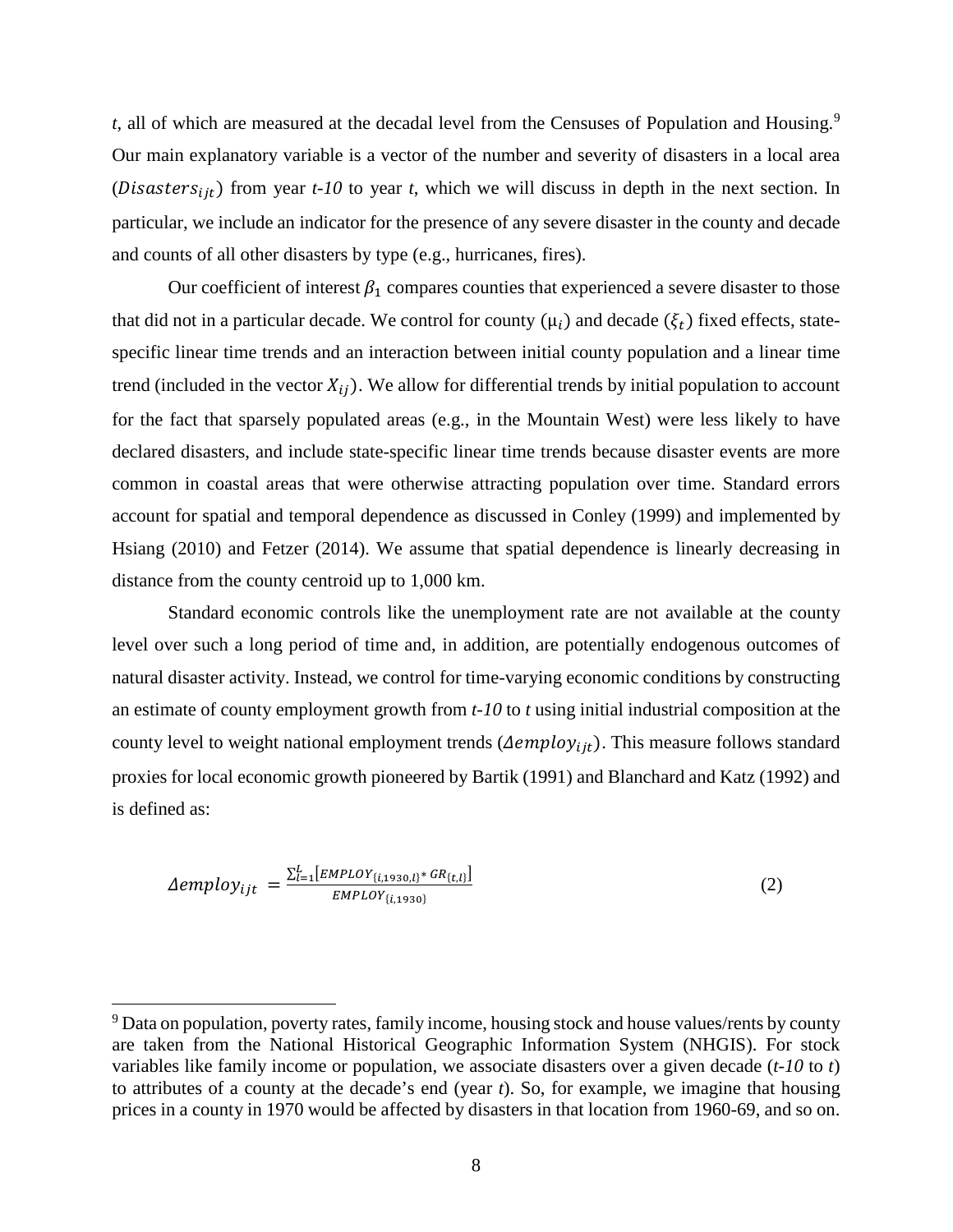Equation (2) weights the national growth rate (GR) in employment in industry *l* for decade *t* by the share of workers in county *i* who worked in industry *l* in the base year (usually: 1930).<sup>[10](#page-10-0)</sup>

We also conduct several robustness checks, including county-specific fixed effects instead of state fixed effects, controlling for county population by decade instead of initial population interacted with a time trends, and including a lag and lead term of the dependent variable on the right hand side to check for pre-trends before the disaster event. We also try excluding all controls beyond state and county fixed effects; the only control that is central to our main result is the inclusion of state-specific linear time trends.

### **IV. Data**

 $\overline{\phantom{a}}$ 

## *A. Natural Disasters*

We combine data from several sources to create a consistent series of disaster counts at the county level over the twentieth and the early twenty-first centuries. For each disaster, we record the geographic location (county), month and year of occurrence, type of event (e.g., flood, hurricane), and fatality count.

Our most recent data are drawn from the list of "major disaster declarations" posted by FEMA and its predecessors, which begins in 1964 [\(fema.gov/disasters\)](https://www.fema.gov/disasters). We supplement the FEMA roster with information on disaster declarations published in the *Federal Register* back to 1958 and with archival records back to the early  $1950s$ .<sup>[11](#page-10-1)</sup> We extend our series to 1918 using data on the disaster relief efforts of the American National Red Cross (ARC) documented in their *Annual* 

<span id="page-10-0"></span><sup>&</sup>lt;sup>10</sup> We calculate employment in 143 industries by county using the 1930 IPUMS data and rely on the standardized 1950-based industry codes. Goldsmith-Pinkham and Sorkin (2018) emphasize the identifying assumptions needed to use Bartik-style shift-share variables as instruments. In this case, we are simply using the shift-share measure to create a proxy for employment growth.

<span id="page-10-1"></span> $11$  We use the archival records of the Office of Emergency Preparedness (Record Group 396) and of the Office of Civil and Defense Mobilization, the Office of Defense and Civil Mobilization, and the Federal Civil Defense Administration (Record Group 397) held at National Archives II at College Park, Maryland. The "State Disaster Files" in RG 396, Boxes 1-4 were especially useful.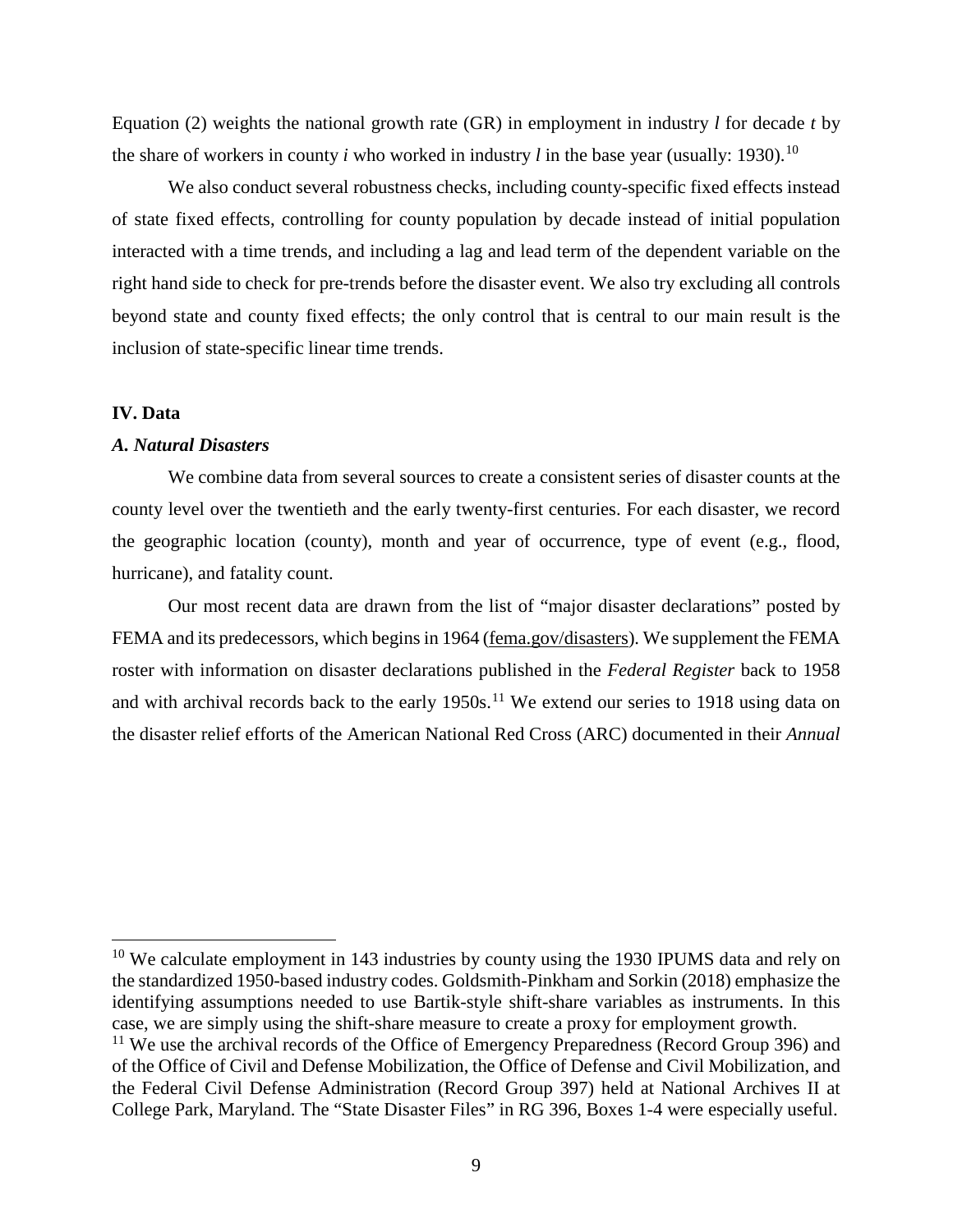*Reports* and in lists of disaster relief operations available in the National Archives. [12](#page-11-0) We link these lists with the ARC's case files to document the date, type, and location of each disaster.<sup>[13](#page-11-1)</sup>

Table 1 reports the number of disaster events in our dataset by type, as well as decadal averages of disaster counts at the county level.<sup>[14](#page-11-2)</sup> The most common disaster types in the data are floods and tornados, representing around 70 percent of the 10,158 total events. The typical county in our sample had 1.83 declared disasters in a decade, with the most common disasters being storms (0.73 in the typical county-decade), floods (0.49 in the typical county-decade) and hurricanes (0.31 in the typical county-decade).

Appendix Table 1 provides geographic and economic correlates of disaster incidence. Places with more coastline are more likely to experience a severe disaster than not, while high elevation, number of lakes, and being in the dustbowl area are comparatively protective. This is mainly driven by the fact that the coasts are more disaster prone. For similar reasons, population and median home value are positively correlated with severe disasters, and poverty is negatively correlated. A good weather index, which accounts for winter lows and summer highs, is positively related to disaster incidence. Because the US population has been moving toward the coasts over time and coastal areas are more disaster prone, we try a specification with county-specific time trends below.

Information on fatalities are drawn from the EM-DAT dataset or from the ARC records and are only available for disasters resulting in 10 or more deaths.<sup>[15](#page-11-3),[16](#page-11-4)</sup> We create measures of

l

<span id="page-11-0"></span> $12$  We use various versions of the ARC's "List of Disaster Relief Operations by Appropriation Number," held in Record Group 200 at National Archives II in College Park, MD (Records of the American National Red Cross, 1947-1960, Boxes 1635-37).

<span id="page-11-1"></span><sup>&</sup>lt;sup>13</sup> The case files are located in RG200 Records of the American National Red Cross, 1917-34, Box 690-820; 1935-46, Boxes 1230-1309; 1947-60, Boxes 1670-1750.

<span id="page-11-2"></span> $14$  All disasters that may be influenced by economic activity, such as mine collapses, explosions, transportation accidents, arsons and droughts are excluded from the analysis. There is a debate about the extent to which droughts are caused by environmental conditions versus decisions about water use. We report results that include droughts in Appendix Table 19 and they are unchanged. <sup>15</sup> We incorporate information on fatalities for each disaster by merging in fatality counts from the

<span id="page-11-3"></span>American Red Cross by disaster type, state and start date of event, or from the EM-DAT dataset by state and event month. We use the maximum of the two fatality counts for disasters that are recorded in both data set. EM-DAT was created by the Centre for Research on the Epidemiology of Disasters (see [http://www.emdat.be/\)](http://www.emdat.be/).

<span id="page-11-4"></span><sup>&</sup>lt;sup>16</sup> Our measure of fatalities includes the number of people who lost their lives because the event happened (dead) and the number of people whose whereabouts since the disaster are unknown, and presumed dead based on official figures (missing). In the majority of cases, a disaster will only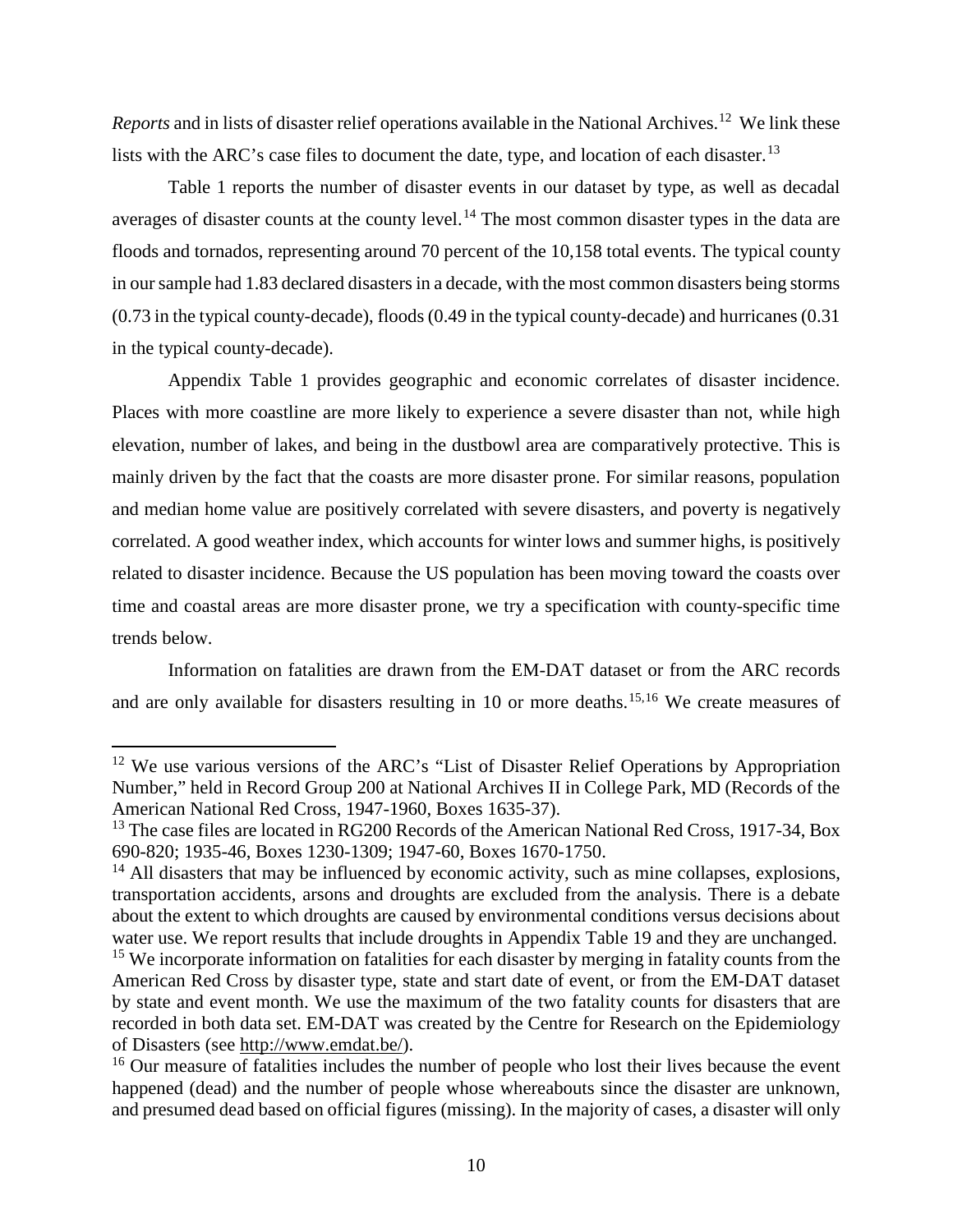disaster severity using fatality counts above various thresholds. Our preferred measure of a "severe" disaster is one with 25 or more deaths, the median count for disasters with known fatality numbers. Appendix Figure 2 presents a histogram of disasters by fatality count. There are 151 disasters with 25 or more deaths in our dataset which constitute 1.5 percent of all events. These disasters tend to be geographically extensive, so that around 30 percent of counties experience a severe disaster in a given decade.

For a given disaster event, the number of fatalities is determined in part by the level of economic development in the location and the period (Kahn 2005; Lim 2016). For this reason, we avoid using actual fatality counts to measure the intensity of disaster severity in favor of a simple fatality threshold. Results are nearly identical if we instead define disaster severity as any disaster with fatalities above the  $50<sup>th</sup>$  or above the  $90<sup>th</sup>$  percentile of the decade average to allow for endogenous declines in fatalities over time. The number of fatalities resulting from any given event may also be mechanically correlated with the population at a given time (the population "at risk" of death from a disaster). To address this mechanical effect, we also try including controls for county population by decade. These results are reported in Appendix Tables below.

Figure 2 presents maps of the spatial distribution of disaster prevalence. The first map reports the cumulative count of disasters of any type during the century, and the second map reports the number of decades in which the county experienced a severe disaster. Disasters are prevalent throughout Florida and on the Gulf of Mexico, an area typically wracked by hurricanes; in New England and along the Atlantic Seaboard, locations battered by winter storms; in the Midwest, a tornado-prone region; and along the Mississippi River, an area subject to recurrent flooding. There are comparatively few disasters in the West, with the exception of California, which is affected primarily by fires and earthquakes. Severe disasters follow similar geographic patterns but are more concentrated on the Atlantic Coast, in the Gulf of Mexico, and in large river valleys. It may be noted in Figure 2 that disaster counts drop significantly when crossing certain borders, for instance when crossing from the Dakotas into eastern Montana or crossing into Iowa. These can be attributed to state-level variation in the disaster-declaration process.<sup>[17](#page-12-0)</sup> Appendix Figure 3

 $\overline{a}$ 

be entered into EM-DAT if at least two independent sources confirm the fatality count. Note that the final fatality figures in EM-DAT may be updated even long after the disaster has occurred.

<span id="page-12-0"></span><sup>&</sup>lt;sup>17</sup> According to the FEMA disaster declaration process, all disaster declarations are made solely at the discretion of the President of the United States. Before submitting a request for declaration, the state government must determine that the damage exceeds their resources. Thus, differences in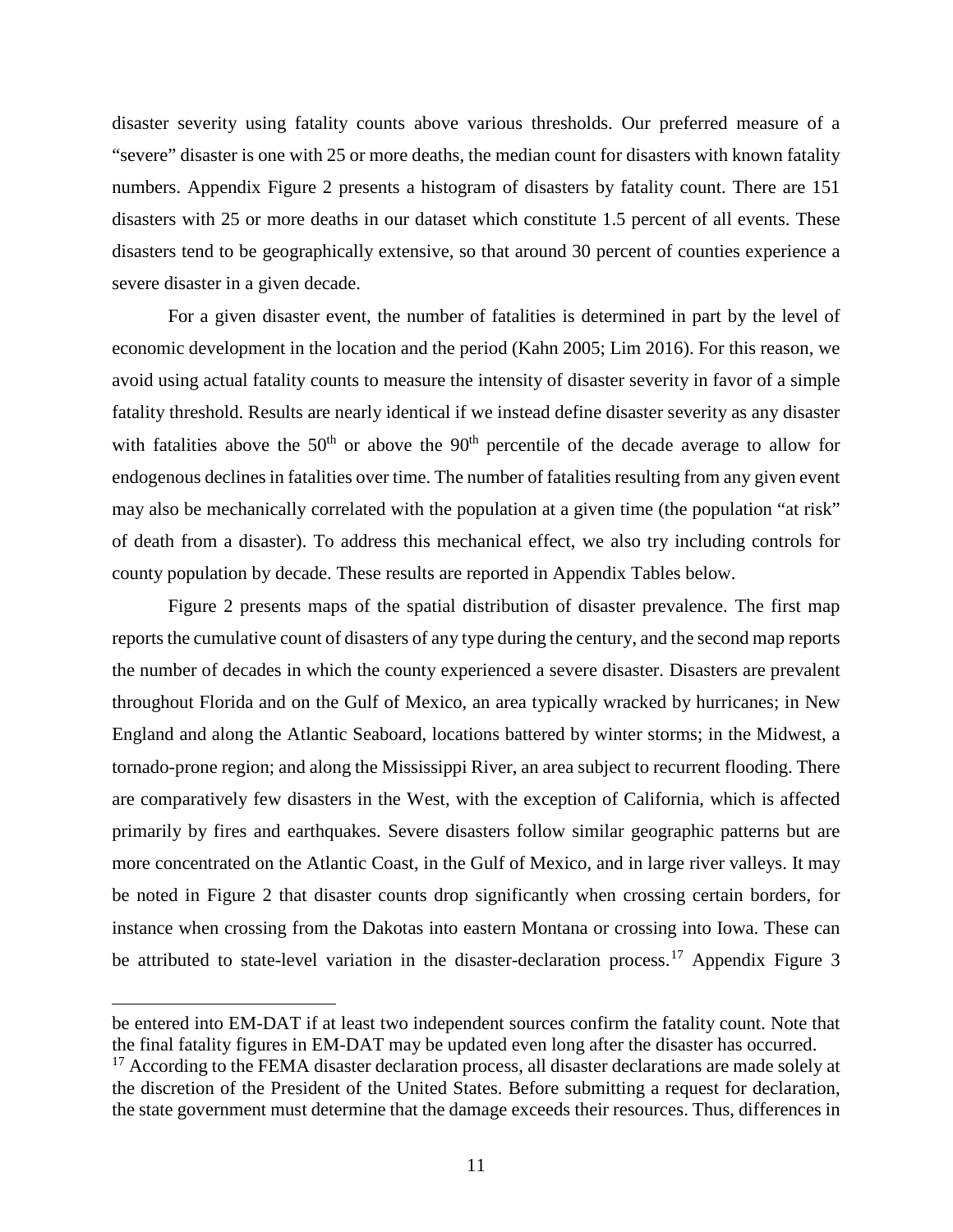displays the count of decades with a severe disaster event *after* including state fixed effects. We can more readily see the vulnerability of counties along the path of hurricanes that originate in the Gulf of Mexico or that suffer from winter storms in the Snow Belt.

### *B. Migration*

We obtain age-specific net migration estimates by decade for US counties from 1950 to 2010 from Winkler, et al. (2013a, b). Gardner and Cohen (1992) provide similar estimates for 1930 to 1950. These data include estimates of net migration for each decade from US counties by fiveyear age group, sex, and race. The underlying migration numbers are estimated by comparing the population in each age-sex-race cohort at the beginning and end of a Census period (say, 1990– 2000) and attributing the difference in population count to net migration, after adjusting for births and mortality. Any net inflow of immigration from abroad would be captured in this measure as an increase in the county's rate of net in-migration. This method has become standard practice to estimate internal migration in the United States, as originated by Kuznets and Thomas (1957). We divide estimated net migration to or from the county from time *t* to *t+10* by population at time *t* to calculate a migration rate. To address any inaccuracies in the incorporation of birth and death rates, we also estimate net-migration using the population between ages 15–64 per decade below. At the lower end, these individuals are too old to have been affected by the disaster's effect on birth rates, and at the upper end, we drop the elderly, who are more vulnerable to disaster-induced mortality. Summary statistics of our outcome variables at the county-by-decade level are reported in Appendix Table 2.

#### **V. Disasters and Out Migration**

 $\overline{\phantom{a}}$ 

### *A. The effect of disasters on out-migration in the full sample*

We document in this section that severe natural disasters are associated with net outmigration from a county. Table 2 reports our main specification, which defines "severe disaster" as an event resulting in 25 or more deaths. The first column considers a county's net migration rate

state resources may result in differences in the probability of requesting a federal disaster declaration. These state-level differences are accounted for in our analysis with state and county fixed effects, and in some cases with state time trends. [\(https://www.fema.gov/disaster](https://www.fema.gov/disaster-declaration-process)[declaration-process\)](https://www.fema.gov/disaster-declaration-process).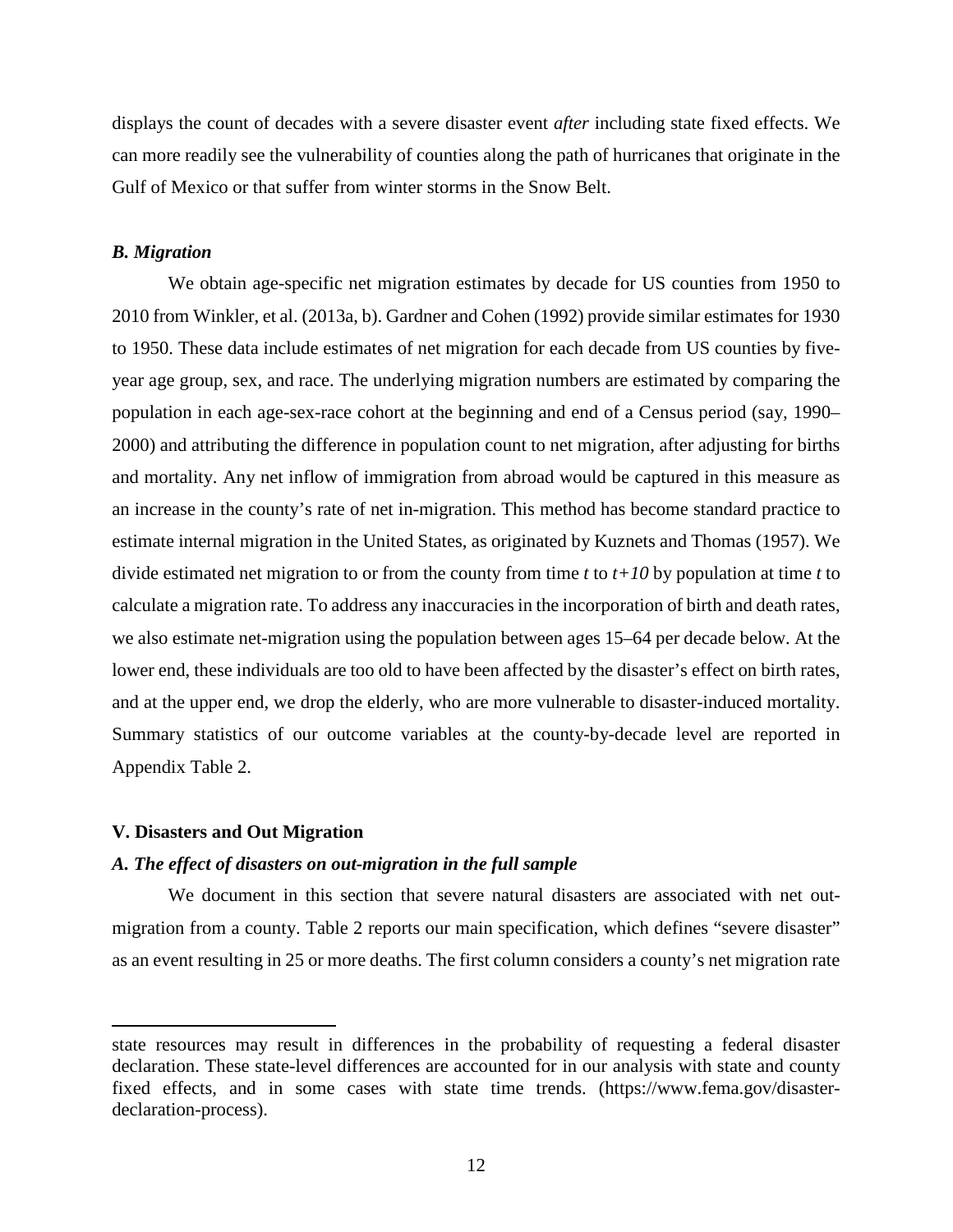as an outcome. By this measure, experiencing a severe disaster leads to a 1.5 percentage point increase in net out-migration (8 percent of a standard deviation). Severe disasters are around half as disruptive to local population as a large negative employment shock. A one standard deviation decline in local employment growth increases out-migration by 3 percentage points.

Over the full century, we find that some categories of milder disasters affect net migration to a county but these effects are small. Below, we show that the migration response to these milder disasters has increased over time. In the full sample (Table 2), wildfires and hurricanes encourage out-migration, while floods actually *attract* in-migrants to an area. Storms and tornados have no effect on migration flows. The positive effect of floods on in-migration is consistent with earlier work by part of our research team, which found that migrants moved toward flooded counties before 1940 (Boustan, Kahn and Rhode 2012). We speculated that areas prone to flooding received new infrastructure in this period, which may have encouraged new use of previously marginal land. Here, we find that the positive effect of floods on migration in this series is present only in the first part of the century. Appendix Table 3 excludes each of the control variables in turn: controls for expected employment growth, linear time trends by initial population and linear time trends by state. Migration responses to milder disasters are robust to dropping each control, whereas migration responses to severe disasters are observed only when allowing for state-specific time trends (but are robust to excluding other controls). Appendix Table 4 replaces the standard errors that correct for spatial dependence with standard errors clustered by state and results look similar.

## *B. Pre-trends before a disaster strikes*

Our specification compares migration rates within counties before and after a disaster strikes, relative to comparison counties that do not experience a natural disaster in the decade. The underlying assumption is that disasters do not coincide with other economic changes at the county level. To provide support for this assumption, we include several specification checks. First, we check for parallel trends by including county-specific trends as additional control variables (county fixed effects interacted with a linear time trend). If disaster-prone counties became increasingly undesirable for reasons other than disaster incidence, we would find that out-migration is correlated with disaster incidence, even if this relationship is not causal. Appendix Table 5 finds similar results after including county-specific time trends.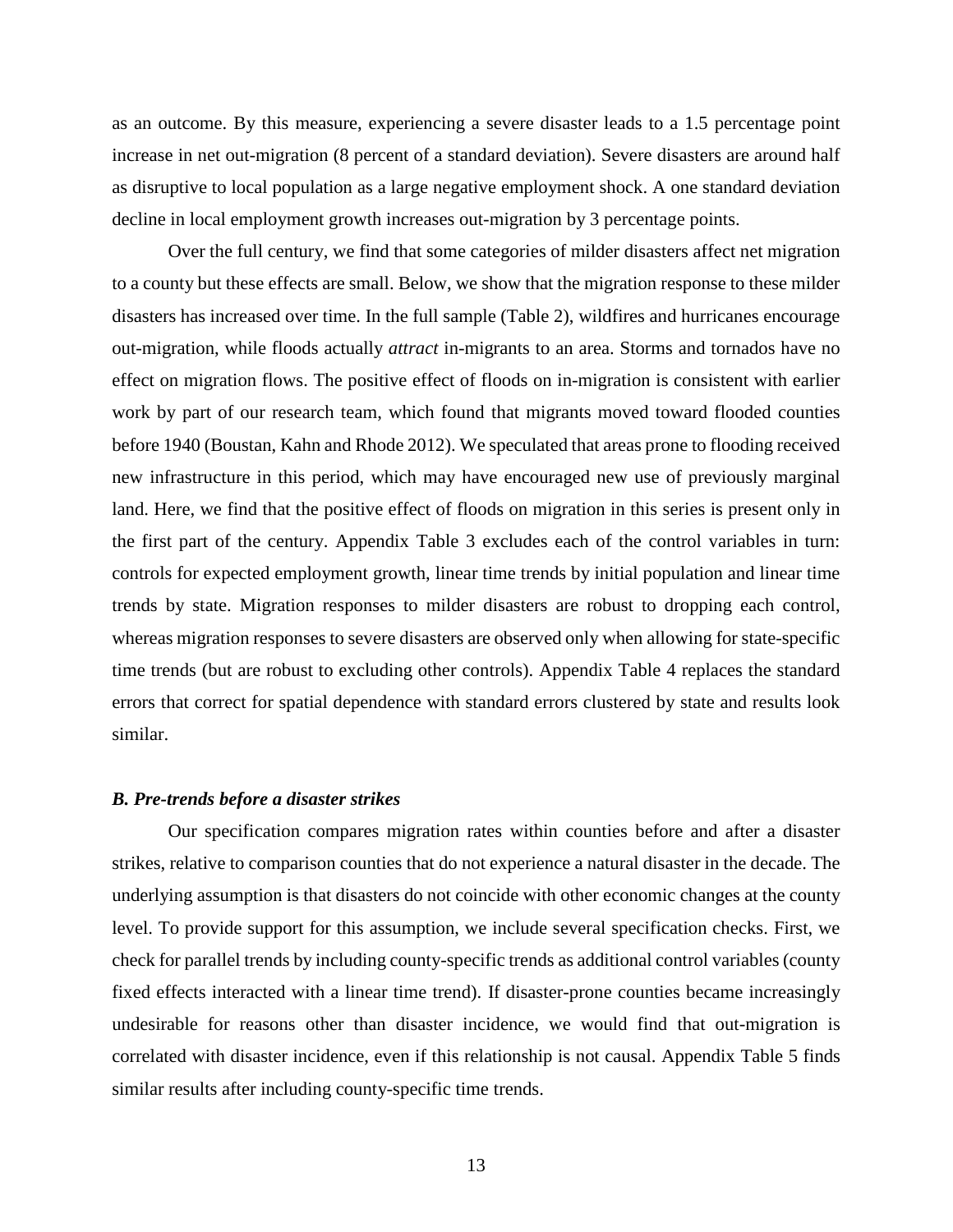Second, we directly investigate whether disasters that *will occur* in the next decade (leads) appear to affect out-migration from the county in the current decade. Appendix Table 6 includes both lags and leads of our disaster severity variable. We find that the disaster lead has a negative association with net migration, but the estimated effect is only one-third the size of the contemporaneous effect (0.6 percentage point increase in out-migration, compared to 1.6 percentage point increase) and is not statistically significant. Including lags and leads has no effect on our estimate of interest.

### *C. New information about disasters and net out-migration*

l

A disaster that is fully anticipated – and thus already built into a resident's decision to locate in an area – should have no effect on migration decisions. Although climate and weather models are not reliable enough for the frequency or exact location of any disaster to be entirely known in advance, some disasters are more anticipated than others. Furthermore, some unanticipated disasters are perceived to be idiosyncratic events, while others are perceived to contain new information about the heightened risk of future disaster events. We test for the role of "new news" in the out-migration response to disaster activity in two ways, first by examining the changing response to disasters over time, and then by considering differences in response to disasters that strike areas at high vs. low risk of disaster activity. Because we are only able to measure net migration flows, we cannot allow for (or test) the possibility that existing residents and prospective new residents to an area glean more or less information from a given disaster event.

The regularity of disasters increased dramatically after 1980 (Figure 1). As a result, disasters that struck in recent years may contain more information about future disaster risk. Table 3 tests for differences in the migration response to disaster events that occur before and after 1980. We find no difference in the migration response to severe disasters over this period. However, outmigration in response to mild disasters increased for nearly every disaster category after 1980, including floods, hurricanes, and wildfires. As disasters have become more frequent over time, even milder disasters may become more salient or may actually convey more new information to households now than in the past.<sup>[18](#page-15-0)</sup>

<span id="page-15-0"></span><sup>&</sup>lt;sup>18</sup> Any changes in general migration costs would be absorbed into decade fixed effects. Yet national trends suggest that, if anything, internal migration has been falling over time, especially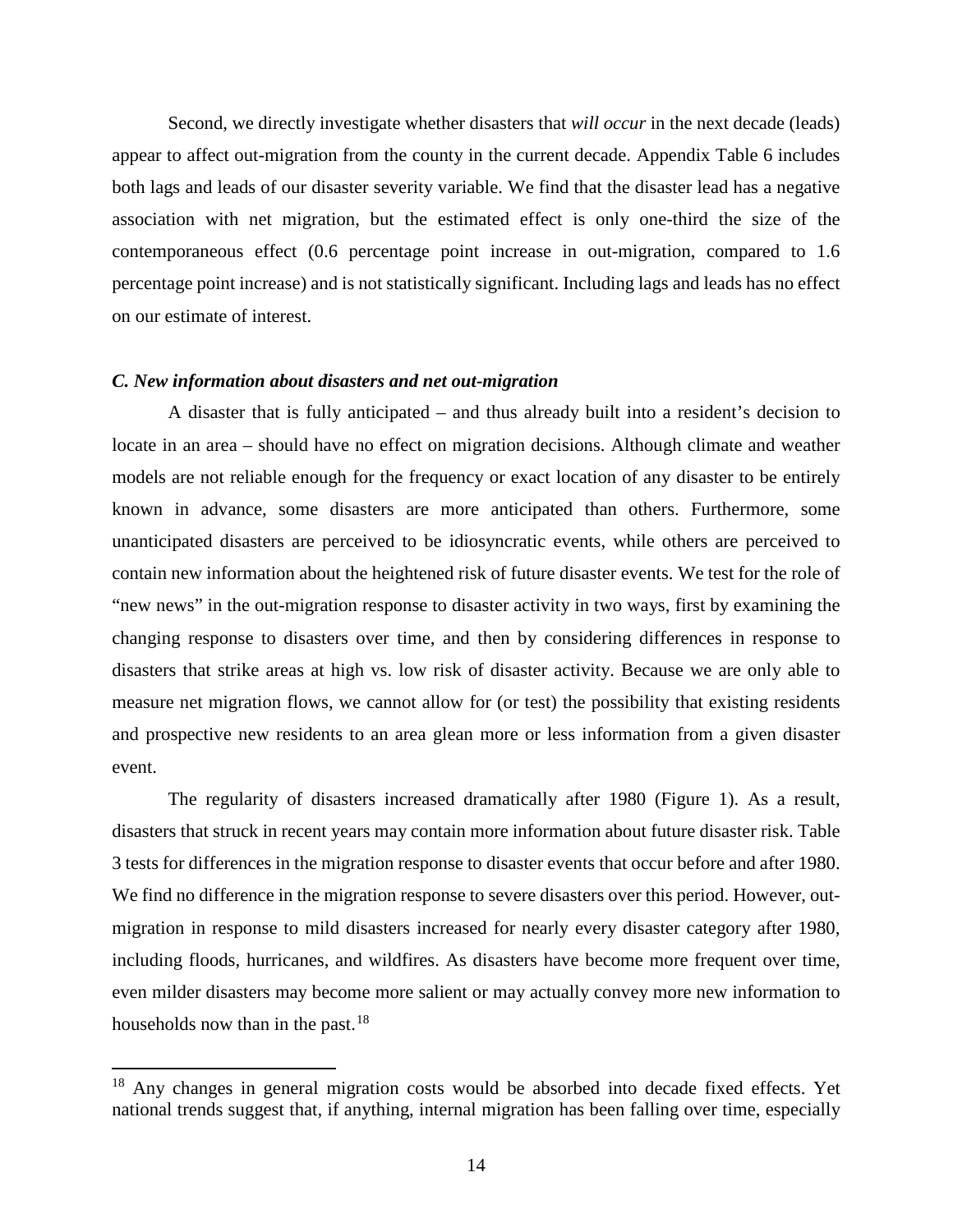An alternative explanation for changes in the responsiveness to disaster events over time is the advent of coordinated federal disaster management. The Federal Disaster Assistance Administration (FDAA) was founded in 1973 and became an independent agency, renamed the Federal Emergency Management Agency (FEMA), in 1978. Before that time, the federal government responded to disasters on a case-by-case basis. However, if emergency management agencies increased the reliability or generosity of federal disaster relief, we might expect out-migration in response to disasters to decline over time.<sup>[19](#page-16-0)</sup> If anything, we see the opposite pattern, with the out-migration response to disasters increasing after 1980. Appendix Table 7 investigates the relationship between disaster events and FEMA relief payments at the county level. Counties that faced storms or hurricanes received more FEMA transfers in a given decade, but there is no association between a severe disaster event and the extent of FEMA funding. As a result, controlling for FEMA payments does not affect the coefficient of interest in our migration regression.

A disaster may convey more "new news" if it strikes an area that otherwise has faced a low underlying disaster risk. In areas that are regularly hit by disasters, local residents may come to expect disaster events and may undertake public or private investments to protect themselves from their consequences. Alternatively, disaster events may be perceived as idiosyncratic events – flukes of nature – in areas with low disaster risk, and thus may not change expectations of future events. Table 4 allows the response to a severe disaster to vary by county risk exposure. We estimate a fixed risk exposure for the full century at the county level as a propensity score based on geographic characteristics. Column 1 interacts disaster measures with a continuous measure of risk exposure, while column 2 instead interacts each measure with an indicator for being in the top quartile of risk exposure. We find no evidence of a heterogeneous out-migration response by risk exposure for severe disasters. Instead, severe disasters appear to influence location decisions inand-of-themselves, rather than providing new information about future realizations of disaster risk (we note that the main effect of severe disasters is not statistically significant in this specification, although the magnitude is similar to the core result in Table 2).

 $\overline{a}$ 

in the 1990s, and so we are unlikely to just be picking up greater responsiveness to any decline in local amenities (Molloy, Smith and Wozniak 2011).

<span id="page-16-0"></span> $19$  Deryugina (2017) documents that counties struck by hurricanes in the 1980s and 1990s received around \$1,000 (2008 dollars) of additional federal transfers per capita in the decade after a hurricane event.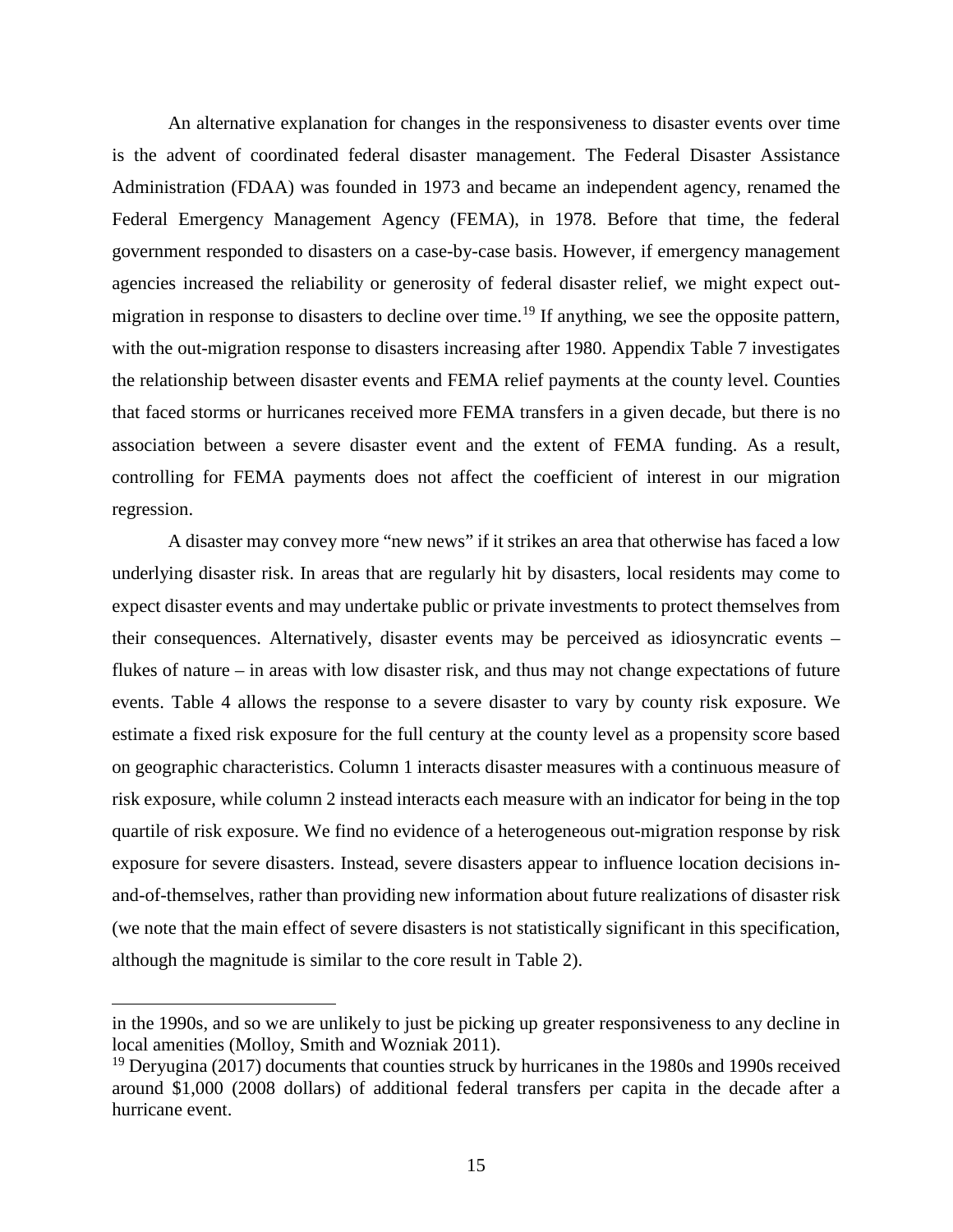### *D. Local economic growth and net out-migration following a disaster*

The effect of a disaster shock may differ in productive and unproductive areas. Productive areas may have an inefficiently low density of housing or an inefficient mix of commercial and residential space due to path dependence. In this case, a natural disaster could allow the area to "reset" and may thus attract new population. In contrast, otherwise unproductive areas may have an inefficiently high level of population because of the existing and long-lived housing stock. If the disaster destroys some housing, the area may instead "reset" to a lower level of population. If these forms of historical path dependence or hysteresis are common across areas, we would expect to find a stronger out-migration response from otherwise unproductive areas than from otherwise productive areas. We define local productivity in two ways: first, by using local employment growth in the past decade, as estimated by our Bartik estimate in equation (2), and secondly by using local population growth in the past decade. We split the sample at the median in each decade into high and low growth areas, and then interact this indicator with each disaster measure.

Table 5 contains the main effects of each disaster type on the interactions between being a high-growth area and responsive out-migration. If anything, we find *stronger* out-migration from areas that were otherwise experiencing high rates of employment or population growth in the previous decade. This pattern is contrary to the hypothesis that many local areas in the US are stuck in inefficient local equilibria, despite the few cases of this phenomenon that have been documented. We speculate that high growth areas have more scope to respond to local shocks via net out-migration because they are experiencing both in- and out-migration at baseline, whereas slower growing areas that are not attracting in-migrants can only respond to shocks if existing residents choose to leave (see Long and Siu 2018 on this phenomenon after the Dust Bowl). Another possibility is that residents in high growth areas have lived in the area for fewer years on average, and so have more potential for learning new information about the local environment (Kocornik-Mina, et al. Forthcoming).

## **VI. Home Prices, Family Income and Poverty Rates**

Thus far, we have assumed that out-migration following a disaster event is a proxy for falling firm productivity without considering alternative channels for the out-migration responses, including reductions in consumer amenities or direct effects of disasters on destruction of the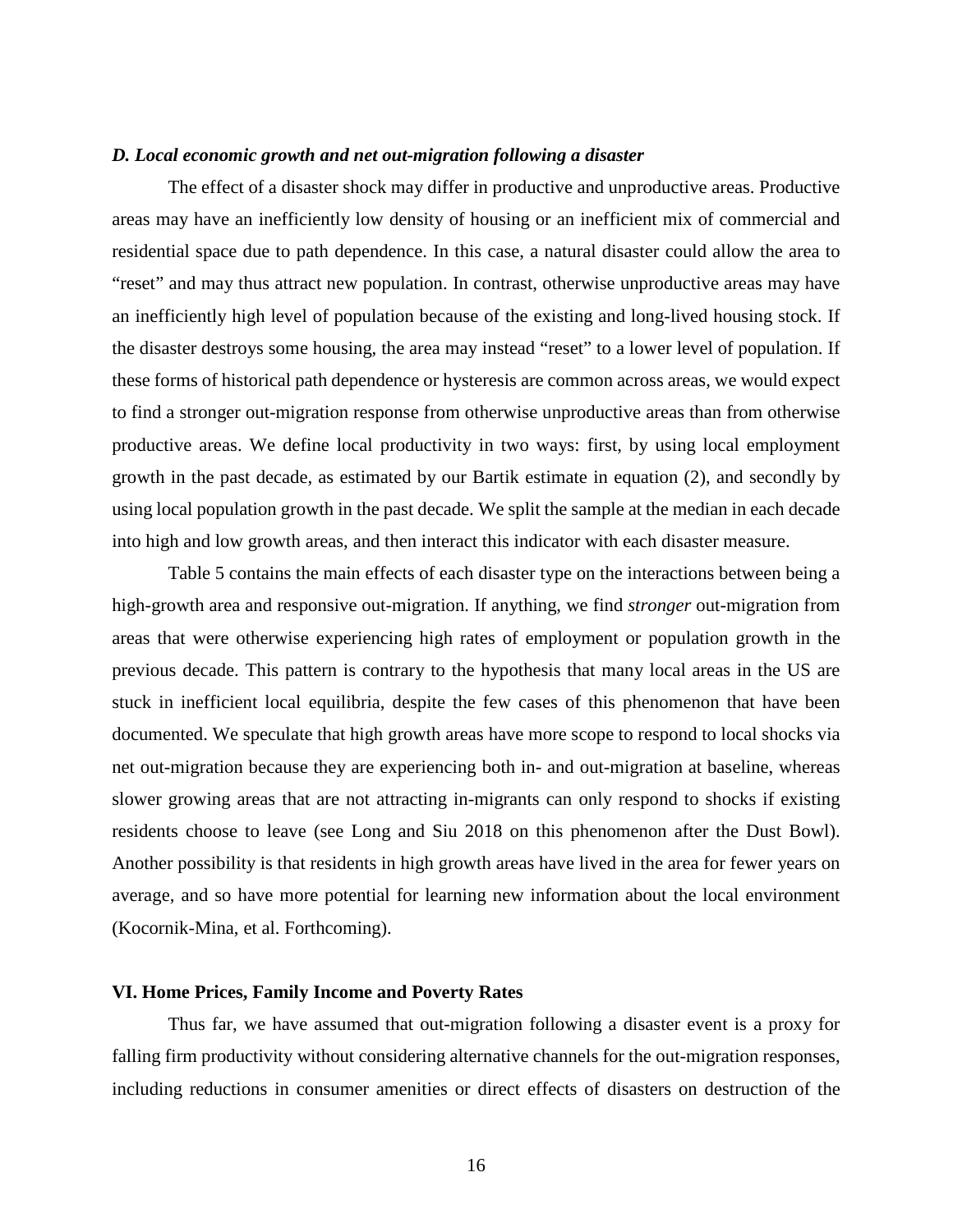housing stock. A disaster that destroys a significant amount of housing but has little impact on the demand for a location should lead to an increase in housing prices, at least in the short run. Conversely, a disaster that reduces demand for the location should cause a decline in housing prices.<sup>[20](#page-18-0)</sup> Moreover, a decline in demand driven by lower local amenity levels should be, if anything, associated with rising wages, whereas a drop in firm productivity should be associated with falling wages.

We collect measures of median wages and housing prices and rents at the county level from Census data, using measures of family income as a proxy for wages. These variables are compiled at the county level by National Historical Geographic Information System (NHGIS) from 1970- 2010, and so we focus on the more recent decades here. Table 6 reports the relationship between disaster activity and this broader set of economic outcomes. We start in column 1 by reproducing the association between severe disaster events and out-migration. This relationship is mirrored in column 2 by a negative relationship between severe disasters and local population, although this coefficient is not statistically significant. The out-migration following natural disasters does not appear to be a response to the rising housing prices that would follow destruction of the local housing stock. At least at the decadal level, the occurrence of a severe disaster lowers housing prices by 5.2 percent and rents by 2.5 percent (columns 3 and 4).<sup>[21](#page-18-1)</sup> (We note that the housing stock in areas hit by a natural disaster does contract, as seen in column 5, but, at the decadal level, there is enough time for the number of housing units to adjust to track declines in population). Furthermore, the falling demand for living in areas hit by natural disasters does not seem to be due to declines in local amenities. If anything, wages in the area appear to decline, as proxied by falling median family income (column 6).

Out-migration after a natural disaster may be selective by income level. If rich households have greater resources to leave an area struck by disaster, out-migration may lead to a higher

l

<span id="page-18-0"></span><sup>&</sup>lt;sup>20</sup> Predictions about the effect of natural disasters on housing prices at the decadal level also depend on whether disasters affect the local elasticity of housing supply (e.g., by encouraging stricter land use regulations), a factor that we discuss in Section II but do not directly observe.

<span id="page-18-1"></span><sup>&</sup>lt;sup>21</sup> The implied elasticity of housing prices with respect to population – a 2.5 percent decline in rents for out-migration representing 1.7 percent of the population – is similar to standard estimates in the literature (e.g., Saiz, 2007, which looks at the effect of foreign in-migration on rents).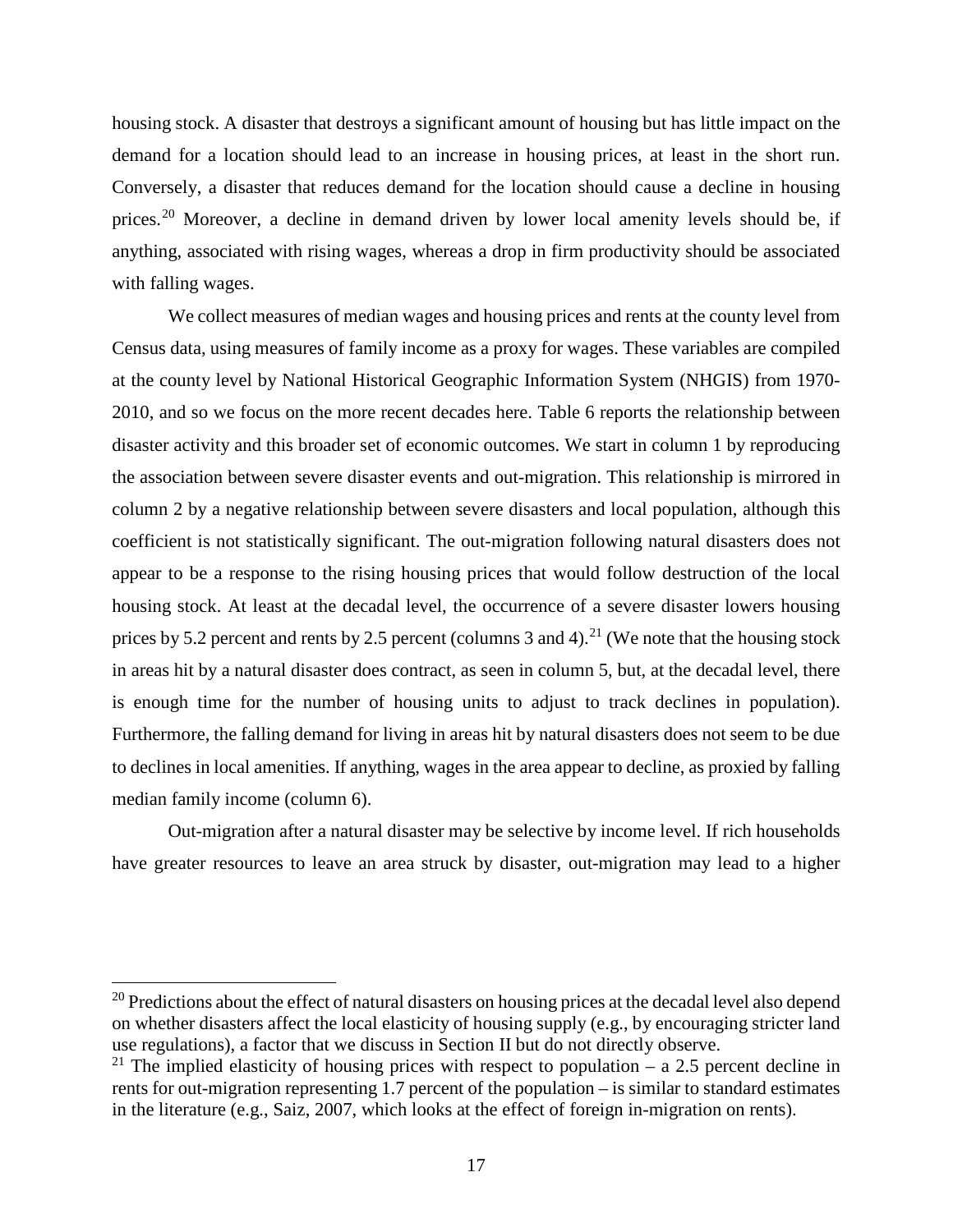poverty rate among those residents who remain in the area.<sup>[22](#page-19-0)</sup> The poor may also be more willing to trade off a lower housing price for a heightened risk of disaster activity. Alternatively, natural disasters may have a causal effect on the probability of falling into poverty for the existing population, if, for example, some local residents lose their jobs due to falling labor demand in the area. Column 7 shows that the occurrence of a severe disaster increases the local poverty rate by 0.8 percentage points (10 percent of a standard deviation). We cannot differentiate here between changes in poverty due to selective out-migration versus causal effects of disaster activity on income and poverty.

#### **VII. Addressing concerns**

 $\overline{a}$ 

### *A. Robustness to geography and population*

We made a number of choices about variable definitions and specification for our core results. In this section, we test the robustness of our findings to alternative choices. First, our core results estimate unweighted regressions, allowing each county to contribute equally to the analysis. In this way, we treat each county as a separate economy that may be subject to a location-specific shock in a given period, corresponding to the cross-country regressions common to the climate economics literature. Appendix Table 8 instead aggregates counties into State Economic Areas and Appendix Table 9 weights the county-level results by county population in 1930. This specification puts more weight on disasters that take place in heavily-populated urban areas. In both cases, the effect of a severe disaster on net migration is similar, but the coefficient is no longer statistically significant after weighting by county population.<sup>[23](#page-19-1)</sup> We prefer the unweighted results because weighted regressions put what we feel is excessive emphasis on large metropolitan areas. Second, our measure of disaster severity is based on a threshold defined according to an absolute number of fatalities. However, for a given disaster intensity, fatalities have declined over time as infrastructure and construction have improved (Kahn, 2005). Appendix Table 10 uses a relative measure of disaster severity, defining severe disasters as any in the top 50 percent (or top 10 percent) of fatalities in a given decade. Results are nearly identical to the preferred specification.

<span id="page-19-0"></span> $22$  In the climate change literature, there is a broad consensus that the wealthy can access a wide range of adaptation strategies – of which migration may be one – to protect themselves from shocks (Dasgupta 2001, Barreca, et. al. 2016, and Smith et. al. 2006).

<span id="page-19-1"></span> $^{23}$  In Appendix Table 9, standard errors are clustered by state; our implementation of the Conley standard errors does not support weights.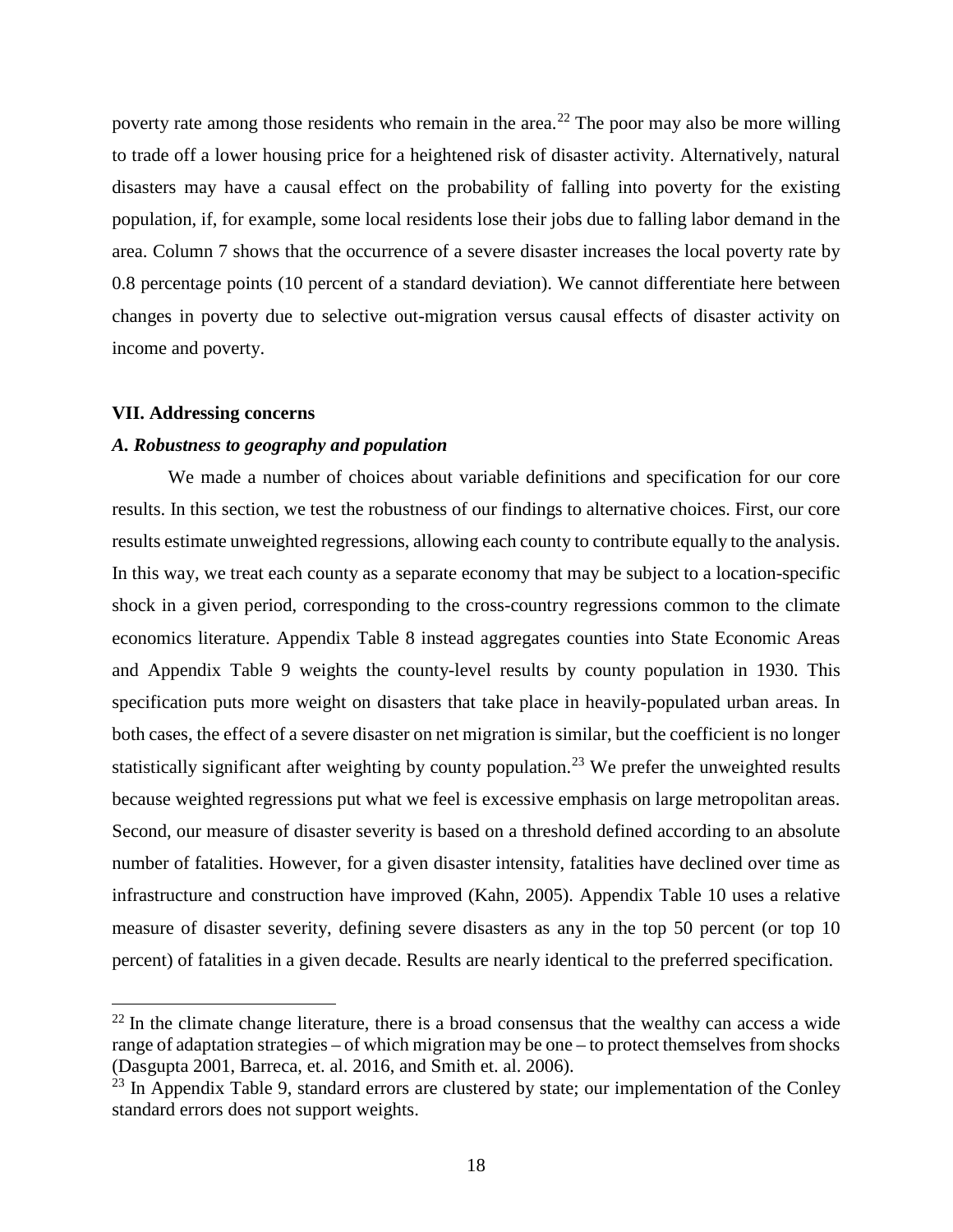Third, population dynamics after a disaster may bias our measurement of migration. Our specification assumes that disasters do not have long-term effects on birth rates or death rates over a decade, which is plausible but not certain. Therefore, we run an additional specification using migration defined for the population between 15-64 (Appendix Table 11). This subset is too old to be affected by changes in birth rate and excludes the oldest, who are most likely to be affected by a change in mortality rates. We find similar results in terms of magnitude and significance. Appendix Table 12 subdivides the population by 10-year age categories. We find that strong outmigration responses to severe disasters up through middle age (age 35-44), and monotonically declining responses thereafter, which is consistent with the low mobility rates of older individuals.

Fourth, counties with larger populations may be more likely to suffer from a severe disaster (defined as any disaster with 25 or more deaths) because any given disaster event will likely have a higher death count in a more populated area. Appendix Table 13 reports estimates of the effect of severe disasters on out-migration, controlling for county population at the start of each decade. This will absorb the variation in death count due to differences in county levels of population. Again, the results are qualitatively similar.

Fifth, we note that our estimates are net effects of disaster on migration activity after all private and government responses to the disaster event take place (e.g., infrastructure investment, transfer payments). A disaster at the start of a given decade may trigger infrastructure investments in flood control or early warning systems that mitigate future risk. New investments may attract people to an area both because of declines in natural disaster risk and because of short run jobs stimulus. Our results are unchanged by controlling for new dam construction in the decade, the largest of such infrastructure projects (see Appendix Table 14). $^{24}$  $^{24}$  $^{24}$ 

### *B. Robustness to the political process*

 $\overline{\phantom{a}}$ 

Our dataset is based on disaster declarations by the American National Red Cross or various federal agencies. There is a political process governing whether the government declares an official disaster or state of emergency after a given weather event. Ideally, we would have detailed climatological data to measure the intensity of wind speeds (for hurricanes), seismic

<span id="page-20-0"></span><sup>&</sup>lt;sup>24</sup> Duflo and Pande (2007) study the productivity and distributional effects of large irrigation dams in India. They find that rural poverty declines in downstream districts but increases in the district where the dam is built.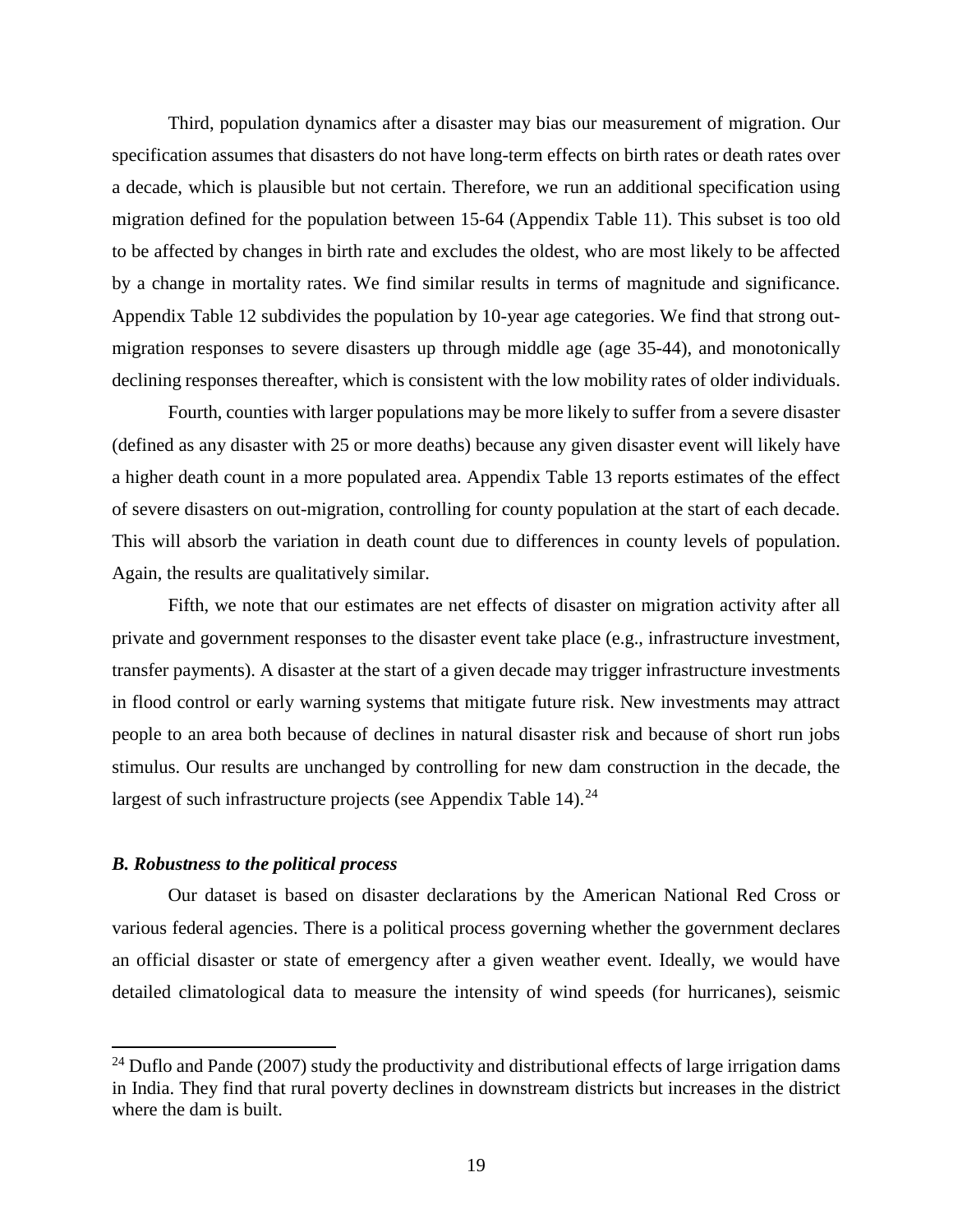activity (for earthquakes), and so on. However, it is not possible to gather such data for five major disaster types over a full century. Instead, we present suggestive evidence that the coefficients are not driven by political factors.

First, we argue that any political connection that would lead states to receive an unwarranted disaster designation should generate other sources of discretionary federal funds, thereby, if anything, leading to net in-migration. Thus, we would expect the political component of disaster declarations to bias *against* finding that disasters lead to out-migration or falling housing prices.

Second, although the official designation of a mild weather event may be subject to political manipulation, it is hard to believe that the largest disasters (e.g., Hurricane Katrina) could be left without a federal declaration. It is not clear *a priori* how large an event would need to be before the disaster declaration was effectively depoliticized. Table 7 reports the coefficient on "severe disaster" for various fatality thresholds, starting with a threshold of only 10 fatalities, and increasing to an extreme threshold of 500 fatalities. We find a very consistent effect of facing a severe disaster on net out-migration (coefficients range from -0.012 to -0.017) for all definitions ranging from 20 deaths to 100 deaths. For larger thresholds, standard errors increase and the estimates are no longer statistically significant. We find similar results when including county-specific trends (see Appendix Table 15).<sup>[25](#page-21-0)</sup> Appendix Table 16 demonstrates that the estimated effect of severe disasters on housing prices and other economic outcomes are also robust to thresholds between 20 and 100 deaths (ranging from 3.8-5.3 percent); the estimated effect on rents is more sensitive but generally ranges between -1.0 and -2.6 percent. Above a certain severity threshold, it appears that households are equally responsive to large disasters and additional fatalities do not elevate the out-migration rate (except the very largest disasters that were associated with 500 or more fatalities).

Third, we split the sample into disasters occurring in a state-year in which the state governor was of the same party as the President, and state-years in which he/she was not. If disaster declarations are driven by political considerations, we would expect that state-years with a same party governor would get more disaster declarations and the actual weather events underlying those declarations should be weaker, and thus should be less associated with out-migration. We find no

l

<span id="page-21-0"></span><sup>&</sup>lt;sup>25</sup> Appendix Table 15 reports standard errors that are clustered by state because of the computational time required for spatially-dependent standard errors with county-specific trends.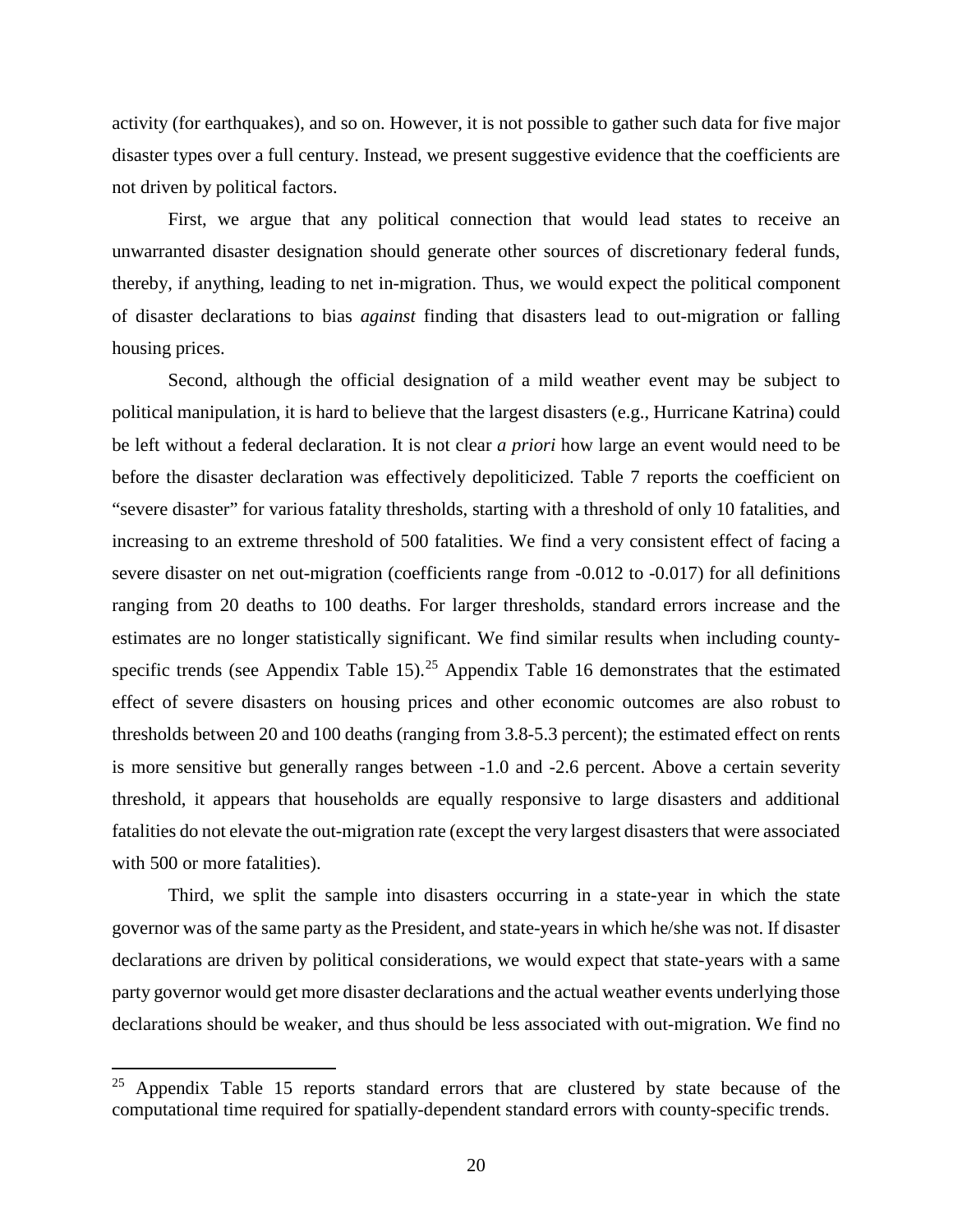relationship between having a same-party governor and the strength of the out-migration response to a severe disaster. Results are presented in Appendix Table 17.

Finally, we instrument for the presence of a severe disaster with the limited set of climatic variables that are available for the whole century to account for any association between disaster declarations and local politics. Our instruments are average maximum daily temperature, minimum daily temperatures and total precipitation by county and decade. Although the instruments do not rise to conventional levels of statistical power (F-statistics are around 5), we continue to find an association between the presence of a severe disaster and net out-migration from a county. Temperature and precipitation may have direct effects on migration decisions, beyond any effect on disaster prevalence, and so we caution that the instruments may not meet the necessary exclusion restriction. We include IV results for completeness in Appendix Table 18.<sup>[26](#page-22-0)</sup>

### **VIII. Conclusion**

l

During the past century, the United States has experienced more than 10,000 natural disasters. Some have been major newsworthy events, while others have been comparatively mild. We compile a near-century long series on natural disasters in US counties, distinguishing severe events by death toll, and find that tAppehese shocks affect the underlying spatial distribution of economic activity. Counties hit by severe disasters experienced greater out-migration, lower home prices and higher poverty rates. Given the durability of housing capital, lower demand due to persistent natural disasters leads to falling rents and acts as a poverty magnet. We find little effect of milder disasters on population movements or housing prices in the full sample, but document a growing migration response to mild disasters over time and a stronger response in areas at highrisk of disaster activity.

Contrary to recent cross-country studies like Cavallo et al. (2013) and Kocornik-Mina et al. (Forthcoming) that find near-immediate recovery from large natural disasters (mostly in developing countries), we find long-term effects of severe disaster events on economic activity at the county level in the US. Yet, our estimates are much smaller than those arising from case studies of the nation's most extreme events, including Hurricane Katrina and the 1927 Great Mississippi Flood, both of which led to 12 percentage point increases in out-migration (Deryugina et al. 2018;

<span id="page-22-0"></span><sup>26</sup> This table is based on state-clustered standard errors; the function *ivreg* is not compatible with spatial and time correlation adjustments.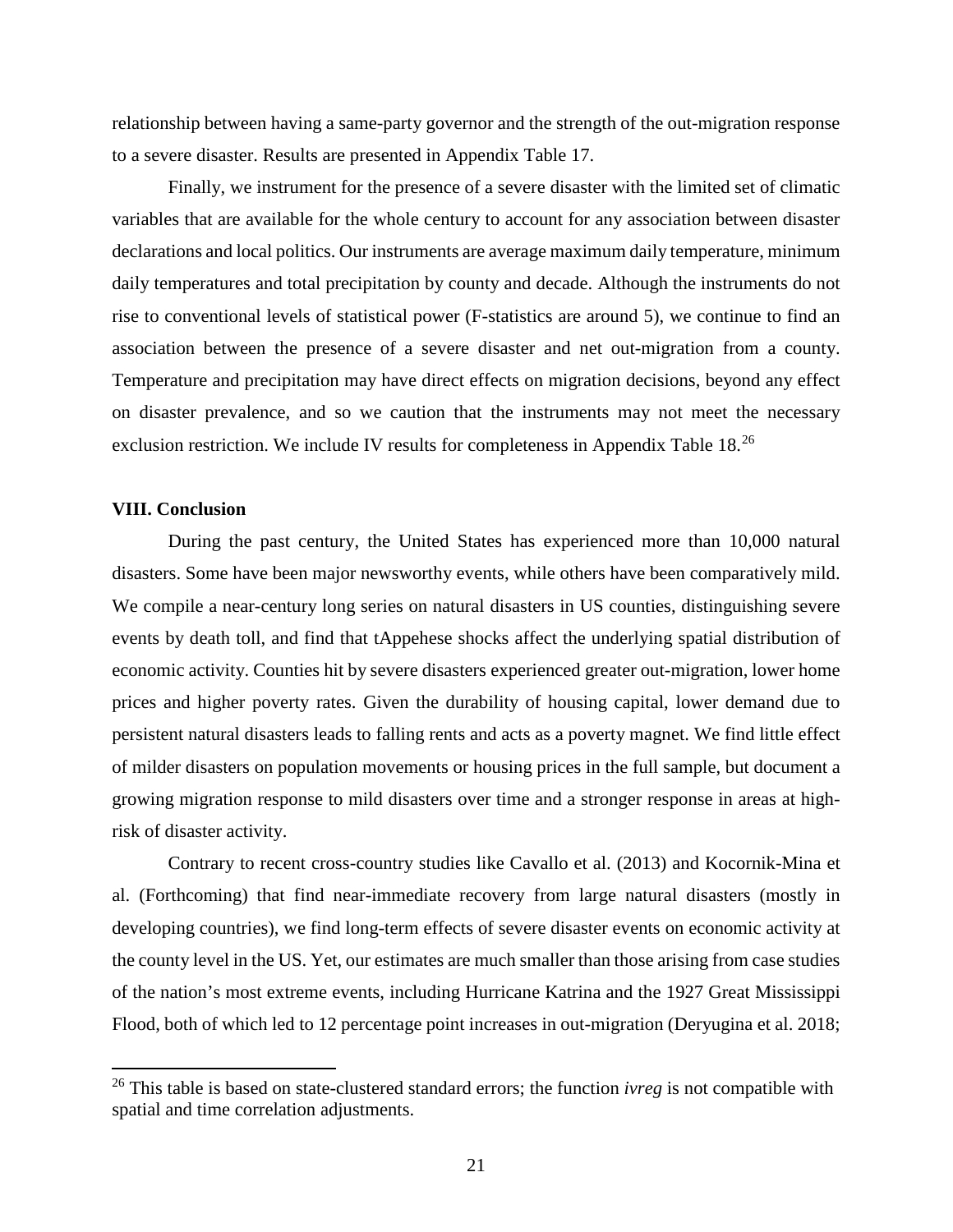Hornbeck and Naidu 2014). Instead, we find that the typical severe disaster in the US was associated with a 1.5 percentage point increase in net out-migration from a county, and corresponding declines in housing prices/rents. This comprehensive analysis, which is based on the universe of disaster activity in the US over nearly a century, provides a valuable benchmark against which future case studies of extreme disaster events can be compared.

Our finding that severe natural disasters are associated with both out-migration and falling housing prices suggests that, in the US context, disasters reduce productivity in local areas, outweighing any destruction of the housing stock. We do not find evidence that disasters shift local areas out of inefficient equilibria established through path dependence.

Net out-migration responses have increased over time, which is consistent with larger responses to disaster events that convey more information about the degree of future disaster risk. Rapidly growing locations experience a stronger net out-migration response to disaster events, perhaps because prospective residents choose not to move in. Studying the differential effect (if any) of natural disasters on in- and out-migration to an area is possible in more recent data and would be a fruitful area of future research.

Disaster activity has been increasing over time due to climate change. The National Oceanic and Atmospheric Administration (NOAA) tallies that the number of "billion dollar disasters" (adjusted for inflation) held relatively steady in the 1990s and 2000s at around 55 disasters per decade, but then doubled to 115 disasters in the 2010s. If these 60 additional disasters occurred in productive coastal places that otherwise would have been attracting in-migration, our estimates suggest that they will be a drag on these local economies, reducing productive economic activity and encouraging net out-migration.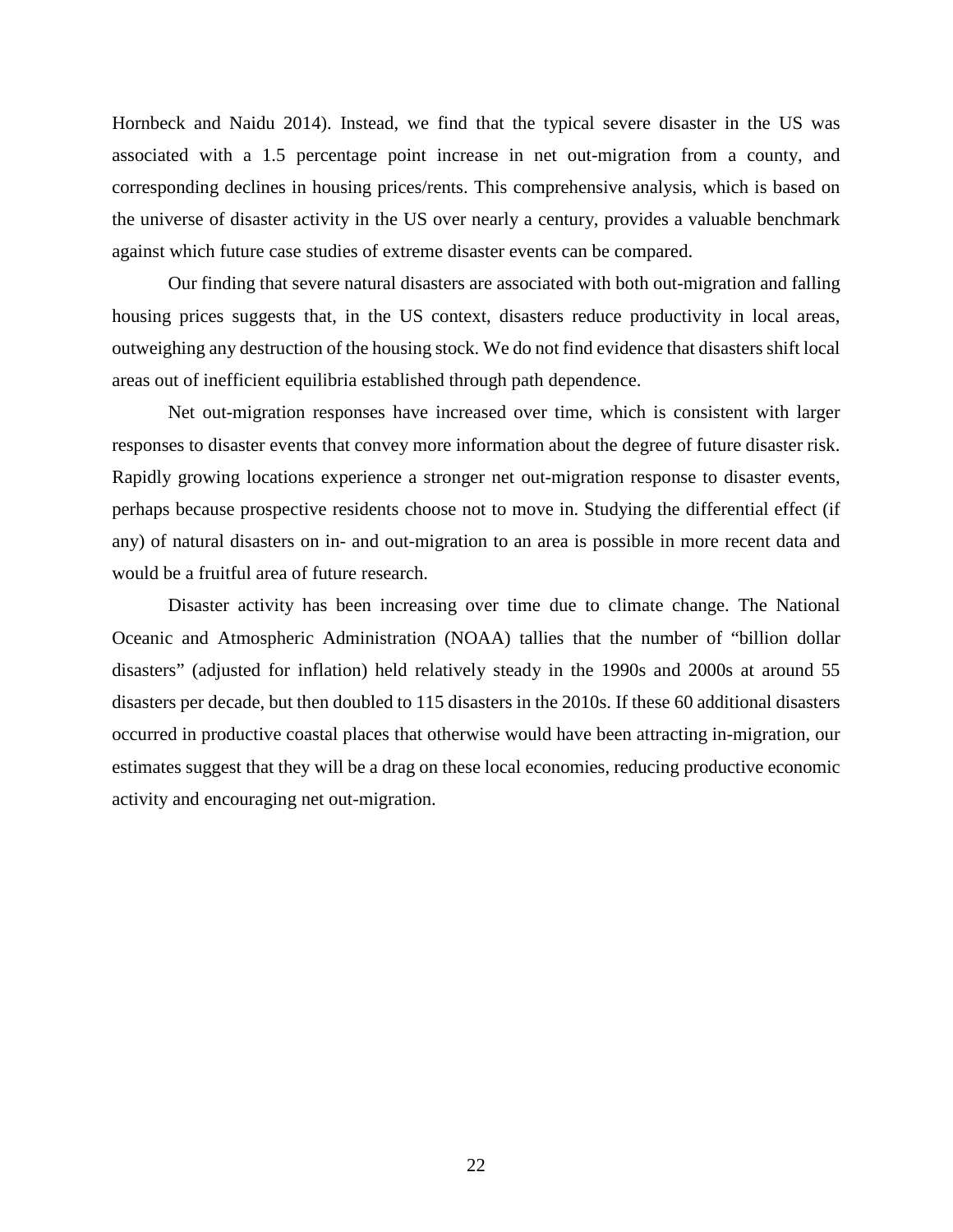### **References**

Anttila-Hughes, J. K., and Hsiang, S. M. (2013). Destruction, disinvestment, and death: Economic and human losses following environmental disaster. Working paper.

Barreca, A., Clay, K., Deschenes, O., Greenstone, M., and Shapiro, J. S. (2016). Adapting to climate change: The remarkable decline in the US temperature-mortality relationship over the twentieth century. *Journal of Political Economy*, 124(1), 105-159.

Bartik, T. J. (1991). *Who Benefits from State and Local Economic Development Policies?* Kalamazoo, MI: Upjohn Institute Press.

Black, S. (1999). Do better schools matter? Parental valuation of elementary education. *Quarterly Journal of Economics*, 114(2), 577-599.

Black, S. and S. Machin. (2011). Housing valuations of school performance. *Handbook of the Economics of Education*, 3, 485-519.

Blanchard, O. J., Katz, L. F., Hall, R. E., and Eichengreen, B. (1992). Regional evolutions. *Brookings Papers on Economic Activity*, 1-75.

Bleemer, Zachary and Wilbert Van der Klaauw. (2017). Disaster (over-)insurance: The long-term financial and socioeconomic consequences of Hurricane Katrina. Staff Report 807.

Boustan, L. P., Kahn, M. E., and Rhode, P. W. (2012). Moving to higher ground: Migration response to natural disasters in the early twentieth century. *American Economic Review Papers and Proceedings*, 102(3), 238-244.

Bunten D. and M.E. Kahn. (2017). Optimal real estate capital durability and localized climate change disaster risk. *Journal of Housing Economics*. 36:1-7.

Burke, M., Hsiang, S. M., and Miguel, E. (2015). Global non-linear effect of temperature on economic production. *Nature*, 527(7577), 235-239.

Carvalho, V. M., M. Nirei, Y. Saito and A. Tahbaz-Salehi. (2016). Supply chain disruptions: Evidence from the Great East Japan Earthquake. Columbia Business School Research Paper No. 17-5.

Cattaneo, C. and G. Peri. (2016). The migration response to increasing temperatures. *Journal of Development Economics* 122, 127-146.

Cavallo, E., Galiani, S., Noy, I., and Pantano, J. (2013). Catastrophic natural disasters and economic growth. *Review of Economics and Statistics*, 95(5), 1549-1561.

Changnon, S. A., Pielke Jr, R. A., Changnon, D., Sylves, R. T., and Pulwarty, R. (2000). Human factors explain the increased losses from weather and climate extremes. *Bulletin of the American Meteorological Society*, 81(3), 437-442.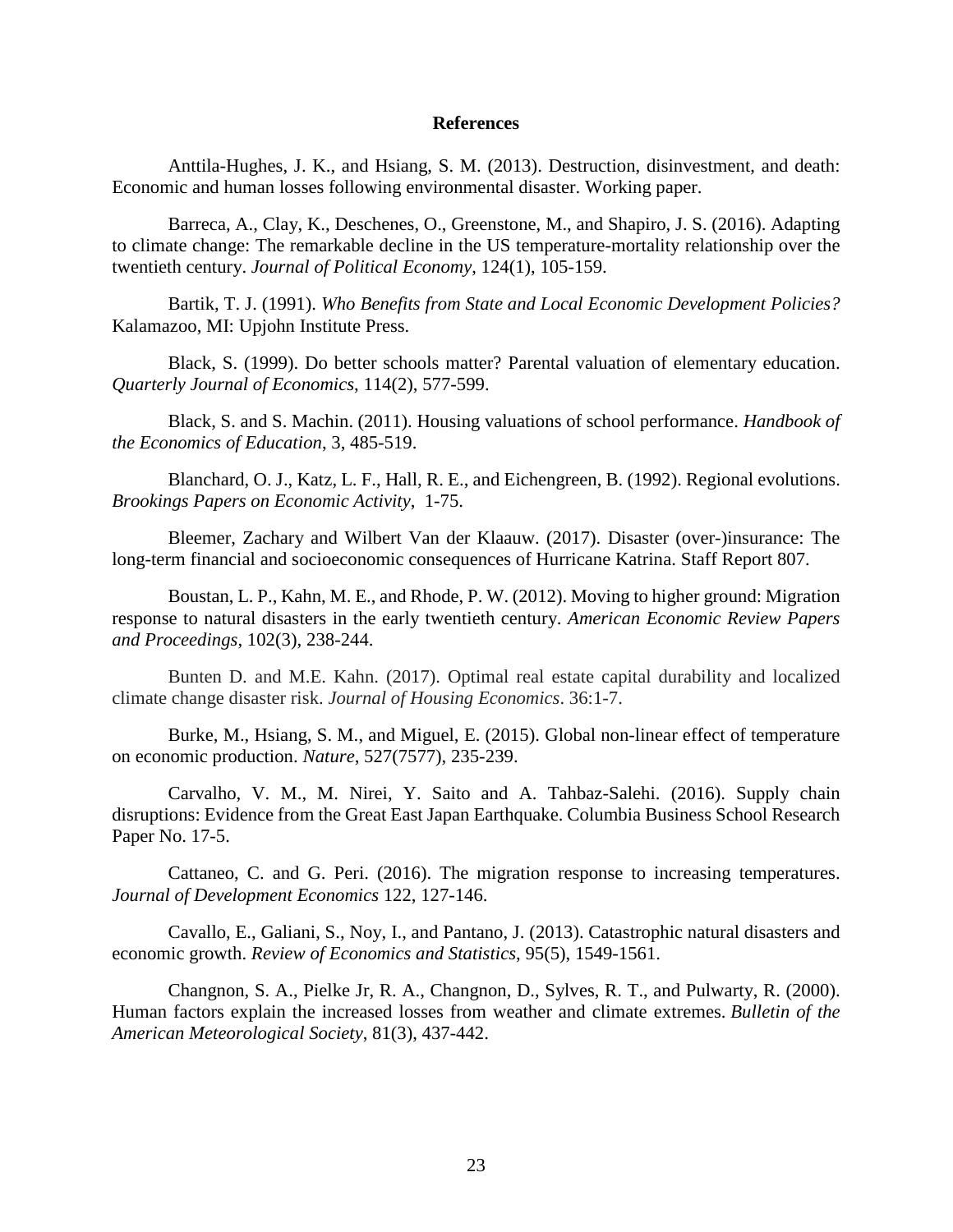Conley, T.G. (1999). GMM estimation with cross sectional dependence. *Journal of Econometrics*, 92(1): 1-45. Dasgupta, P. (2001). *Human well-being and the natural environment*. Oxford University Press.

Davis, D. R., & Weinstein, D. E. (2002). Bones, bombs, and break points: The geography of economic activity. *American Economic Review*, *92*(5), 1269-1289.

Dell, M., Jones, B. F., and Olken, B. A. (2012). Temperature shocks and economic growth: Evidence from the last half century. *American Economic Journal: Macroeconomics*, *4*(3), 66-95.

Dell, M., Jones, B. F., and Olken, B. A. (2014). What do we learn from the weather? The new climate–economy literature. *Journal of Economic Literature*, *52*(3), 740-798.

Deryugina, T. (2017). The fiscal cost of hurricanes: Disaster aid versus social insurance. *American Economic Journal: Economic Policy*, 9(3), 168-98.

Deryugina, T., Kawano, L., and Levitt, S. (2018). The economic impact of Hurricane Katrina on its victims: Evidence from individual tax returns*. American Economic Journal: Applied Economics*, 10(2), 202-33.

Downton, M. W., and Pielke Jr, R. A. (2001). Discretion without accountability: Politics, flood damage, and climate. *Natural Hazards Review*, *2*(4), 157-166.

Duflo, E., and Pande, R. (2007). Dams. *Quarterly Journal of Economics,* 122(2), 601-646.

Feng, S., M. Oppenheimer and W. Schlenker. (2012). Climate change, crop yields and internal migration in the United States. National Bureau of Economic Research Working Paper 17734.

Fetzer, T. (2014) Can Workfare Programs Moderate Violence? Evidence from India, STICERD Working Paper.

Fu, C. and Gregory, J. (2019). Estimation of an equilibrium model with externalities: Postdisaster neighborhood rebuilding. *Econometrica*, 87(2), 387-421.

Fussell, E. 2015. The long-term recovery of New Orleans' population after Hurricane Katrina. *American Behavioral Scientist*, 59(10), 1231-1245.

Fussell, E., S. R. Curran, M. D. Dunbar, M. A. Babb, L. Thompson, J. Meijer-Irons. (2017). Weather-related hazards and population change: A study of hurricanes and tropical storms in the United States, 1980–2012. *Annals of the American Academy of Political and Social Science*, 669(1), 146-167.

Gaiha, R., Hill, K., Thapa, G., and Kulkarni, V. S. (2015). Have natural disasters become deadlier? *Sustainable Economic Development: Resources, Environment and Institutions*, eds. A. M. Balisacan, U. Chakravorty, M-L V. Ravago. Academic Press.

Gardner, J., and W. Cohen. (1992). Demographic Characteristics of the Population of the United States, 1930-1950: County-Level. Ann Arbor, MI: Inter-university Consortium for Political and Social Research [distributor], 1992. http://doi.org/10.3886/ICPSR00020.v1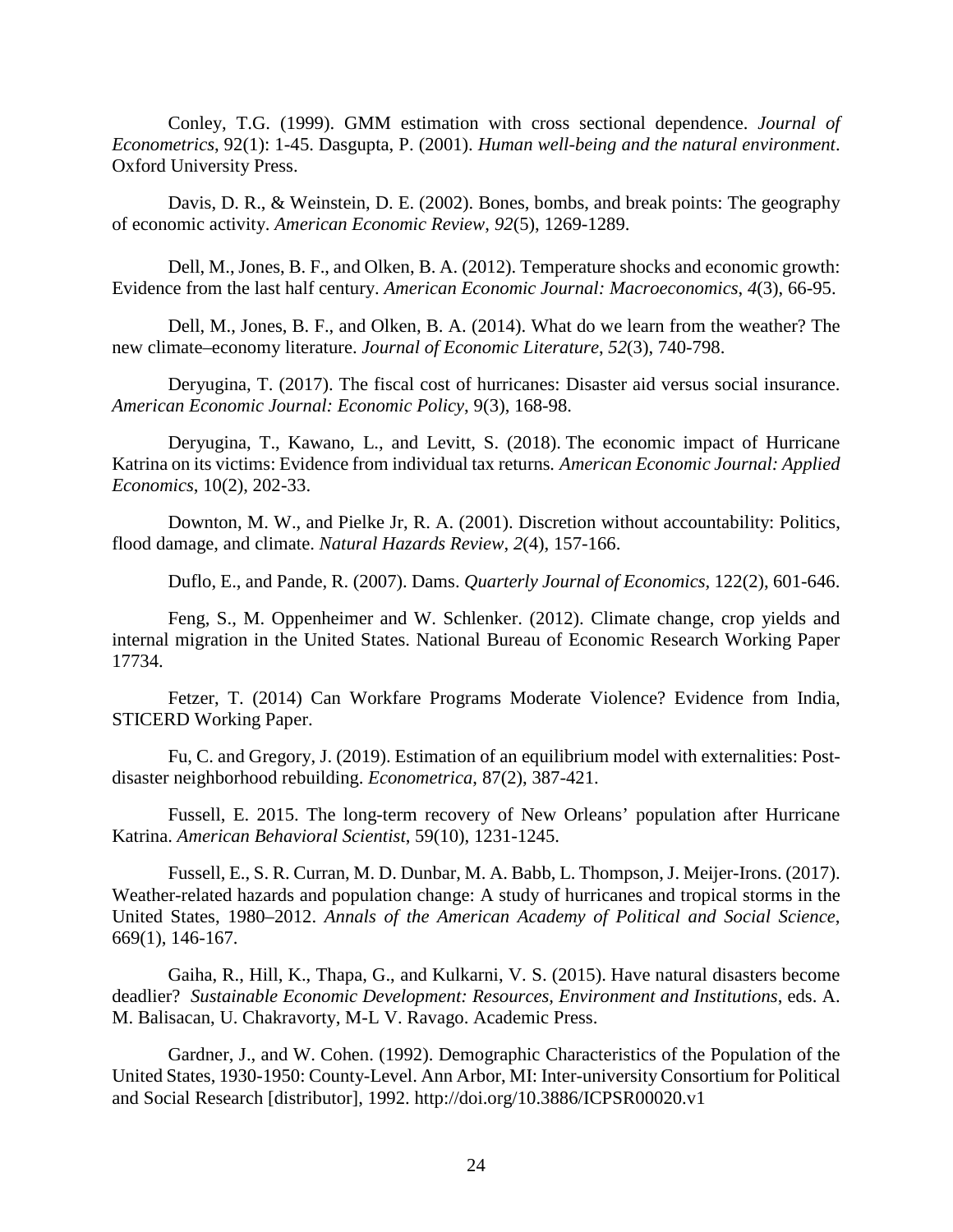Garrett, T. A., and Sobel, R. S. (2003). The political economy of FEMA disaster payments. *Economic Inquiry*, *41*(3), 496-509.

Glaeser, E. L., and Gyourko, J. (2005). Durable housing and urban decline. *Journal of Political Economy*, 113(2), 345-75.

Goldsmith-Pinkham, P., Sorkin, I., and Swift, H. (2018). Bartik Instruments: What, When, and How. NBER Working Paper No. 24408.

Gregory, J. (2017). The impact of post-Katrina rebuilding grants on the resettlement choices of New Orleans homeowners. Working paper.

Groger, A. and Y. Zylberberg. (2016). Internal labor migration as a shock coping strategy: Evidence from a typhoon. *American Economic Journal: Applied Economics*, 8(2), 123-53.

Hallstrom, D. G., and Smith, V. K. (2005). Market responses to hurricanes. *Journal of Environmental Economics and Management*, *50*(3), 541-561.

Hornbeck, R. (2012). The enduring impact of the American Dust Bowl: Short-and longrun adjustments to environmental catastrophe. *American Economic Review*, *102*(4), 1477-1507.

Hornbeck, R., and Naidu, S. (2014). When the levee breaks: black migration and economic development in the American South. *American Economic Review*, 104(3), 963-990.

Hornbeck, R., and D. Keniston. (2017) Creative destruction: Barriers to urban growth and the Great Boston Fire of 1872. *American Economic Review*, 107(6), 1365-98.

Hsiang, S. M. (2010). Temperatures and cyclones strongly associated with economic production in the Caribbean and Central America. Proceedings of the National Academy of sciences, 107(35), 15367-15372.

Hsiang, S. M., and Jina, A. S. (2014). The causal effect of environmental catastrophe on long-run economic growth: Evidence from 6,700 cyclones National Bureau of Economic Research Working Paper No. 20352.

Kahn, M. (2005). The death toll from natural disasters: The role of income, geography, and institutions. *Review of Economics and Statistics*, 87(2), 271-284.

Kocornik-Mina, A., McDermott, T. K., Michaels, G., and Rauch, F. (Forthcoming). Flooded cities. *American Economic Journal: Applied Economics*. .

Kousky, C. (2014). Informing climate adaptation: A review of the economic costs of natural disasters. *Energy Economics*, *46*, 576-592.

Kuznets, S. and Thomas, D. S. (1957). *Population Redistribution and Economic Growth, United States, 1870–1950*. Philadelphia: American Philosophical Society.

Lim, J. (2016). Socio-economic determinants of tornado fatalities in the United States. Michigan State PhD Dissertation.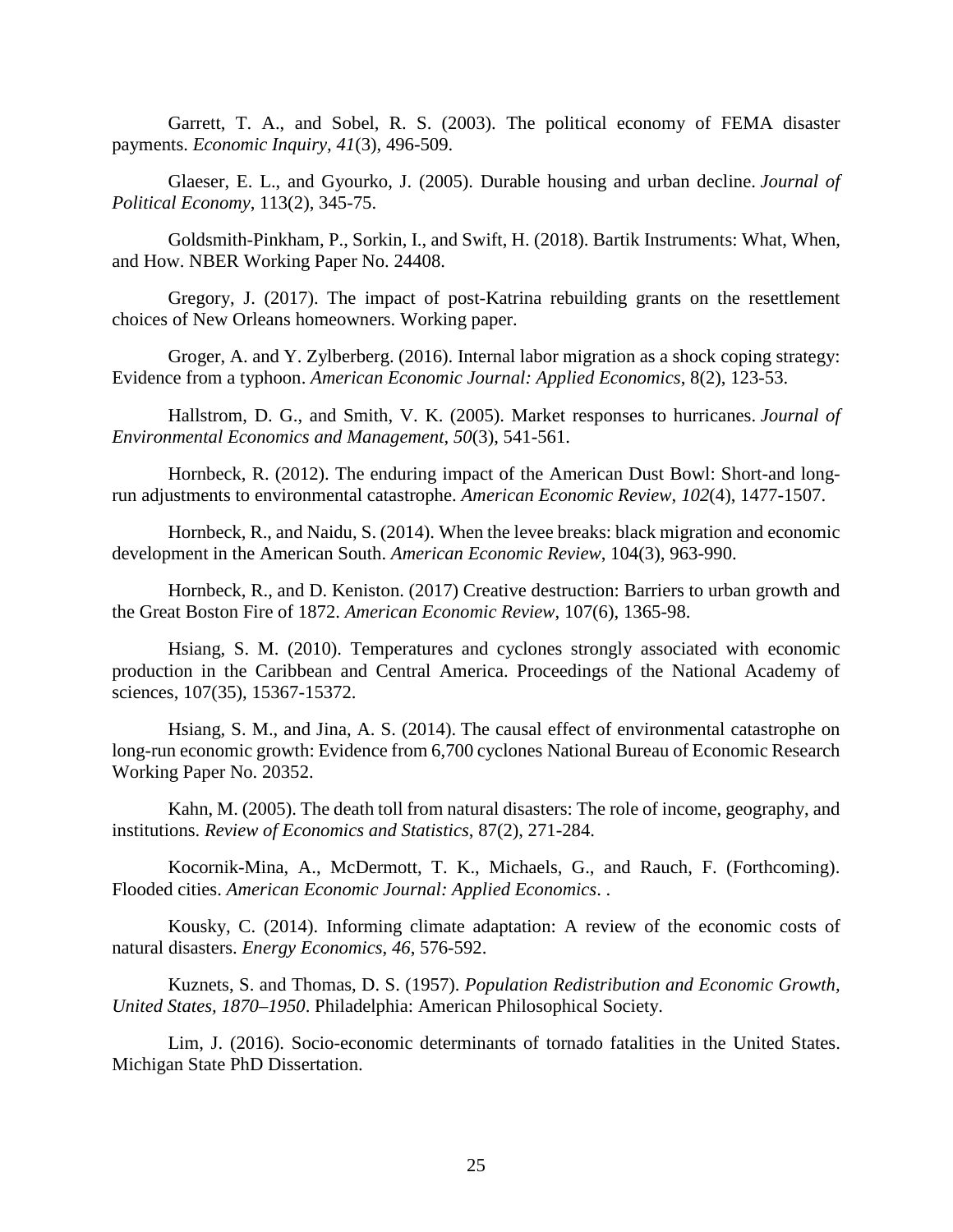Long, J., and Siu, H. E. (2018).Refugees from dust and shrinking land: Tracking the Dust Bowl migrants. *Journal of Economic History*, 78(4): 1001-33.

Minnesota Population Center. (2016). *National Historical Geographic Information System: Version 11.0* [Database]. Minneapolis: University of Minnesota. [http://www.nhgis.org](http://www.nhgis.org/)

Molloy, R., Smith, C.L. and Wozniak, A. (2011). Internal migration in the United States. *Journal of Economic Perspectives*, 25(3), 173-196.

Munich Re. (2012). *Severe Weather in North America: Perils, Risks, Insurance.* Munich Re Group. https://www.munichre.com/us/property-casualty/home/index.html

Nobles, J., E. Frankenberg, and D. Thomas. (2015). The effects of mortality on fertility: Population dynamics after a natural disaster. *Demography*, 52(1), 15-38.

Pielke Jr, R. A., Gratz, J., Landsea, C. W., Collins, D., Saunders, M. A., and Musulin, R. (2008). Normalized hurricane damage in the United States: 1900–2005. *Natural Hazards Review*, *9*(1), 29-42.

Rappaport, J., and Sachs, J. D. (2003). The United States as a coastal nation. *Journal of Economic Growth*, *8*(1), 5-46.

Roback, J. (1982). Wages, rents, and the quality of life. *Journal of Political Economy*, *90*(6), 1257-1278.

Rosen, S. (1974). Hedonic prices and implicit markets: Product differentiation in pure competition. *Journal of Political Economy*, 82(1), 34-55.

Ruggles, S., Genadek, K., Goeken, R., Grover, J., and Sobek, M. (2015). *Integrated Public Use Microdata Series: Version 6.0* [dataset]. Minneapolis: University of Minnesota. http://doi.org/10.18128/D010.V6.0.

Salkowe, R. S., and Chakraborty, J. (2009). Federal disaster relief in the US: The role of political partisanship and preference in presidential disaster declarations and turndowns. *Journal of Homeland Security and Emergency Management*, *6*(1), 1-21.

Saiz, A. (2007). Immigration and housing rents in American cities. *Journal of Urban Economics*, *61*(2), 345-371.

Sastry, N. and Gregory, J. (2014). The location of displaced New Orleans residents in the year after Hurricane Katrina. *Demography* 51(3), 753-775.

Siodla, J. (2015). Razing San Francisco: The 1906 disaster as a natural experiment in urban redevelopment. *Journal of Urban Economics*, *89*, 48-61.

Smith, V. K., Carbone, J. C., Pope, J. C., Hallstrom, D. G., and Darden, M. E. (2006). Adjusting to natural disasters. *Journal of Risk and Uncertainty*, *33*(1), 37-54.

Smith, S. K., and McCarty, C. (1996). Demographic effects of natural disasters: A case study of Hurricane Andrew. *Demography*, *33*(2), 265-275.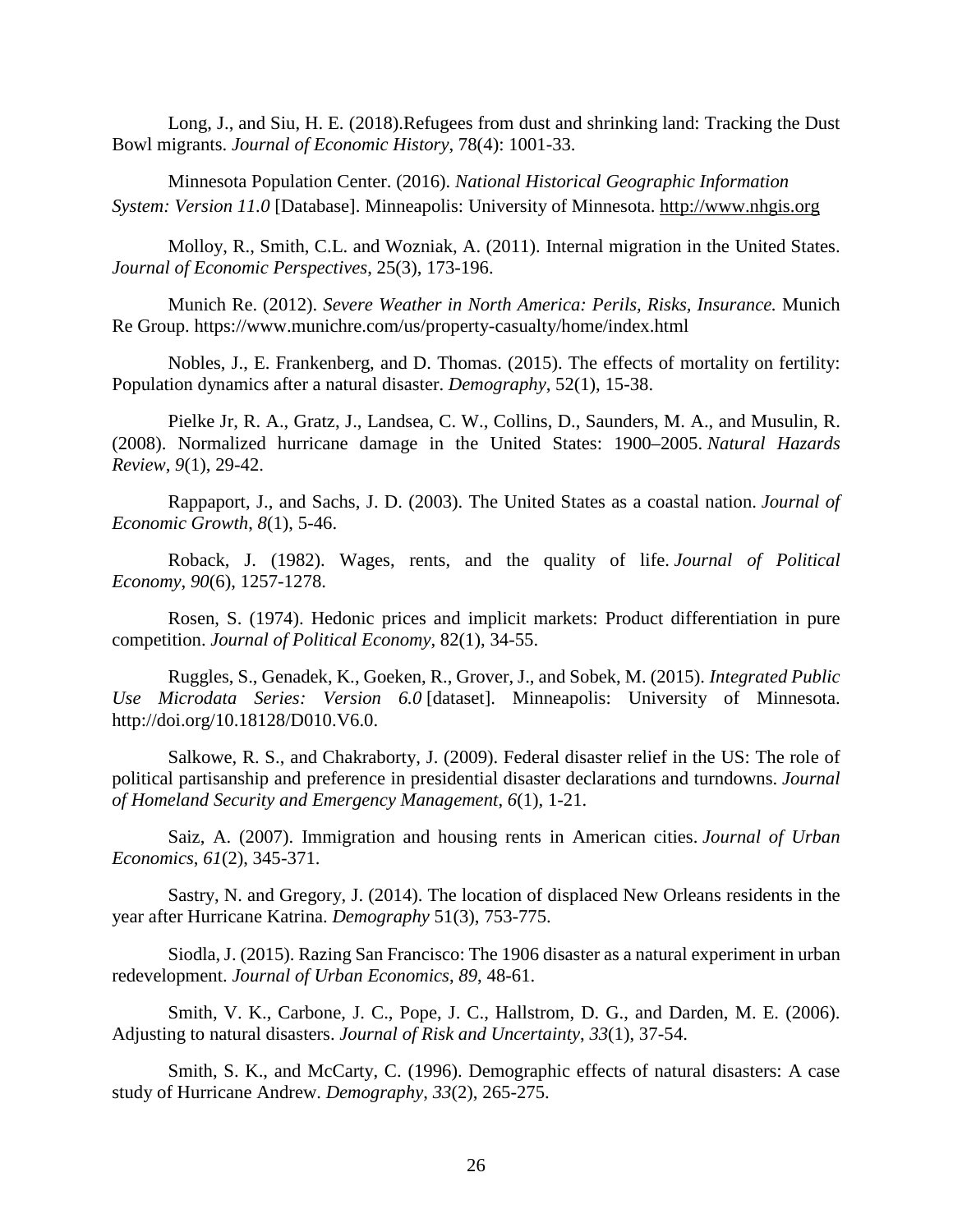Strobl, E. (2011). The economic growth impact of hurricanes: evidence from US coastal counties. *Review of Economics and Statistics*, *93*(2), 575-589.

Topel, R. H. (1986). Local labor markets. *Journal of Political Economy*, *94*(3, Part 2), S111-S143.

Vigdor, J. (2008). The economic aftermath of Hurricane Katrina. *Journal of Economic Perspectives*, *22*(4), 135-154.

Winkler, R., Johnson, K. M., Cheng, C., Beaudoin, J., Voss, P. R., and Curtis, K. J. (2013a). *Age-Specific Net Migration Estimates for US Counties, 1950-2010.* Applied Population Laboratory, University of Wisconsin- Madison. Web. http://www.netmigration.wisc.edu/

Winkler, R., Johnson, K. M., Cheng, C., Beaudoin, J., Voss, P. R., and Curtis, K. J. (2013b). *County-Specific Net Migration by Five-Year Age Groups, Hispanic Origin, Race and Sex: 2000- 2010*. ICPSR34638-v1. Ann Arbor, MI: Inter-university Consortium for Political and Social Research [distributor], 2013-09-05. http://doi.org/10.3886/ICPSR34638.v1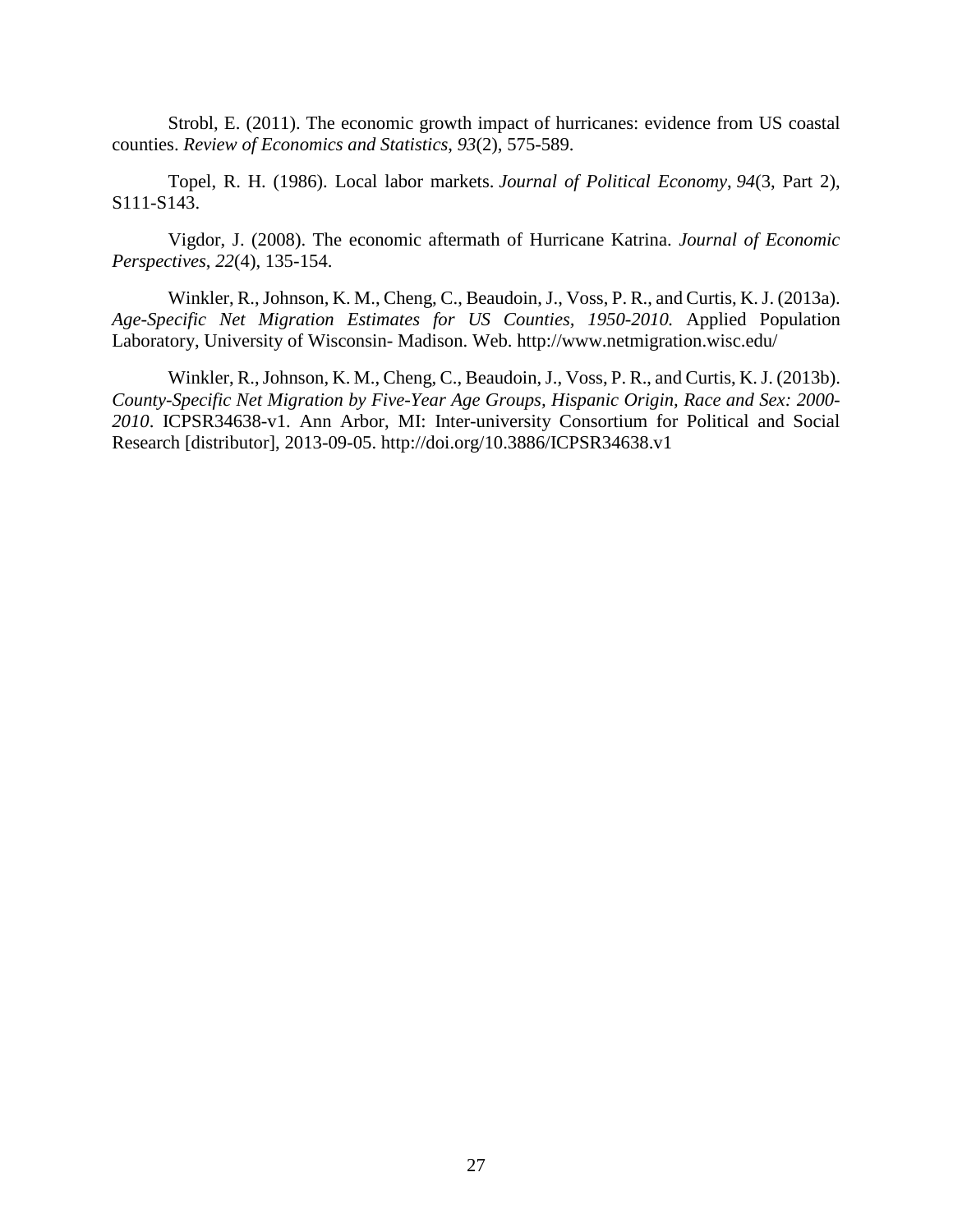| (3)<br>Mean of        |
|-----------------------|
|                       |
| $=1$ if any disaster, |
| by county-decade      |
|                       |
| 0.319                 |
| (0.466)               |
|                       |
| 0.301                 |
| (0.459)               |
| 0.176                 |
| (0.381)               |
|                       |
| 0.154                 |
| (0.361)               |
| 0.0545                |
| (0.227)               |
|                       |
| 0.010                 |
| (0.098)               |
|                       |
| 0.639                 |
| (0.480)               |
|                       |
| 0.307                 |
| (0.461)               |
| 24,432                |
|                       |

**Table 1: Summary Statistics for Natural Disasters Occurring in the US 1930**–**2010** 

Notes: Column (1) counts the number of individual disaster events registered in the ARC, FEMA or EM-DAT datasets. This tally counts each disaster once even if it affects multiple counties. Column (2) shows the average number of natural disaster events that occurred in a given county and decade between 1930 and 2010. Column (3) shows the average incidence of any disaster event occurring in a given county and decade. These tallies count disasters multiple times if they affect multiple counties. Standard deviations in parentheses. For completeness, a disaster qualifies as "severe" in this table if it was associated with 10 or more deaths.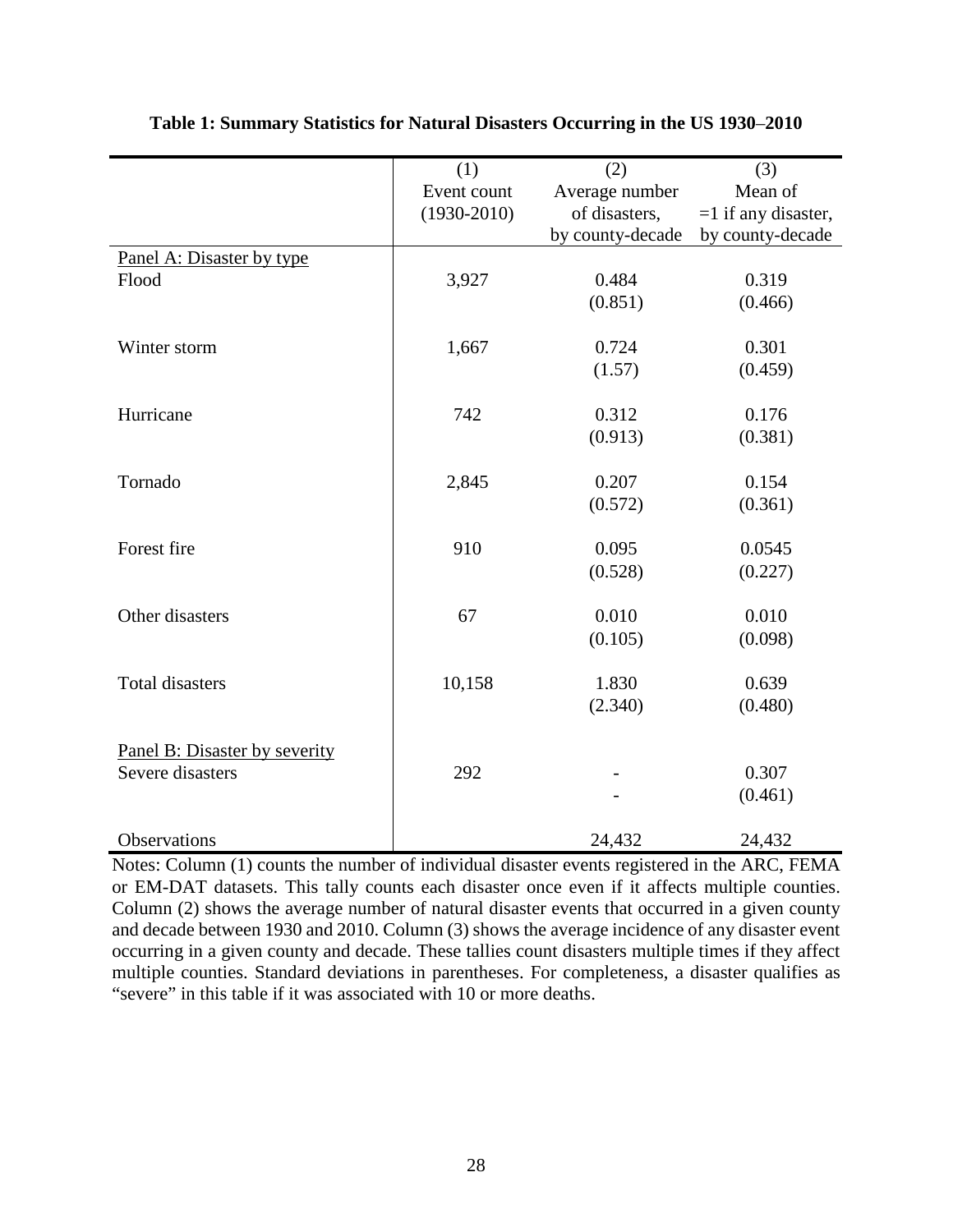|                                | (1)            |
|--------------------------------|----------------|
|                                | Migration rate |
| Severe disaster $= 1$          | $-0.015***$    |
|                                | (0.005)        |
| Flood count                    | $0.006***$     |
|                                | (0.002)        |
| Storm count                    | $-0.001$       |
|                                | (0.002)        |
| Tornado count                  | $-0.002$       |
|                                | (0.003)        |
| Hurricane count                | $-0.008***$    |
|                                | (0.004)        |
| Fire count                     | $-0.013***$    |
|                                | (0.005)        |
| Other disasters count          | $-0.029$       |
|                                | (0.025)        |
| Exp. employment growth rate    | $0.267***$     |
|                                | (0.033)        |
| County FE                      | Y              |
| Decade FE                      | Y              |
| State FE * time trend          | Y              |
| 1930's population * time trend | Y              |
| Observations                   | 24,408         |

# **Table 2: Effect of Disasters on County-Level Net In-Migration Rate by Disaster Type and Severity in 1940**–**2010**

Notes: The reported regression of equation (1) is at the county-by-decade level. Net migration rates are from Winkler, et al. (2013a, b) and Gardner and Cohen (1992). Counts of natural disasters by type and severity are assembled from the ARC, FEMA and EM-DAT data. In this specification, a disaster qualifies as "severe" if it was associated with 25 or more deaths. We estimate the employment growth rate from IPUMS data using industrial composition and national employment trends (see equation 2); weights are based on county employment by industry in 1930. Conley standard errors adjusted for spatial and temporal correlation within 1,000 km and 10 decades (see Hsiang, 2010).<br>  $* p < 0.1, \, *p < 0.05, \, * \, *p < 0.01$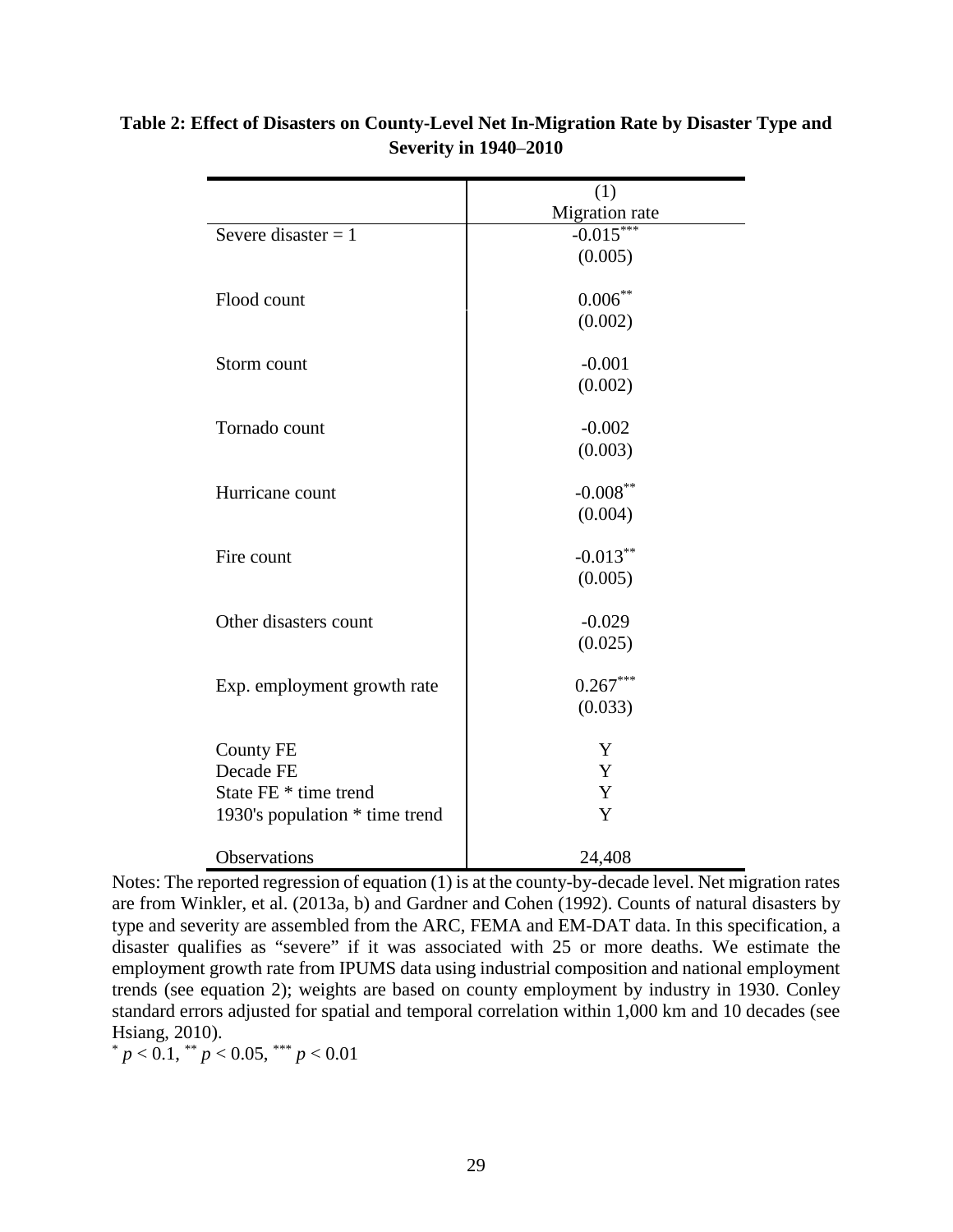|                                                                                         | Migration rate        |                       |
|-----------------------------------------------------------------------------------------|-----------------------|-----------------------|
|                                                                                         | Coefficient           | <b>Standard Error</b> |
| Severe disaster $= 1$                                                                   | $-0.017**$            | (0.008)               |
| Severe disaster = 1, after 1980                                                         | 0.003                 | (0.011)               |
| Flood count                                                                             | $0.008***$            | (0.003)               |
| Flood count, after 1980                                                                 | $-0.008*$             | (0.005)               |
| Winter storm count                                                                      | $-0.006$              | (0.006)               |
| Winter storm count, after 1980                                                          | 0.005                 | (0.007)               |
| Tornado count                                                                           | $-0.001$              | (0.004)               |
| Tornado count, after 1980                                                               | $-0.006$              | (0.008)               |
| Hurricane count                                                                         | 0.006                 | (0.009)               |
| Hurricane count, after 1980                                                             | $-0.018*$             | (0.009)               |
| Fire count                                                                              | 0.018                 | (0.017)               |
| Fire count, after 1980                                                                  | $-0.031$ <sup>*</sup> | (0.018)               |
| Other disasters count                                                                   | 0.004                 | (0.027)               |
| Other count, after 1980                                                                 | $-0.047$              | (0.042)               |
| Exp. employment growth rate, 1930 weights                                               | $0.266***$            | (0.032)               |
| <b>County FE</b><br>Decade FE<br>State FE * time trend<br>1930s population * time trend | Y<br>Y<br>Y<br>Y      |                       |
| Observations                                                                            | 24,408                |                       |

## **Table 3: Effect of Disasters on Net In-Migration Rates Before and After 1980**

Note: The reported regression is at the county-by-decade level. Net migration rates are from Winkler, et al. (2013a, b) and Gardner and Cohen (1992). Counts of natural disasters by type and severity are collected from the ARC, FEMA and EM-DAT datasets. In this specification, a disaster qualifies as "severe" if it was associated with 25 or more deaths. We estimate the employment growth rate from IPUMS data using industrial composition and national employment trends (see equation 2); weights are based on county employment in 1930 by industry. We interact each disaster variable with an indicator for decade equal to or after 1980 (after the creation of FEMA). Conley standard errors adjusted for spatial and temporal correlation within 1,000 km and 10 decades (see Hsiang, 2010). \* *<sup>p</sup>* < 0.1, \*\* *<sup>p</sup>* < 0.05, \*\*\* *<sup>p</sup>* < 0.01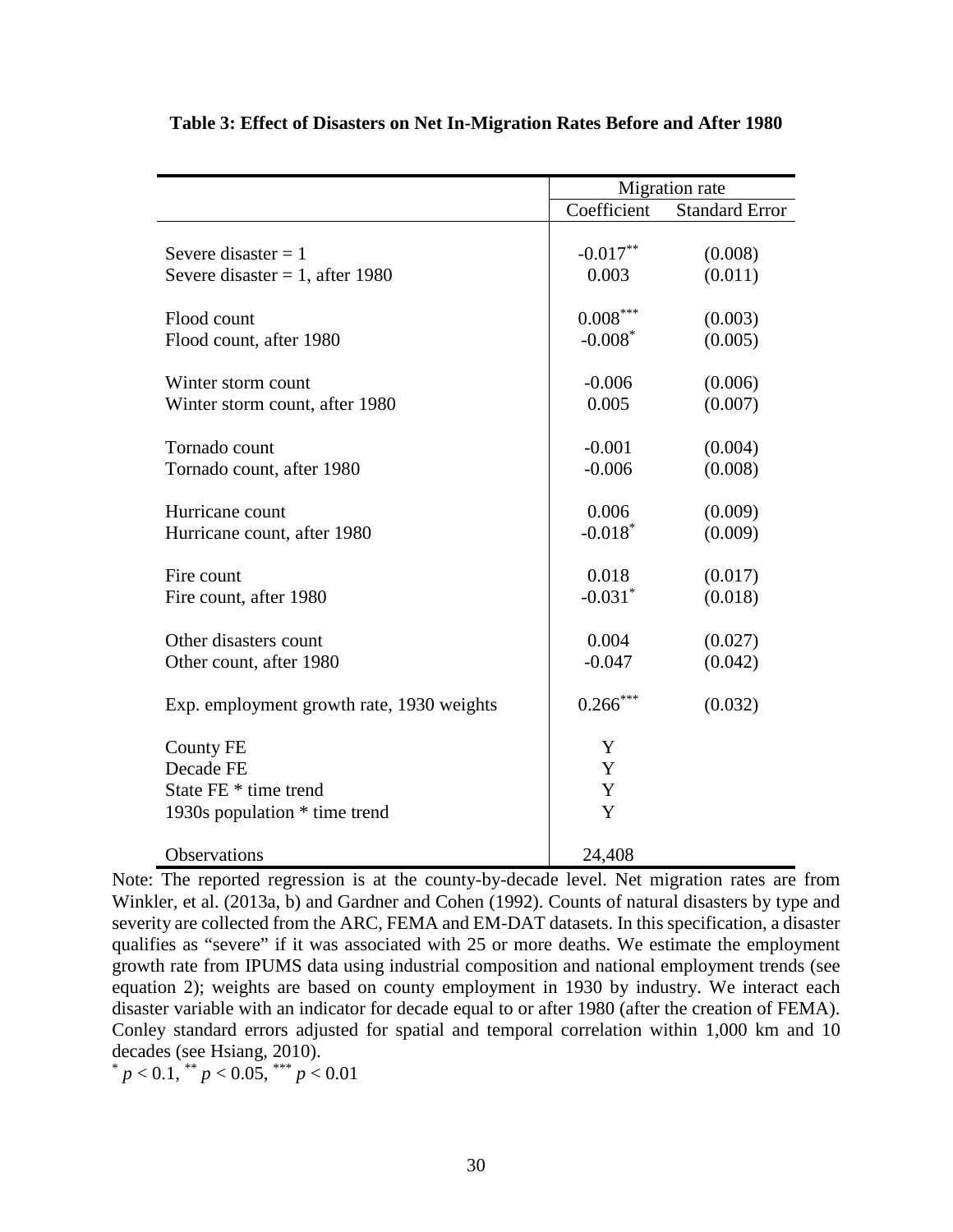| Dependent variable = Migration rate |                       |         |                                     |         |  |
|-------------------------------------|-----------------------|---------|-------------------------------------|---------|--|
|                                     | Risk exposure:        |         | Risk exposure:                      |         |  |
|                                     | Propensity score      |         | Propensity score > $75^{\text{th}}$ |         |  |
|                                     |                       |         |                                     |         |  |
| Severe disaster $= 1$               | $-0.014$              | (0.013) | $-0.013$                            | (0.012) |  |
| Severe risk $*$ Severe disaster = 1 | $-0.002$              | (0.048) | $-0.004$                            | (0.043) |  |
| Flood count                         | 0.006                 | (0.005) | 0.003                               | (0.003) |  |
| Flood risk * Flood                  | 0.001                 | (0.023) | $0.022*$                            | (0.012) |  |
| Winter storm count                  | 0.003                 | (0.003) | 0.001                               | (0.002) |  |
| Storm risk * Winter storm           | $-0.014$              | (0.013) | $-0.030$                            | (0.019) |  |
| Tornado count                       | $-0.023$ <sup>*</sup> | (0.012) | 0.000                               | (0.004) |  |
| Tornado risk * Tornado              | $0.075*$              | (0.044) | $-0.023$                            | (0.028) |  |
|                                     |                       |         |                                     |         |  |
| Hurricane count                     | 0.004                 | (0.011) | $-0.002$                            | (0.004) |  |
| Hurricane risk * Hurricane          | $-0.035$              | (0.027) | $-0.082**$                          | (0.033) |  |
| Fire count                          | $-0.019*$             | (0.011) | $-0.004$                            | (0.004) |  |
| Fire risk * Fire                    | 0.024                 | (0.047) | $-0.285***$                         | (0.120) |  |
| Other disasters count               | 0.068                 | (0.045) | $-0.042$                            | (0.029) |  |
| Other risk * Other                  | $-0.400*$             | (0.220) | 0.128                               | (0.190) |  |
|                                     |                       |         |                                     |         |  |
| Employment growth, 1930 weights     | $0.258***$            | (0.033) | $0.258***$                          | (0.033) |  |
| <b>County FE</b>                    | Y                     |         | Y                                   |         |  |
| Decade FE                           | Y                     |         | Y                                   |         |  |
| State FE* time trend                | Y                     |         | $\mathbf Y$                         |         |  |
| 1930's population * time trend      | Y                     |         | Y                                   |         |  |
| Observations                        | 24,000                |         | 24,000                              |         |  |

### **Table 4: Effect of Disasters on Net In-Migration Rates, by Geographic Risk Exposure**

Notes: The reported regression of equation (1) with risk exposure interactions is at the county-bydecade level. Net migration rates are from Winkler, et al. (2013a, b) and Gardner and Cohen (1992). Counts of natural disasters by type and severity are assembled from the ARC, FEMA and EM-DAT data. In this specification, a disaster qualifies as "severe" if it was associated with 25 or more deaths. We estimate the employment growth rate from IPUMS data using industrial composition and national employment trends (see equation 2); weights are based on county employment by industry in 1930. We estimate risk exposure to different disasters as a propensity score based on geographic characteristics (column 1); we also generate dummies for counties with high risk exposure (column 2). Conley standard errors adjusted for spatial and temporal correlation within 1,000 km and 10 decades (see Hsiang, 2010).

 $p < 0.1$ , \*\*  $p < 0.05$ , \*\*\*  $p < 0.01$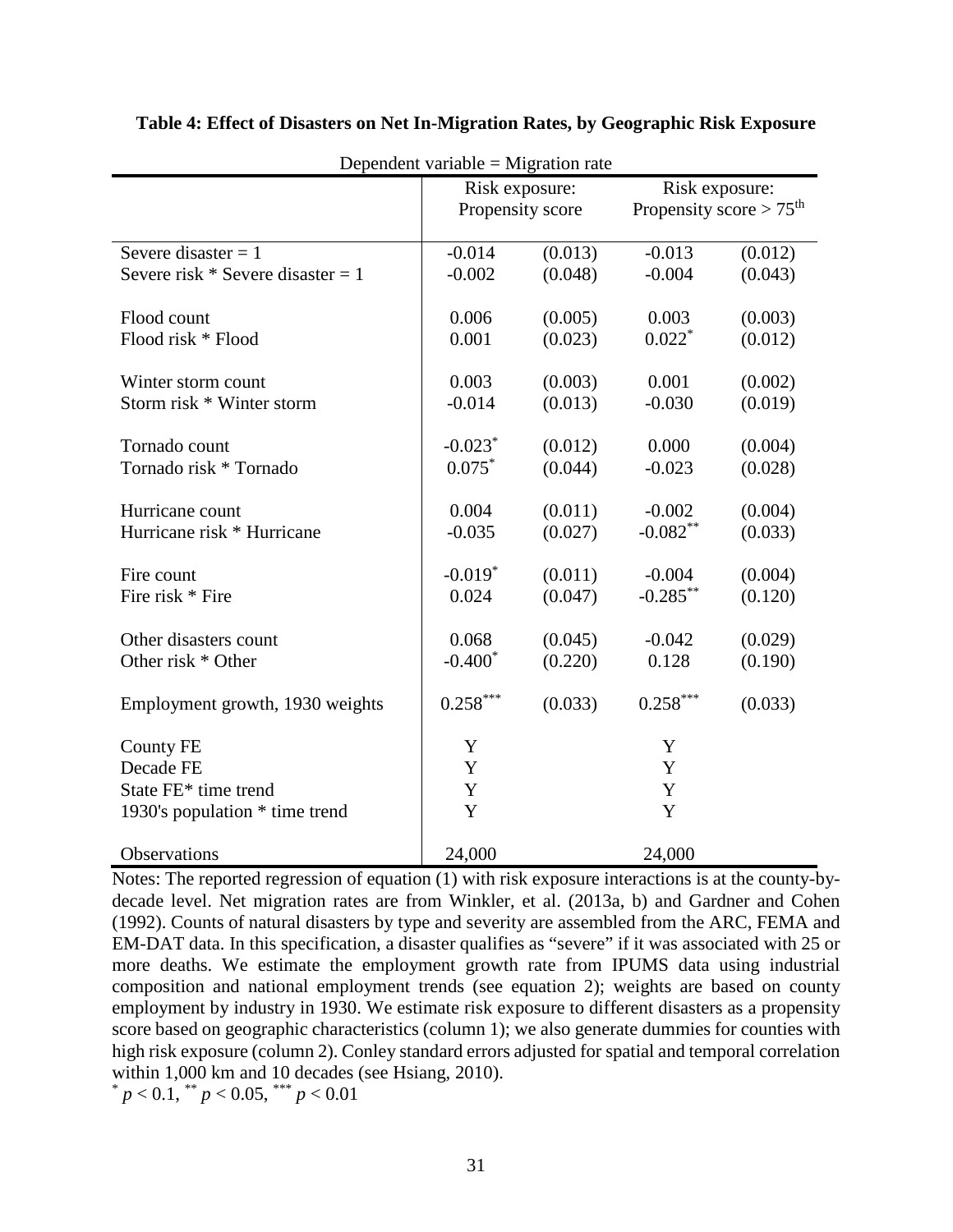|                                     | Economic growth   |         | Population growth     |         |
|-------------------------------------|-------------------|---------|-----------------------|---------|
|                                     | (previous decade) |         | (previous decade)     |         |
| Severe disaster $= 1$               | $-0.003$          | (0.006) | $-0.009$              | (0.006) |
| High growth $*$ Severe disaster = 1 | $-0.028***$       | (0.009) | $-0.017**$            | (0.008) |
|                                     |                   |         |                       |         |
| Flood count                         | $0.005*$          | (0.003) | 0.002                 | (0.002) |
| High growth * Flood count           | $-0.000$          | (0.004) | 0.005                 | (0.003) |
|                                     |                   |         |                       |         |
| Winter storm count                  | $-0.001$          | (0.002) | 0.002                 | (0.002) |
| High growth * Storm count           | 0.000             | (0.002) | $-0.008***$           | (0.002) |
|                                     |                   |         |                       |         |
| Tornado count                       | $-0.013***$       | (0.004) | $-0.012***$           | (0.004) |
| High growth * Tornado count         | $0.025***$        | (0.008) | $0.019***$            | (0.005) |
|                                     |                   |         |                       |         |
| Hurricane count                     | $-0.009**$        | (0.004) | $-0.008***$           | (0.004) |
| High growth * Hurricane count       | 0.003             | (0.004) | 0.002                 | (0.004) |
|                                     |                   |         |                       |         |
| Fire count                          | $-0.009$          | (0.009) | $-0.004$              | (0.006) |
| High growth * Fire count            | $-0.006$          | (0.009) | $-0.012$ <sup>*</sup> | (0.007) |
|                                     |                   |         |                       |         |
| Other disasters count               | $-0.016$          | (0.040) | $-0.006$              | (0.025) |
| High growth * Other count           | 0.001             | (0.044) | $-0.010$              | (0.025) |
|                                     |                   |         |                       |         |
| High growth (previous decade)       | $0.015***$        | (0.007) | $0.012*$              | (0.007) |
|                                     |                   |         |                       |         |
| Exp. employment growth rate         | $0.263***$        | (0.034) | $0.261***$            | (0.032) |
|                                     |                   |         |                       |         |
| <b>County FE</b>                    | Y                 |         | Y                     |         |
| Decade FE                           | $\mathbf Y$       |         | Y                     |         |
| State FE* time trend                | Y                 |         | Y                     |         |
| 1930's population * time trend      | Y                 |         | Y                     |         |
|                                     |                   |         |                       |         |
| Observations                        | 21,357            |         | 21,357                |         |

#### **Table 5: Effect of Disasters on Net Migration Rates, by Local Growth**  Dependent variable  $=$  Migration rate

Notes: The reported regression of equation (1) with growth interactions is at the county-by-decade level. Net migration rates are from Winkler, et al. (2013a, b) and Gardner and Cohen (1992). Counts of natural disasters by type and severity are assembled from the ARC, FEMA and EM-DAT data. In this specification, a disaster qualifies as "severe" if it was associated with 25 or more deaths. We estimate the employment growth rate from IPUMS data using industrial composition and national employment trends (see equation 2); weights are based on county employment by industry in 1930. We define high growing counties as those with an expected employment growth rate (column 1) or population growth rate (column 2) above the median in previous decade. Conley standard errors adjusted for spatial and temporal correlation within 1,000 km and 10 decades (see Hsiang, 2010).

 $p < 0.1$ ,  $\binom{1}{p} < 0.05$ ,  $\binom{1}{p} < 0.01$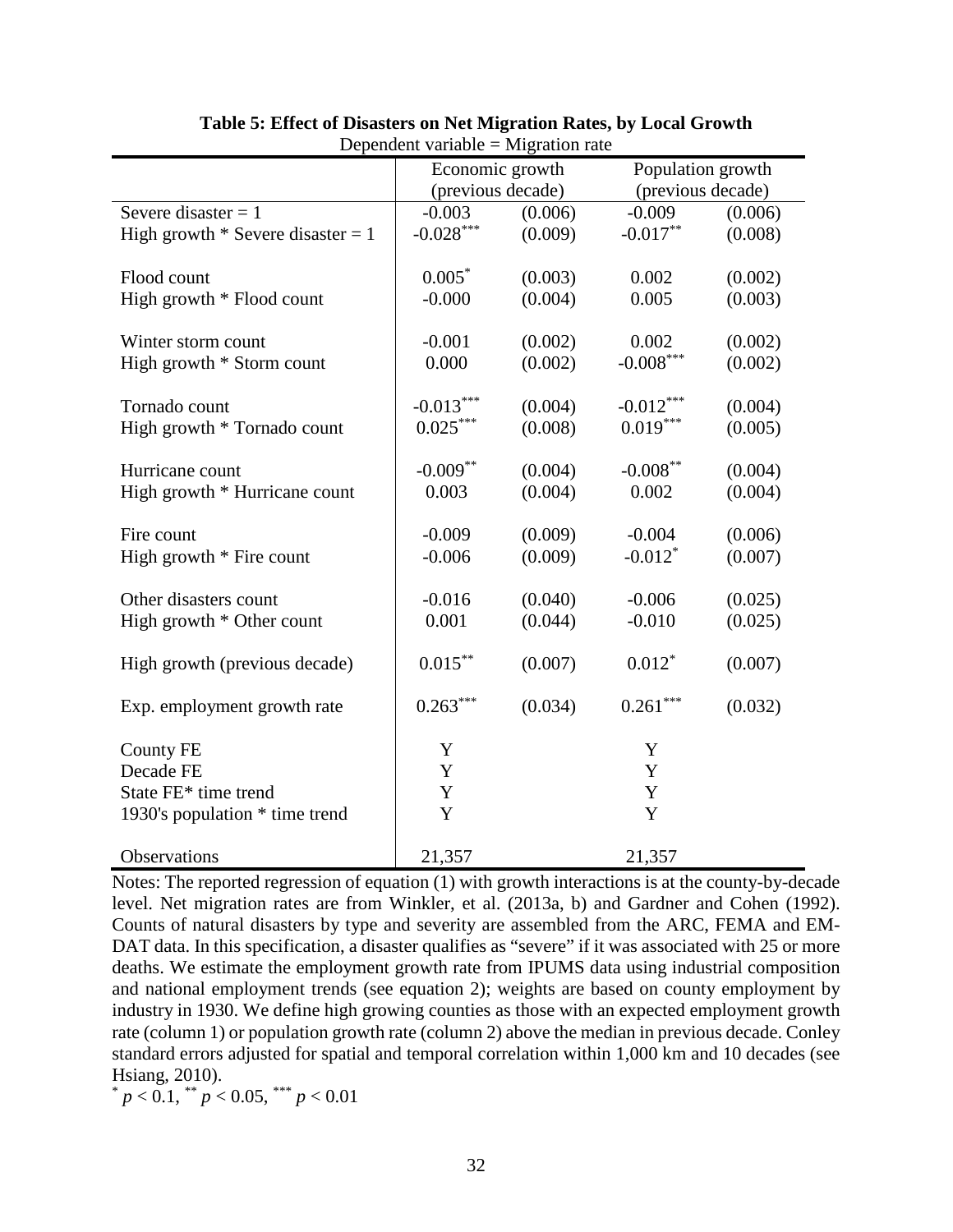|                  | (1)         | (2)         | (3)         | (4)         | (5)         | (6)         | (7)                    |
|------------------|-------------|-------------|-------------|-------------|-------------|-------------|------------------------|
|                  | Migration   | Population  | House       | House       | Housing     | Family      | Poverty                |
|                  | rate        | (log)       | value       | rent        | stock       | income      | Rate                   |
|                  |             |             | (log med)   | (log med)   | (log)       | (log med)   |                        |
| Severe $==1$     | $-0.011**$  | $-0.012$    | $-0.052***$ | $-0.025***$ | $-0.014*$   | $-0.023*$   | $0.008^{\ast\ast\ast}$ |
|                  | (0.004)     | (0.008)     | (0.012)     | (0.008)     | (0.008)     | (0.012)     | (0.002)                |
|                  |             |             |             |             |             |             |                        |
| Flood            | $-0.003$    | $-0.001$    | 0.007       | $0.007*$    | $-0.001$    | 0.004       | $-0.002*$              |
|                  | (0.003)     | (0.003)     | (0.006)     | (0.004)     | (0.003)     | (0.006)     | (0.001)                |
|                  |             |             |             |             |             |             |                        |
| Storm            | 0.001       | 0.001       | 0.000       | 0.002       | 0.002       | 0.001       | $-0.000$               |
|                  | (0.001)     | (0.002)     | (0.004)     | (0.002)     | (0.002)     | (0.003)     | (0.001)                |
|                  |             |             |             |             |             |             |                        |
| Tornado          | 0.001       | $-0.009$    | 0.011       | $0.015***$  | $-0.007$    | $0.018*$    | $-0.005***$            |
|                  | (0.004)     | (0.008)     | (0.009)     | (0.007)     | (0.007)     | (0.010)     | (0.002)                |
| Hurricane        | $-0.007**$  | 0.004       | $-0.005$    | $-0.010*$   | 0.001       | $-0.015***$ | 0.001                  |
|                  |             |             |             |             |             |             |                        |
|                  | (0.003)     | (0.006)     | (0.007)     | (0.006)     | (0.006)     | (0.007)     | (0.002)                |
| Fire             | $-0.013***$ | $0.017***$  | 0.002       | 0.001       | $0.013***$  | $0.013***$  | $-0.004***$            |
|                  | (0.005)     | (0.007)     | (0.007)     | (0.005)     | (0.007)     | (0.006)     | (0.001)                |
|                  |             |             |             |             |             |             |                        |
| Others           | $-0.023$    | 0.006       | $-0.004$    | $-0.022$    | $-0.004$    | 0.006       | 0.005                  |
|                  | (0.023)     | (0.020)     | (0.035)     | (0.022)     | (0.017)     | (0.032)     | (0.005)                |
|                  |             |             |             |             |             |             |                        |
| Emp growth       | $0.385***$  | $-0.638***$ | 0.264       | $0.234*$    | $-0.601***$ | $0.977***$  | $-0.139***$            |
|                  | (0.066)     | (0.201)     | (0.198)     | (0.142)     | (0.185)     | (0.197)     | (0.032)                |
|                  |             |             |             |             |             |             |                        |
| <b>County FE</b> | Y           | Y           | Y           | Y           | Y           | $\mathbf Y$ | $\mathbf Y$            |
| Decade FE        | Y           | Y           | Y           | Y           | $\mathbf Y$ | Y           | Y                      |
| State FE * t     | $\mathbf Y$ | Y           | Y           | Y           | Y           | Y           | Y                      |
| 1930 pop * t     | $\mathbf Y$ | Y           | Y           | Y           | Y           | Y           | $\mathbf Y$            |
|                  |             |             |             |             |             |             |                        |
| Observations     | 15,210      | 15,208      | 15,154      | 15,152      | 15,210      | 15,210      | 15,162                 |

# **Table 6: Effect of Disasters on County-Level Economic Activity by Disaster Type and Severity in 1970-2010**

Notes: The reported regressions of equation (1) are at the county-by-decade level. Net migration rates are from Winkler, et al. (2013a, b) and Gardner and Cohen (1992). Population, family income, poverty rates, housing stock, housing values, and housing rents are from NHGIS. Family income, housing values, and housing rents are expressed in 1982-84 dollars. Counts of natural disasters by type and severity are assembled from the ARC, FEMA and EM-DAT data. In this specification, a disaster qualifies as "severe" if it was associated with 25 or more deaths. We estimate the employment growth rate from IPUMS data using industrial composition and national employment trends (see equation 2); weights are based on county employment by industry in 1970. Conley standard errors adjusted for spatial and temporal correlation within 1,000 km and 10 decades (see Hsiang, 2010). \* *<sup>p</sup>* < 0.1, \*\* *<sup>p</sup>* < 0.05, \*\*\* *<sup>p</sup>* < 0.01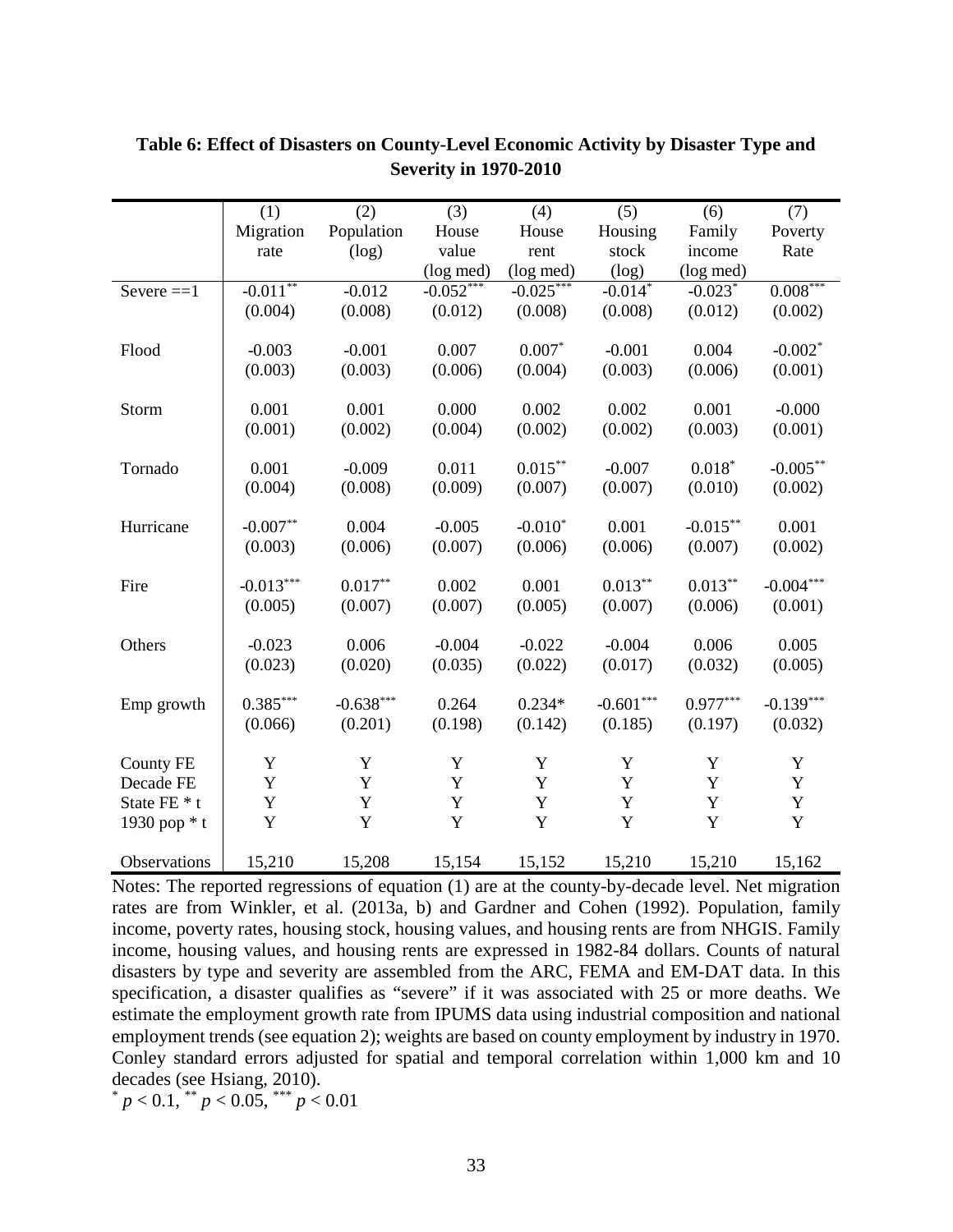| Dependent variable $=$ Migration rate |                         |                       |  |  |  |
|---------------------------------------|-------------------------|-----------------------|--|--|--|
|                                       | <b>Severe Disasters</b> |                       |  |  |  |
| Fatality                              | Coefficient             | <b>Standard Error</b> |  |  |  |
| Threshold                             |                         |                       |  |  |  |
| 10                                    | $-0.008$                | (0.005)               |  |  |  |
| 20                                    | $-0.015***$             | (0.005)               |  |  |  |
| 30                                    | $-0.012**$              | (0.005)               |  |  |  |
| 40                                    | $-0.015***$             | (0.005)               |  |  |  |
| 50                                    | $-0.012**$              | (0.006)               |  |  |  |
| 60                                    | $-0.012**$              | (0.006)               |  |  |  |
| 70                                    | $-0.014**$              | (0.006)               |  |  |  |
| 80                                    | $-0.013**$              | (0.006)               |  |  |  |
| 90                                    | $-0.016**$              | (0.007)               |  |  |  |
| 100                                   | $-0.017**$              | (0.007)               |  |  |  |
| <b>200</b>                            | $-0.013*$               | (0.007)               |  |  |  |
| 500                                   | $-0.051***$             | (0.019)               |  |  |  |

**Table 7: Effect of Severe Disasters on Migration for Different Severity Thresholds**

Notes: Each row corresponds to a separate regression that follows the format of Table 2. We report coefficients on the indicator for "severe" disasters, varying the threshold required for a disaster to qualify as severe. Disasters qualify as severe if they equaled or exceeded the number of fatalities reported in column (1). All regressions include as controls counts of natural disasters by type, county and decade fixed effects, state-specific time trends and a 1930 population time trend. Conley standard errors adjusted for spatial and temporal correlation within 1,000 km and 10 decades (see Hsiang, 2010).  $p < 0.1$ , \*\*  $p < 0.05$ , \*\*\*  $p < 0.01$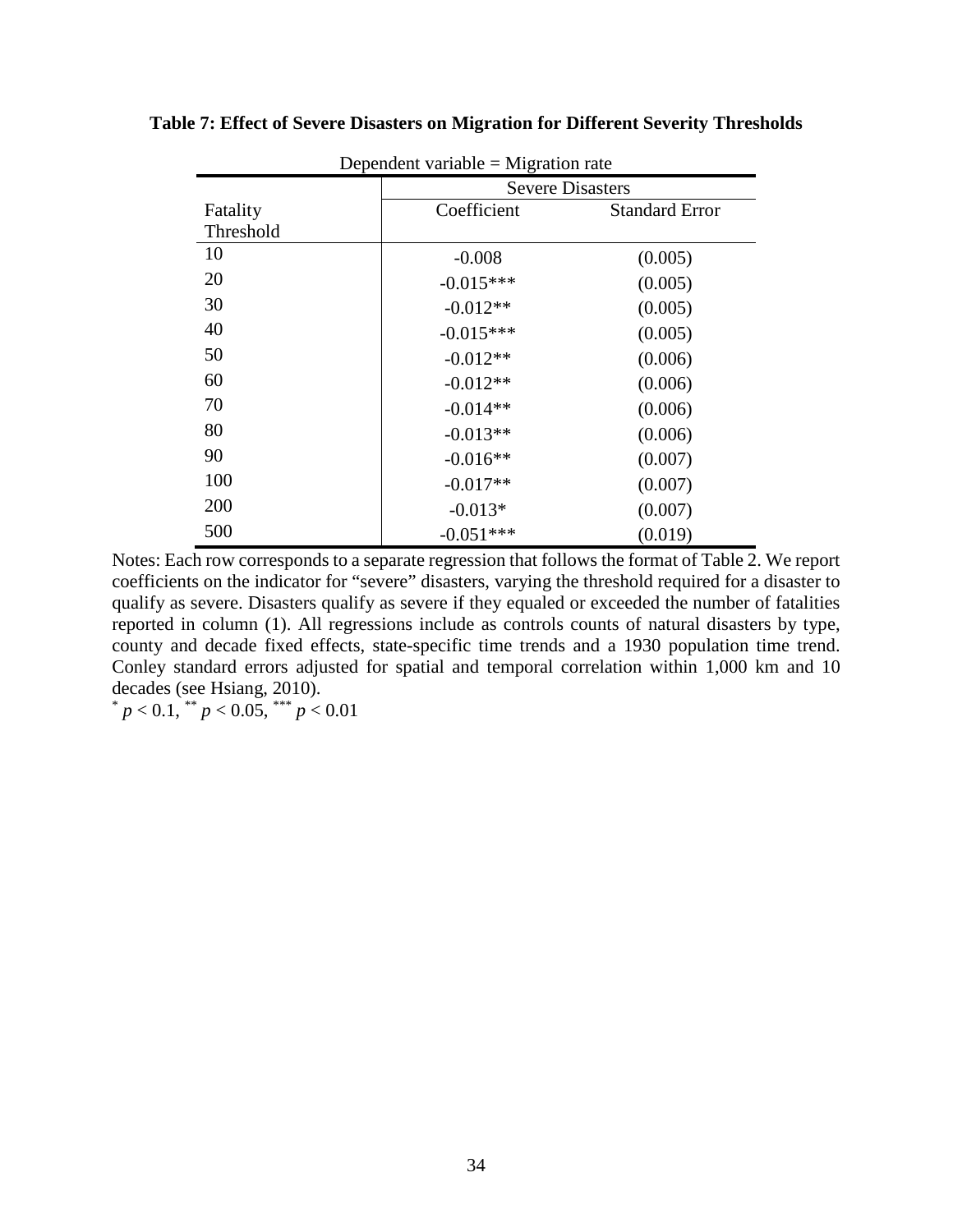**Figure 1: Annual Disaster Count in the US 1918**–**2012, by Data Source**



Notes: This graph plots the sum of county-level disaster counts by year and source between 1918 and 2012. Note that this measure will treat a given natural event that occurred in two separate counties as two different disaster events. The disaster count is truncated at 3000. Sources: American National Red Cross (ARC) and various federal sources, including Federal Emergency Management Agency (FEMA). See text for details.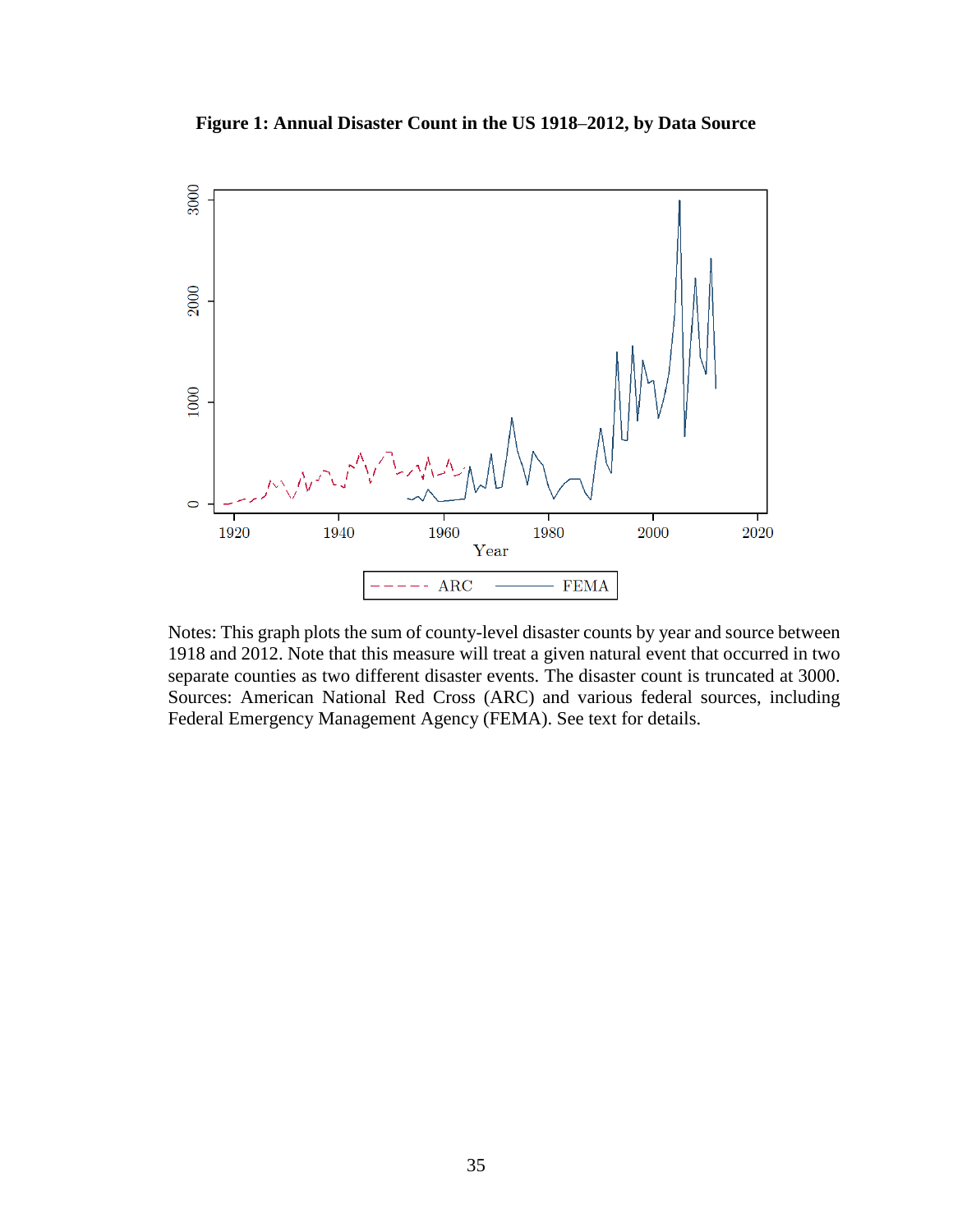

Notes: This map plots disaster counts within each county for the whole period 1930–2010. The marker size is increasing in number of events, while color represents quartiles of disaster counts. The maximum number of occurrences is 87. Sources: American National Red Cross and various federal sources, including Federal Emergency Management Agency.



**Figure 2b: Count of Decades with a Severe Disaster Event by US County, 1930**–**2010** 

Notes: This map shows the number of decades with severe events per county in the period 1930– 2010. Severe events are disasters associated to 25 or more deaths. The marker size is strictly increasing in number of events, while color represents specific thresholds. The maximum number of occurrences is 7. Sources: American National Red Cross and various federal sources, including Federal Emergency Management Agency.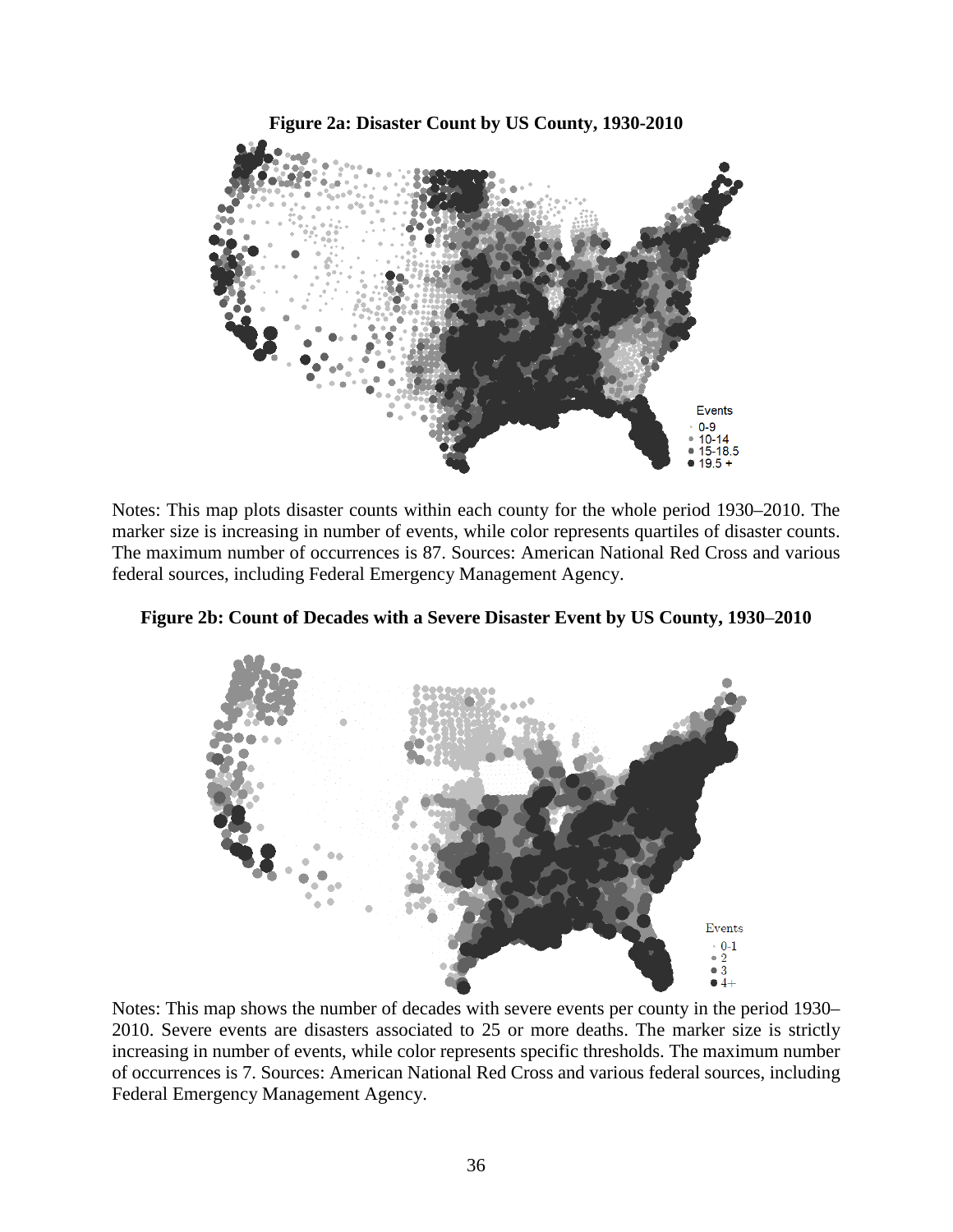# **The Effect of Natural Disasters on Economic Activity in US Counties: A Century of Data**

Web Appendix

April 2020

| Leah Platt Boustan | Matthew E. Kahn    | Paul W. Rhode | Maria Lucia Yanguas                  |
|--------------------|--------------------|---------------|--------------------------------------|
| Princeton & NBER   | Johns Hopkins $\&$ |               | Michigan & NBER Cornerstone Research |
|                    | <b>NBER</b>        |               |                                      |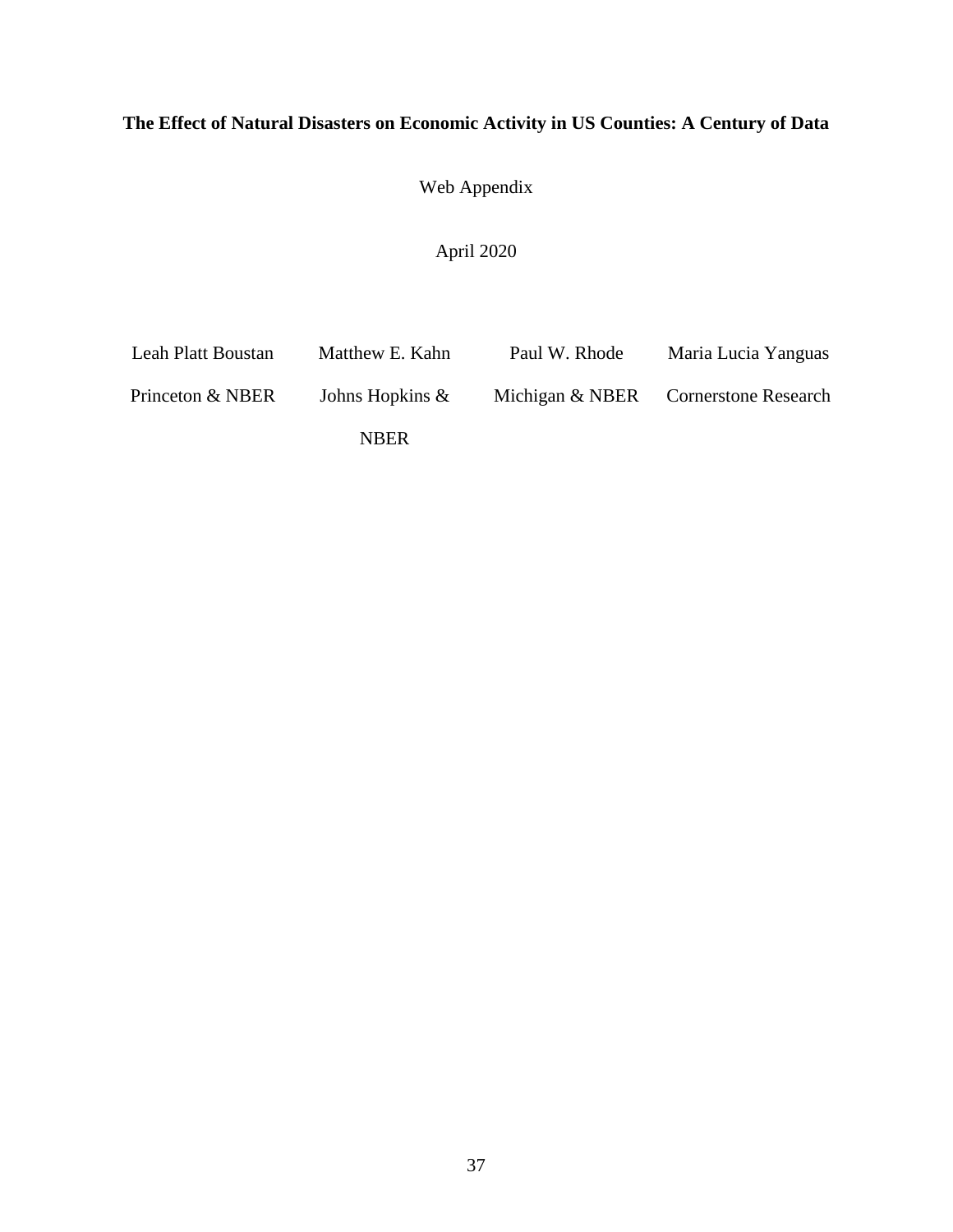|                                              |            | Difference          | Severe   | No severe | N <sub>0</sub> |
|----------------------------------------------|------------|---------------------|----------|-----------|----------------|
|                                              |            | Severe – Non-severe | disaster | disasters | disasters      |
| Geographic                                   |            |                     |          |           |                |
| Max elevation in county                      | $-838$     | (43.2)              | 1,572    | 2,410     | 2,897          |
| Number lakes in county                       | $-3.998$   | (0.896)             | 18.21    | 22.213    | 21.66          |
| Number beaches in county                     | 0.468      | (0.06)              | 0.906    | 0.438     | 0.287          |
| Dustbowl area                                | $-0.012$   | (0.00168)           | 0.003    | 0.015     | 0.027          |
| Time-varying                                 |            |                     |          |           |                |
| Good weather index                           | 0.166      | (0.0125)            | $-6.520$ | $-6.686$  | $-6.694$       |
| Population                                   | 35,635     | (4277)              | 99,462   | 63,826    | 37,320         |
| Poverty rate                                 | $-0.00423$ | (0.00158)           | 0.163    | 0.167     | 0.175          |
| Median house value                           | 5,074      | (574)               | 50,714   | 45,640    | 37,257         |
| Housing stock (units)                        | 15,084     | (2314)              | 47,329   | 32,245    | 18,736         |
| Exp. employment growth rate,<br>1930 weights | $-0.0085$  | (0.00201)           | 0.042    | 0.05      | 0.032          |

**Appendix Table 1: Descriptive Statistics by Disaster Occurrence in Decade, 1930-2010**

Notes: Housing values and poverty rates are from NHGIS. Counts of natural disasters by type and severity are assembled from the ARC, FEMA and EM-DAT data. A disaster qualifies as "severe" if it was associated with 25 or more deaths. We estimate the employment growth rate from IPUMS data using industrial composition and national employment trends (see equation 2); weights are based on county employment by industry in 1930. Good weather index computed with data available from NOAA as: county-specific average daily temperature in the winter of year 2000 divided by its cross-county standard deviation, minus county-specific average daily temperature in the summer of year 2000 divided by its cross-county standard deviation. Standard errors from simple mean-tests are shown in parentheses.

# **Appendix Table 2: Summary Statistics for the US 1930**–**2010**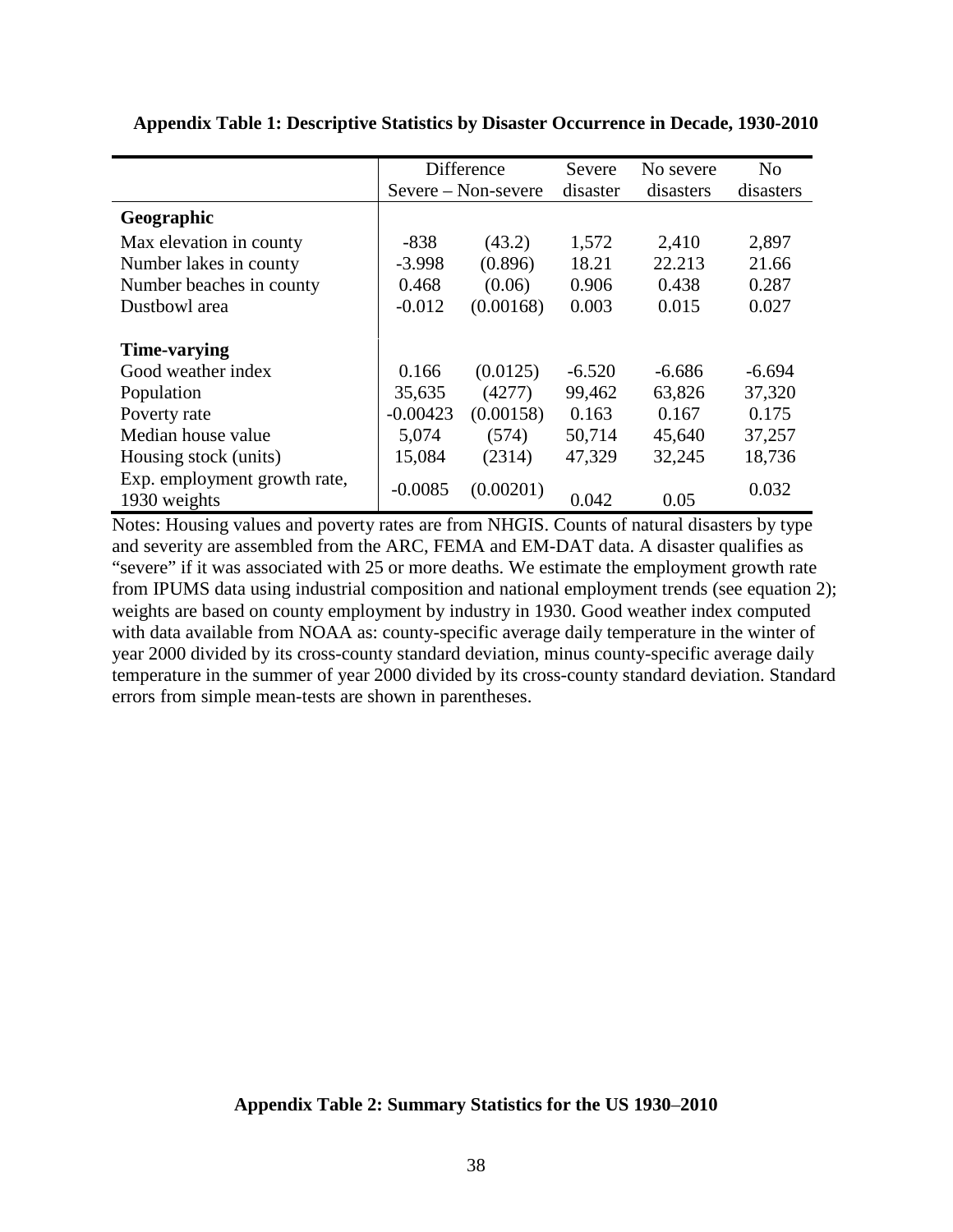|                                           | Mean      | Std.Dev. | N      |
|-------------------------------------------|-----------|----------|--------|
| Population                                | 62,713    | 219,101  | 24,432 |
| Migration rate                            | $-0.0119$ | 0.198    | 24,432 |
| Exp. employment growth rate, 1930 weights | 0.0418    | 0.125    | 24,408 |
| Exp. employment growth rate, 1970 weights | 0.285     | 0.228    | 24,336 |
| Median family income (dollars)            | 22,139    | 20,576   | 15,270 |
| Poverty rate                              | 0.168     | 0.0835   | 15,222 |
| Housing stock (units)                     | 32,911    | 104,239  | 15,270 |
| Median house value (dollars)              | 44,781    | 27,447   | 15,164 |
| Median house rent (dollars)               | 184       | 75       | 15,162 |
| Log population                            | 10.151    | 1.379    | 15,268 |
| Log family income                         | 9.876     | 0.402    | 15,270 |
| Log housing stock                         | 9.291     | 1.331    | 15,270 |
| Log median house value                    | 10.6      | 0.470    | 15,164 |
| Log median house rent                     | 5.1       | 0.413    | 15,162 |

Notes: All variables are at the county-by-decade level. Expected employment growth rates are a Bartik measure, computed using equation (2). House rents, house values, and family income are measured in Census years from 1970 to 2010 and expressed in 1982-84 dollars.

**Appendix Table 3: Effect of Disasters on Migration Rates in 1940-2010 by Disaster Type**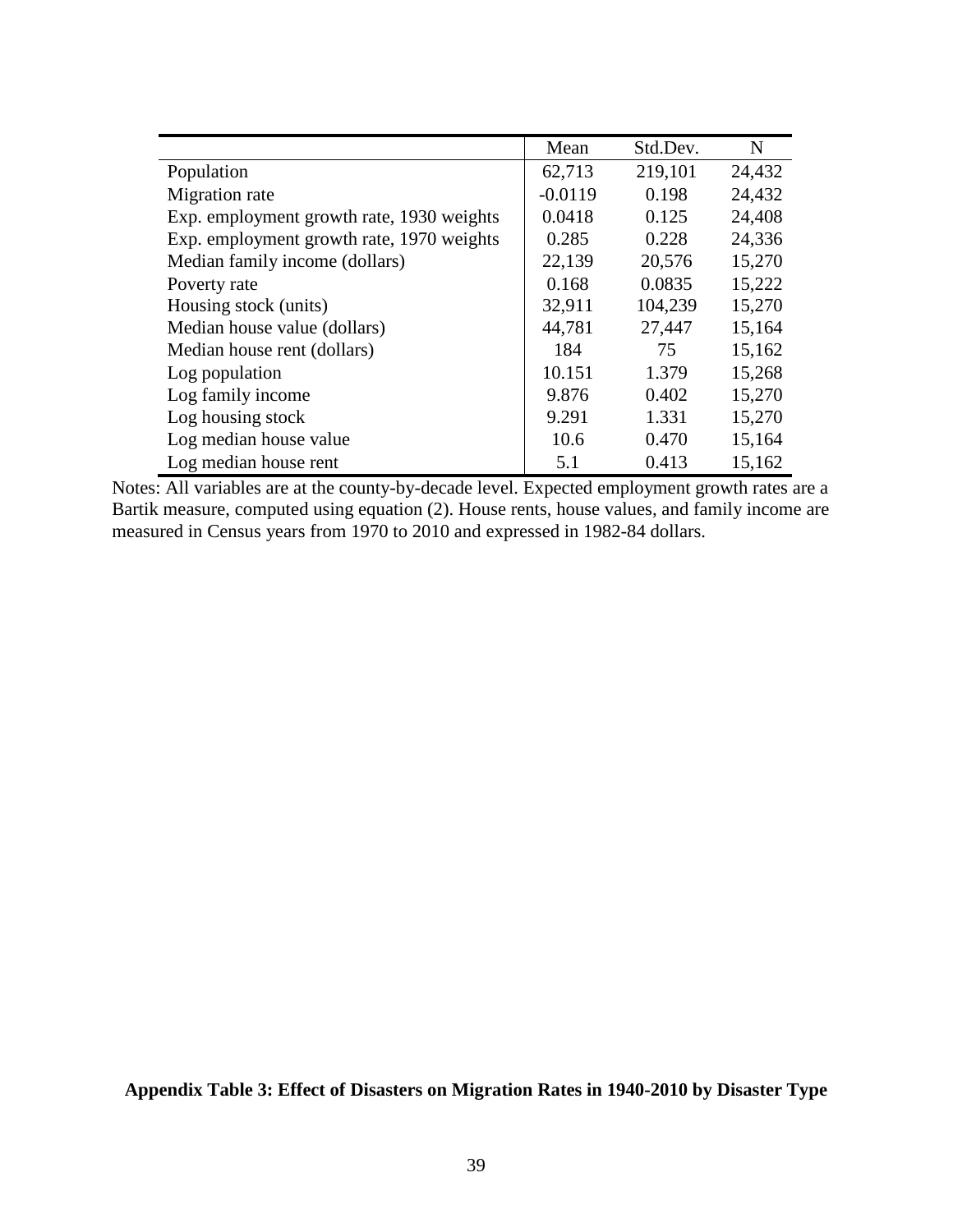|                             | (1)         | (2)                    | (3)         | (4)         |
|-----------------------------|-------------|------------------------|-------------|-------------|
|                             | Migration   | Migration              | Migration   | Migration   |
|                             | rate        | rate                   | rate        | rate        |
| Severe disaster             | $-0.015***$ | $-0.014**$             | $-0.015***$ | $-0.003$    |
|                             | (0.005)     | (0.005)                | (0.005)     | (0.006)     |
|                             |             |                        |             |             |
| Flood count                 | $0.006***$  | $0.008^{\ast\ast\ast}$ | $0.006***$  | $0.005***$  |
|                             | (0.002)     | (0.003)                | (0.002)     | (0.002)     |
|                             |             |                        |             |             |
| Storm count                 | $-0.001$    | $-0.002$               | $-0.001$    | $-0.001$    |
|                             | (0.002)     | (0.002)                | (0.002)     | (0.002)     |
|                             |             |                        |             |             |
| Tornado count               | $-0.002$    | $-0.002$               | $-0.002$    | $-0.008***$ |
|                             | (0.003)     | (0.003)                | (0.003)     | (0.003)     |
| Hurricane count             | $-0.008***$ | $-0.008***$            | $-0.008***$ | $-0.006*$   |
|                             | (0.004)     | (0.004)                | (0.004)     | (0.003)     |
|                             |             |                        |             |             |
| Fire count                  | $-0.013***$ | $-0.013***$            | $-0.013***$ | $-0.013***$ |
|                             | (0.005)     | (0.005)                | (0.005)     | (0.005)     |
|                             |             |                        |             |             |
| Other disasters count       | $-0.029$    | $-0.032$               | $-0.028$    | $-0.055***$ |
|                             | (0.025)     | (0.025)                | (0.025)     | (0.022)     |
|                             |             |                        |             |             |
| Exp. employment growth rate | $0.267***$  |                        | $0.273***$  | $0.317***$  |
|                             | (0.033)     |                        | (0.032)     | (0.034)     |
|                             |             |                        |             |             |
| <b>County FE</b>            | Y           | Y                      | Y           | Y           |
| Decade FE                   | Y           | Y                      | Y           | $\mathbf Y$ |
| State FE * time             | Y           | Y                      | Y           | $\mathbf N$ |
| 1930 population $*$ time    | Y           | Y                      | ${\bf N}$   | Y           |
| Observations                | 24,408      | 24,432                 | 24,408      | 24,408      |
|                             |             |                        |             |             |

## **and Severity, Excluding Time-Varying Controls**

The reported regression of equation (1) is at the county-by-decade level. Net migration rates are from Winkler, et al. (2013a, b) and Gardner and Cohen (1992). Counts of natural disasters by type and severity are assembled from the ARC, FEMA and EM-DAT data. In this specification, a disaster qualifies as "severe" if it was associated with 25 or more deaths. We estimate the employment growth rate from IPUMS data using industrial composition and national employment trends (see equation 2); weights are based on county employment by industry in 1930. Conley Standard errors using a distance threshold of 1,000 km and a time lag of 10 decades.  $p < 0.1$ ,  $p < 0.05$ ,  $p > 0.01$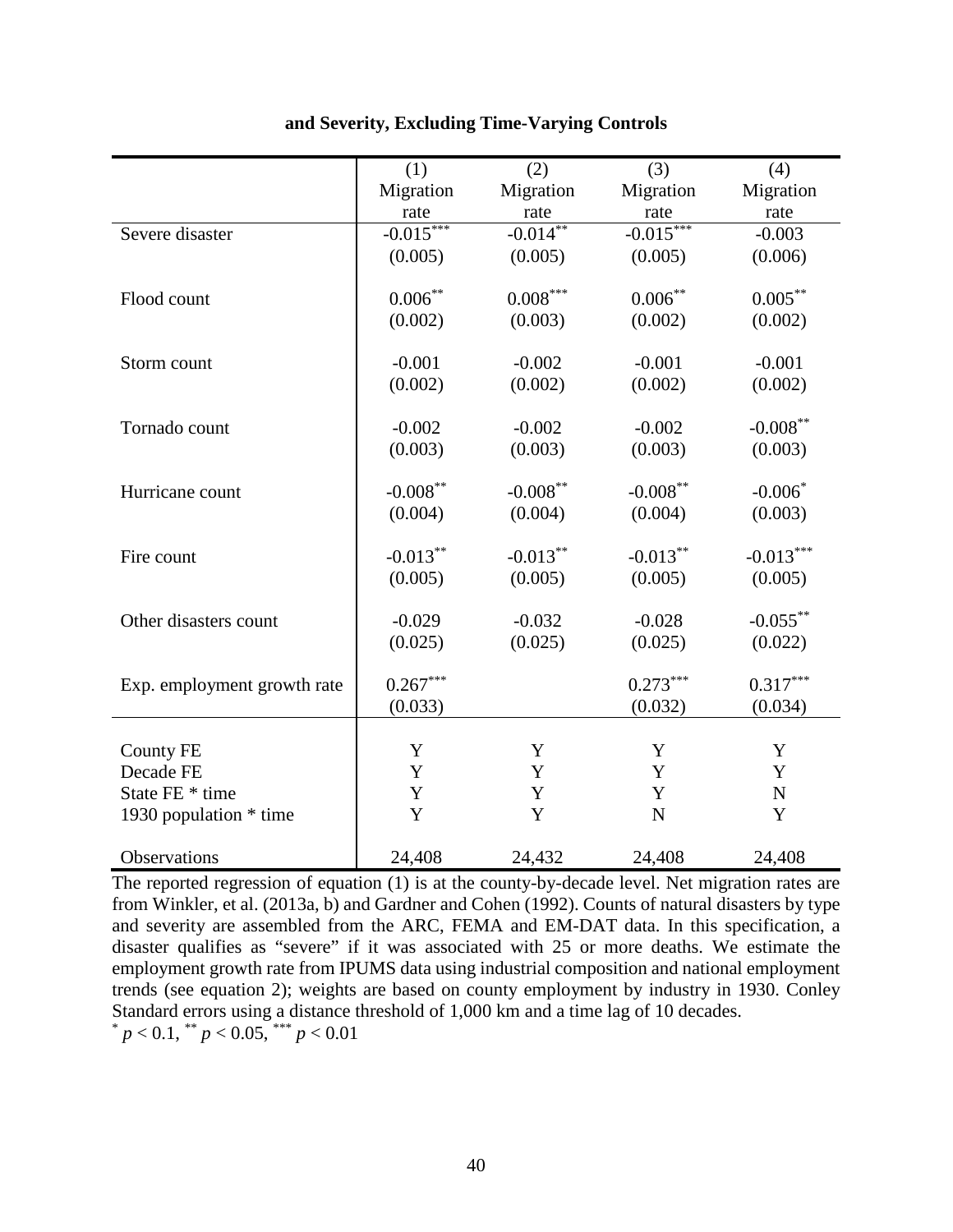|                               | (1)            |
|-------------------------------|----------------|
|                               | Migration rate |
| Severe disaster $= 1$         | $-0.015***$    |
|                               | (0.005)        |
| Flood count                   | $0.006***$     |
|                               | (0.003)        |
| Winter storm count            | $-0.001$       |
|                               | (0.002)        |
| Tornado count                 | $-0.002$       |
|                               | (0.004)        |
| Hurricane count               | $-0.008$       |
|                               | (0.008)        |
| Fire count                    | $-0.013*$      |
|                               | (0.006)        |
| Other disasters count         | $-0.029$       |
|                               | (0.030)        |
| Employment growth rate        | $0.267***$     |
|                               | (0.028)        |
| <b>County FE</b>              | Y              |
| Decade FE                     | Y              |
| State FE * time trend         | Y              |
| 1930s population * time trend | Y              |
| Observations                  | 24,408         |

**Appendix Table 4: Effect of Disasters on County-Level Net In-Migration Rate by Disaster Type and Severity in 1940**–**2010, Using State-Clustered Standard Errors**

Notes: The reported regression of equation (1) is at the county-by-decade level. Net in-migration rates are from Winkler, et al. (2013a, b) and Gardner and Cohen (1992). Counts of natural disasters by type and severity are assembled from the ARC, FEMA and EM-DAT data. In this specification, a disaster qualifies as "severe" if it was associated with 25 or more deaths. We estimate the employment growth rate from IPUMS data using industrial composition and national employment trends (see equation 2); weights are based on county employment by industry in 1930. Standard errors are clustered by state.

 $p < 0.1$ , \*\*  $p < 0.05$ , \*\*\*  $p < 0.01$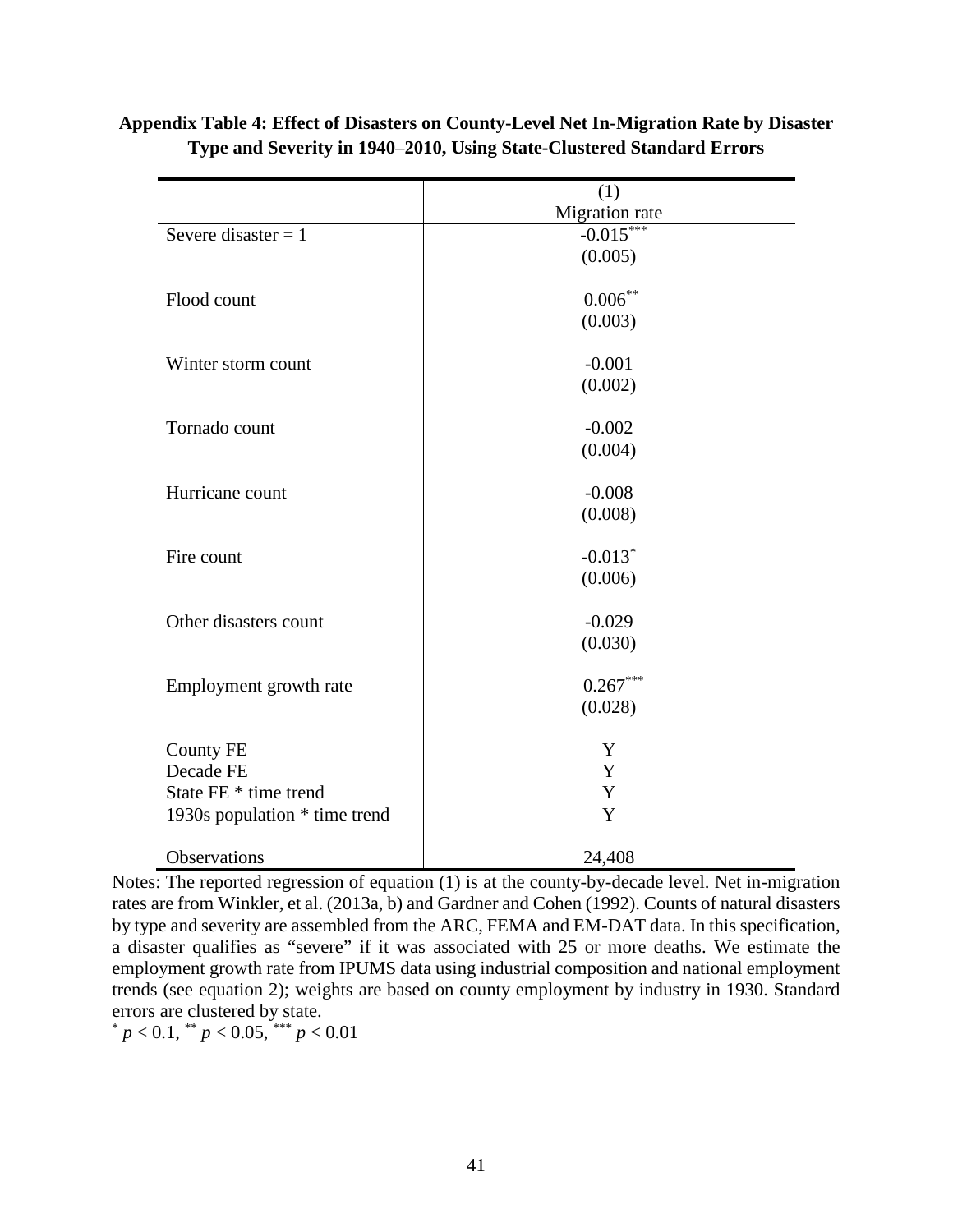|                                           | Migration rate |
|-------------------------------------------|----------------|
| Severe disaster = $1$                     | $-0.016***$    |
|                                           | (0.006)        |
|                                           |                |
| Flood count                               | 0.004          |
|                                           | (0.003)        |
|                                           |                |
| Winter storm count                        | $-0.002$       |
|                                           | (0.002)        |
|                                           |                |
| Tornado count                             | $-0.003$       |
|                                           | (0.003)        |
| Hurricane count                           | $-0.009**$     |
|                                           | (0.004)        |
|                                           |                |
| Fire count                                | $-0.015***$    |
|                                           | (0.006)        |
|                                           |                |
| Other disasters count                     | $-0.037$       |
|                                           | (0.026)        |
|                                           |                |
| Exp. employment growth rate, 1930 weights | $0.177***$     |
|                                           | (0.034)        |
|                                           |                |
|                                           |                |
| <b>County FE</b>                          | Y              |
| Decade FE                                 | Y              |
| County FE * time trend                    | Y              |
| 1930's population * time trend            | Y              |
|                                           |                |
| Observations                              | 24,408         |

# **Appendix Table 5: Effect of Disasters on Migration Rates in 1940-2010 with County-Specific Trends**

Notes: The reported regression of equation (1) is at the county-by-decade level. Net migration rates are from Winkler, et al. (2013a, b) and Gardner and Cohen (1992). Counts of natural disasters by type and severity are assembled from the ARC, FEMA and EM-DAT data. In this specification, a disaster qualifies as "severe" if it was associated with 25 or more deaths. We estimate the employment growth rate from IPUMS data using industrial composition and national employment trends (see equation 2); weights are based on county employment by industry in 1930. Conley standard errors adjusted for spatial and temporal correlation within 1,000 km and 10 decades (see Hsiang, 2010).

 $p < 0.1$ ,  $p < 0.05$ ,  $p < 0.01$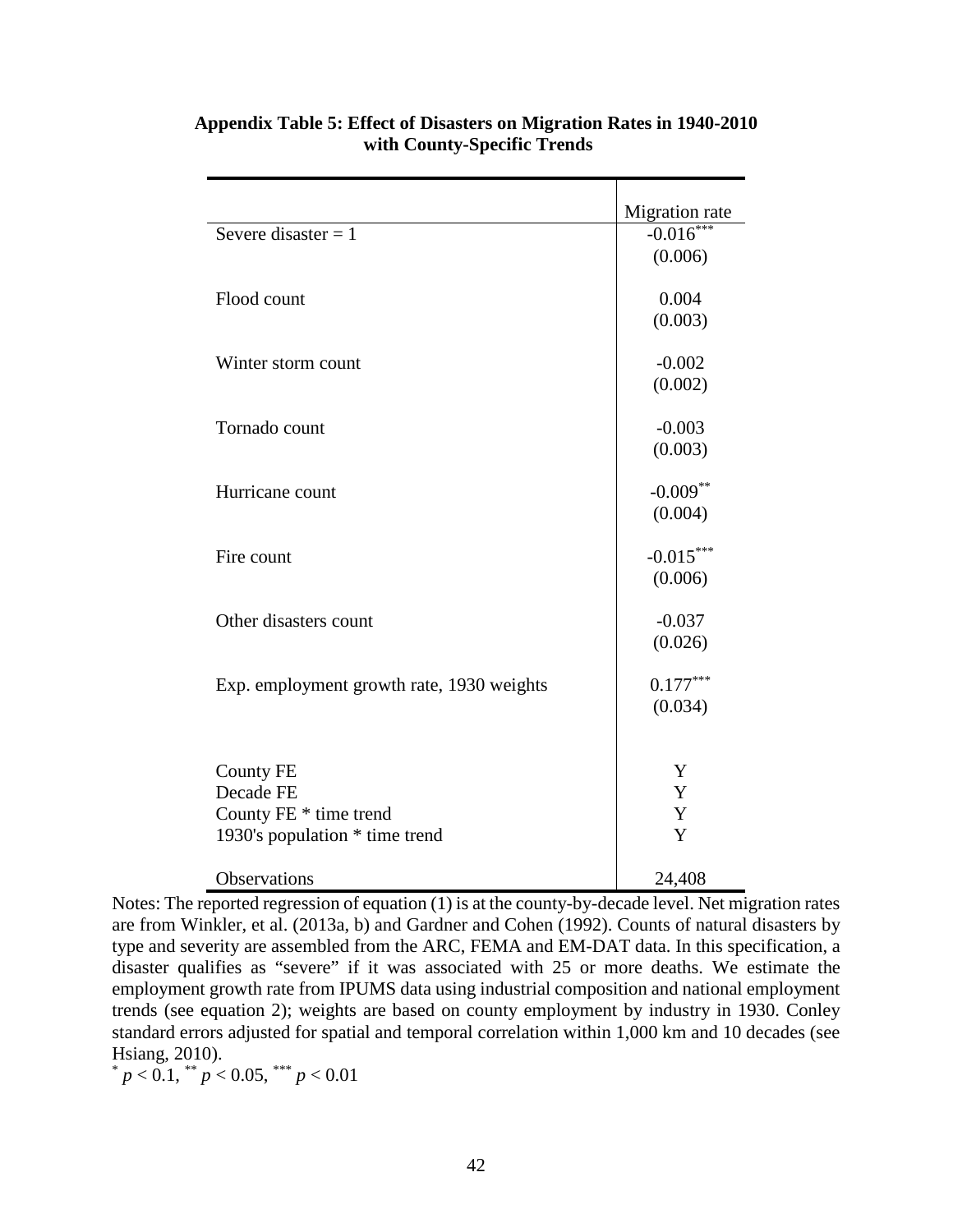|                                           | Migration rate |
|-------------------------------------------|----------------|
| Severe disaster $= 1$                     | $-0.016***$    |
|                                           | (0.005)        |
| Severe disaster (lag)                     | 0.003          |
|                                           | (0.007)        |
| Severe disaster (lead)                    | $-0.006$       |
|                                           | (0.006)        |
| Flood count                               | $0.006**$      |
|                                           | (0.003)        |
| Winter storm count                        | $-0.006*$      |
|                                           | (0.003)        |
| Tornado count                             | $-0.003$       |
|                                           | (0.003)        |
| Hurricane count                           | $-0.009$       |
|                                           | (0.007)        |
| Fire count                                | $-0.041***$    |
|                                           | (0.014)        |
| Other disasters count                     | $-0.000$       |
|                                           | (0.018)        |
| Exp. employment growth rate, 1930 weights | $0.290***$     |
|                                           | (0.040)        |
| <b>County FE</b>                          | Y              |
| Decade FE                                 | $\mathbf Y$    |
| State FE * time trend                     | $\mathbf Y$    |
| 1930's population * time trend            | $\mathbf Y$    |
| Observations                              | 18,306         |

**Appendix Table 6: Effect of Disasters on Migration Rates in 1940-2010, with Lags/Leads** 

Notes: The reported regression of equation (1) is at the county-by-decade level. Net migration rates are from Winkler, et al. (2013a, b) and Gardner and Cohen (1992). Counts of natural disasters by type and severity are assembled from the ARC, FEMA and EM-DAT data. In this specification, a disaster qualifies as "severe" if it was associated with 25 or more deaths. We estimate the employment growth rate from IPUMS data using industrial composition and national employment trends (see equation 2); weights are based on county employment by industry in 1930. Conley standard errors adjusted for spatial and temporal correlation within 1,000 km and 10 decades (see Hsiang, 2010).  $p < 0.1$ ,  $p < 0.05$ ,  $p < 0.01$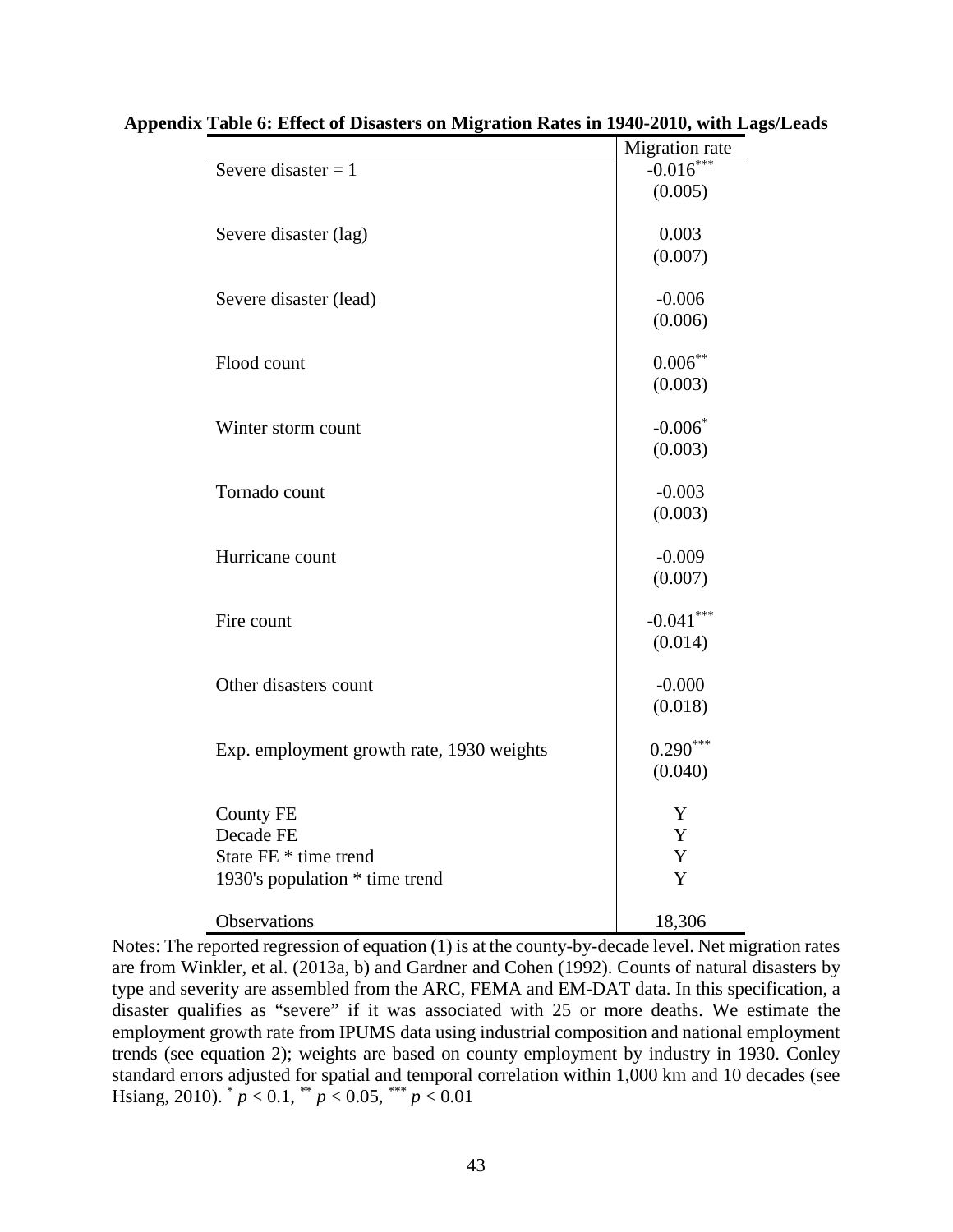|                                             | (1)            | (2)            |
|---------------------------------------------|----------------|----------------|
|                                             | FEMA transfers | Migration rate |
|                                             | per capita     |                |
| Severe disaster                             | 1.212          | $-0.015***$    |
|                                             | (2.818)        | (0.005)        |
|                                             |                |                |
| Flood count                                 | $-0.649$       | $0.006**$      |
|                                             | (1.040)        | (0.002)        |
|                                             |                |                |
| Storm count                                 | $3.131*$       | $-0.001$       |
|                                             | (1.680)        | (0.002)        |
|                                             |                |                |
| Tornado count                               | $-0.990$       | $-0.003$       |
|                                             | (1.203)        | (0.003)        |
|                                             |                |                |
| Hurricane count                             | 11.902**       | $-0.008**$     |
|                                             | (5.241)        | (0.004)        |
|                                             |                |                |
| Fire count                                  | $-3.226$       | $-0.013**$     |
|                                             | (3.888)        | (0.005)        |
| Other disasters count                       | $-38.737*$     | $-0.029$       |
|                                             | (22.259)       | (0.025)        |
|                                             |                |                |
| Exp. employment growth rate                 | $-34.403***$   | $0.267***$     |
|                                             | (11.793)       | (0.032)        |
|                                             |                |                |
| FEMA transfers per capita (1982-84 dollars) |                | $-0.000**$     |
|                                             |                | (0.000)        |
|                                             |                |                |
| <b>County FE</b>                            | Y              | Y              |
| Decade FE                                   | Y              | Y              |
| State FE*time trend                         | Y              | Y              |
| 1930's population*time trend                | Y              | Y              |
|                                             |                |                |
| Observations                                | 24,408         | 24,408         |

## **Appendix Table 7: Effect of Disasters on Migration Rates in 1940-2010 After Controlling for FEMA Transfers**

Notes: The reported regression of equation (1) is at the county-by-decade level. Net migration rates are from Winkler, et al. (2013a, b) and Gardner and Cohen (1992). Counts of natural disasters by type and severity are assembled from the ARC, FEMA and EM-DAT data. In this specification, a disaster qualifies as "severe" if it was associated with 25 or more deaths. FEMA relief expenditures and obligations from Consolidated Federal Funds Reports are presented per capita in 1982-84 dollars. We estimate the employment growth rate from IPUMS data using industrial composition and national employment trends (see equation 2); weights are based on county employment by industry in 1930 (columns 1-4) and 1970 (columns 5-8). Conley standard errors adjusted for spatial and temporal correlation within 1,000 km and 10 decades (see Hsiang, 2010).  $^{*}p < 0.1$ ,  $^{**}p < 0.05$ ,  $^{***}p < 0.01$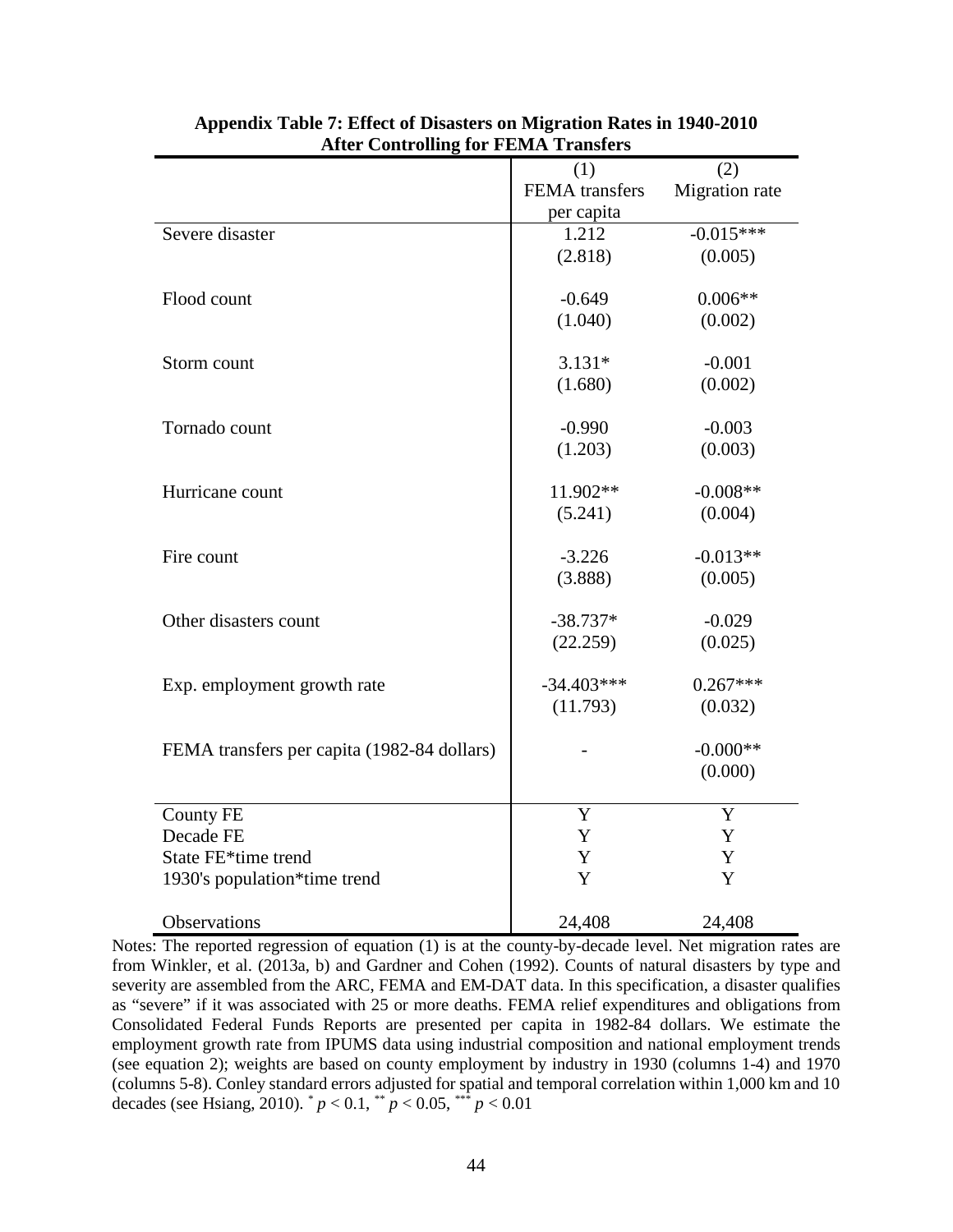|                               | Migration rate         |
|-------------------------------|------------------------|
| Severe disaster $= 1$         | $-0.020$ <sup>**</sup> |
|                               | (0.009)                |
|                               |                        |
| Flood count                   | $0.006***$             |
|                               | (0.002)                |
|                               |                        |
| Winter storm count            | $-0.001$               |
|                               | (0.002)                |
|                               |                        |
| Tornado count                 | $-0.011***$            |
|                               | (0.003)                |
| Hurricane count               | $-0.015$               |
|                               | (0.012)                |
|                               |                        |
| Fire count                    | $-0.007*$              |
|                               | (0.004)                |
|                               |                        |
| Other disasters count         | 0.001                  |
|                               | (0.030)                |
|                               |                        |
| Employment growth rate        | $0.262***$             |
|                               | (0.060)                |
|                               |                        |
| <b>County FE</b>              | Y                      |
| Decade FE                     | Y                      |
| State FE * time trend         | Y                      |
| 1930s population * time trend | Y                      |
|                               |                        |
| Observations                  | 2,527                  |

# **Appendix Table 8: Effect of Disasters on County-Level Migration by Disaster Type in 1940-2010, Regression at the SEA level**

Notes: The reported regression is at the SEA-by-decade level. Net migration rates are from Winkler, et al. (2013a, b) and Gardner and Cohen (1992). Counts of natural disasters by type and incidence of severe disasters are obtained from merging data from the ARC, FEMA and EM-DAT. In this specification, a disaster qualifies as "severe" if it was associated with 25 or more deaths. The employment growth rate is estimated (see equation 2); weights are based on county employment in 1930 by industry. Standard errors are clustered by state.  $p < 0.1$ , \*\*  $p < 0.05$ , \*\*\*  $p < 0.01$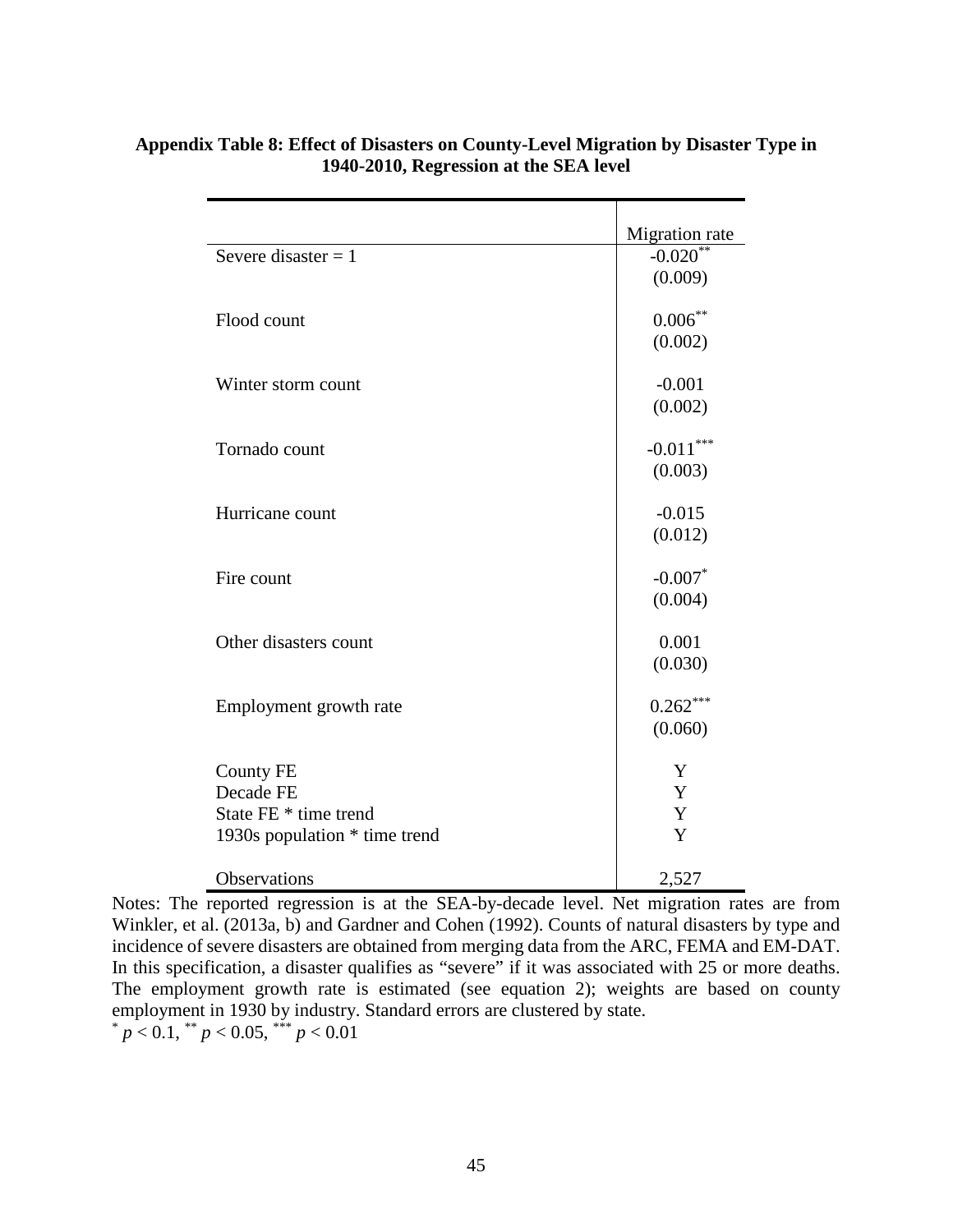|                                           | (1)            |
|-------------------------------------------|----------------|
|                                           | Migration rate |
| Severe disaster $= 1$                     | $-0.011$       |
|                                           | (0.009)        |
|                                           |                |
| Flood count                               | $0.008***$     |
|                                           | (0.003)        |
|                                           |                |
| Winter storm count                        | $-0.003***$    |
|                                           | (0.001)        |
|                                           |                |
| Tornado count                             | $-0.001$       |
|                                           | (0.003)        |
|                                           |                |
| Hurricane count                           | $-0.008***$    |
|                                           | (0.004)        |
|                                           |                |
| Fire count                                | $-0.0002$      |
|                                           | (0.002)        |
|                                           |                |
| Other disasters count                     | 0.017          |
|                                           | (0.026)        |
|                                           |                |
| Exp. employment growth rate, 1930 weights | $0.228***$     |
|                                           | (0.038)        |
|                                           |                |
| <b>County FE</b>                          | Y              |
| Decade FE                                 | Y              |
| State FE* time trend                      | Y              |
| 1930's population* time trend             | Y              |
|                                           |                |
| Observations                              | 24,408         |

## **Appendix Table 9: Effect of Disasters on County-Level Migration by Disaster Type in 1940-2010, Weighted by County Population in 1930**

Notes: The reported regression is at the county-by-decade level. Counties are weighted by their population in 1930. Net migration rates are from Winkler, et al. (2013a, b) and Gardner and Cohen (1992). Counts of natural disasters by type and incidence of severe disasters are obtained from merging data from the ARC, FEMA and EM-DAT. In this specification, a disaster qualifies as "severe" if it was associated with 25 or more deaths. The employment growth rate is estimated (see equation 2); weights are based on county employment in 1930 by industry. Standard errors are clustered by state; our implementation of the Conley standard errors does not support weights.  $p < 0.1$ , \*\*  $p < 0.05$ , \*\*\*  $p < 0.01$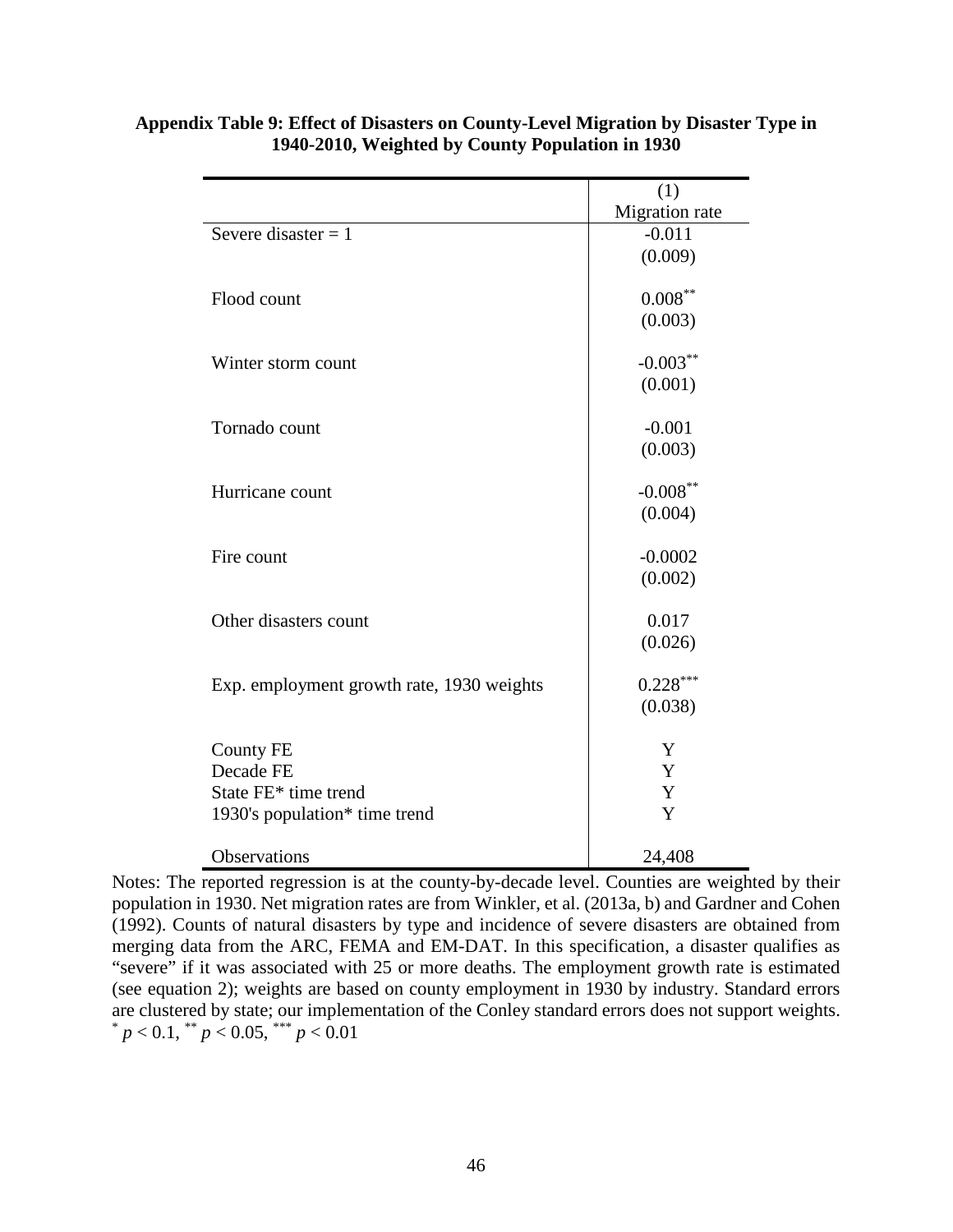|                               | (1)                | (2)                |
|-------------------------------|--------------------|--------------------|
|                               | Severe $=$ Top 50% | Severe $=$ Top 10% |
| Severe disaster $= 1$         | $-0.015$ **        | $-0.017***$        |
|                               | (0.005)            | (0.006)            |
|                               |                    |                    |
| Flood count                   | $0.006***$         | $0.005***$         |
|                               | (0.002)            | (0.003)            |
| Winter storm count            | $-0.001$           | $-0.001$           |
|                               | (0.002)            | (0.002)            |
|                               |                    |                    |
| Tornado count                 | $-0.003$           | $-0.004$           |
|                               | (0.003)            | (0.003)            |
|                               |                    |                    |
| Hurricane count               | $-0.009**$         | $-0.008*$          |
|                               | (0.004)            | (0.004)            |
| Fire count                    | $-0.012**$         | $-0.012**$         |
|                               | (0.005)            | (0.005)            |
|                               |                    |                    |
| Other disasters count         | $-0.028$           | $-0.029$           |
|                               | (0.025)            | (0.025)            |
|                               |                    |                    |
| Employment growth rate        | $0.267***$         | $0.267***$         |
|                               | (0.032)            | (0.032)            |
| <b>County FE</b>              | Y                  | Y                  |
| Decade FE                     | Y                  | Y                  |
| State FE * time trend         | Y                  | Y                  |
|                               | Y                  | Y                  |
| 1930s population * time trend |                    |                    |
| Observations                  | 15,154             | 15,152             |

**Appendix Table 10: Effect of Disasters on Migration by Disaster Type in 1940-2010, Severe Disasters Redefined as Those with Highest Percent of Fatalities** *in Decade*

Notes: The reported regression is at the county-by-decade level. Net migration rates are from Winkler, et al. (2013a, b) and Gardner and Cohen (1992). Counts of natural disasters by type and incidence of severe disasters are obtained from merging data from the ARC, FEMA and EM-DAT. In this specification, a disaster qualifies as "severe" if falls within the top 50 percent (column 1) or top 10 percent (column 2) of disaster-related fatalities in a given decade. The employment growth rate is estimated (see equation 2); weights are based on county employment in 1930 by industry. Conley standard errors adjusted for spatial and temporal correlation within 1,000 km and 10 decades (see Hsiang, 2010).

 $p < 0.1$ , \*\*  $p < 0.05$ , \*\*\*  $p < 0.01$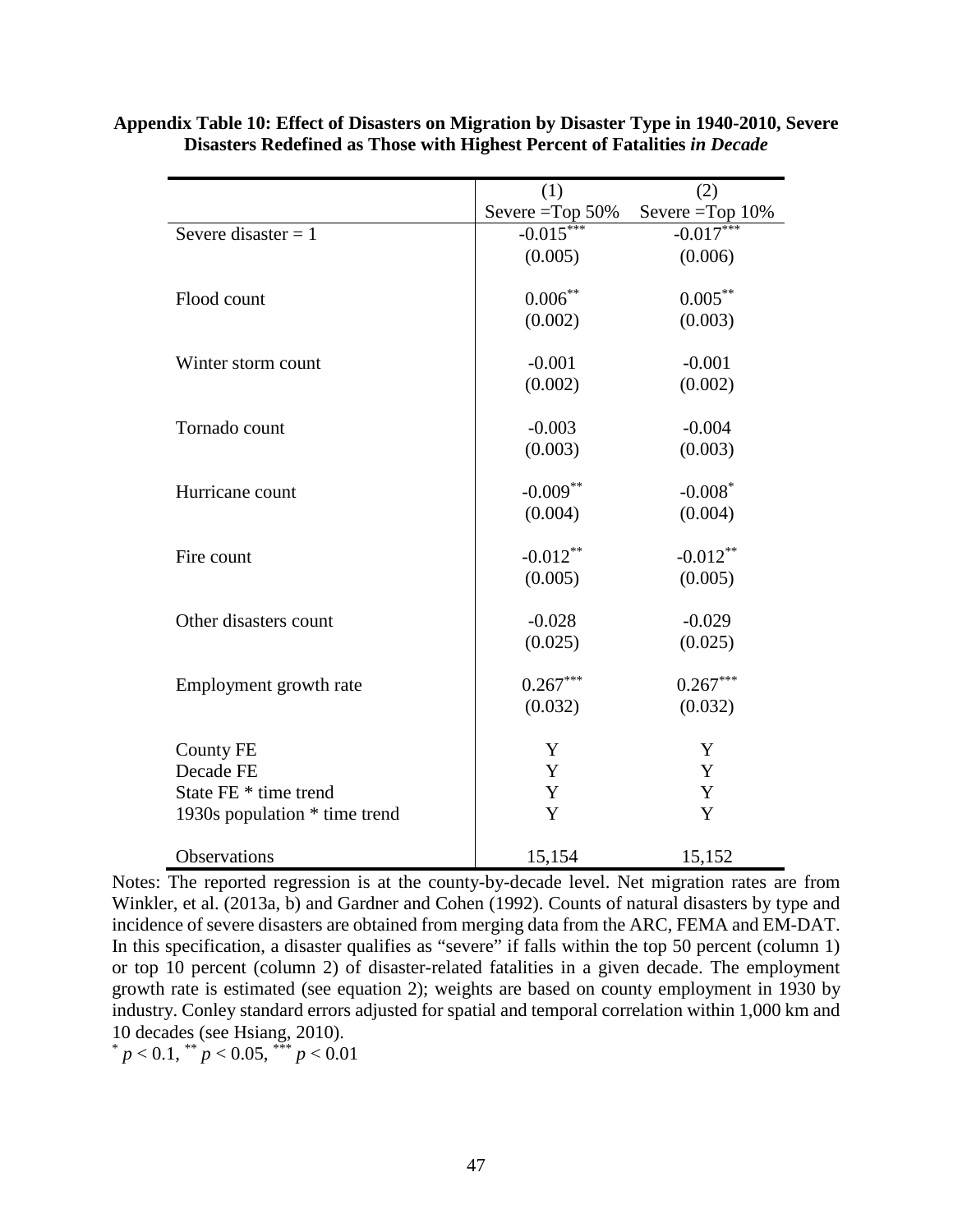|                                           | Migration rate |
|-------------------------------------------|----------------|
|                                           | $(15 - 64)$    |
| Severe disaster $= 1$                     | $-0.017***$    |
|                                           | (0.006)        |
| Flood count                               | $0.007**$      |
|                                           | (0.003)        |
|                                           |                |
| Winter storm count                        | $-0.001$       |
|                                           | (0.002)        |
| Tornado count                             | $-0.003$       |
|                                           | (0.004)        |
| Hurricane count                           | $-0.009*$      |
|                                           | (0.005)        |
|                                           |                |
| Fire count                                | $-0.014**$     |
|                                           | (0.006)        |
| Other disasters count                     | $-0.032$       |
|                                           | (0.027)        |
| Exp. employment growth rate, 1930 weights | $0.342***$     |
|                                           | (0.041)        |
|                                           |                |
| <b>County FE</b>                          | Y              |
| Decade FE                                 | Y              |
| State FE * time trend                     | Y              |
| 1930's population * time trend            | Y              |
| Observations                              | 24,408         |

## **Appendix Table 11: Effect of Disasters on Migration Rates of People Aged 15**–**64 in 1940- 2010**

Notes: The reported regression of equation (1) is at the county-by-decade level. Net migration rates are from Winkler, et al. (2013a, b) and Gardner and Cohen (1992). Counts of natural disasters by type and severity are assembled from the ARC, FEMA and EM-DAT data. In this specification, a disaster qualifies as "severe" if it was associated with 25 or more deaths. We estimate the employment growth rate from IPUMS data using industrial composition and national employment trends (see equation 2); weights are based on county employment by industry in 1930. Conley standard errors adjusted for spatial and temporal correlation within 1,000 km and 10 decades (see Hsiang, 2010).

 $p < 0.1$ ,  $\binom{1}{p} < 0.05$ ,  $\binom{1}{p} < 0.01$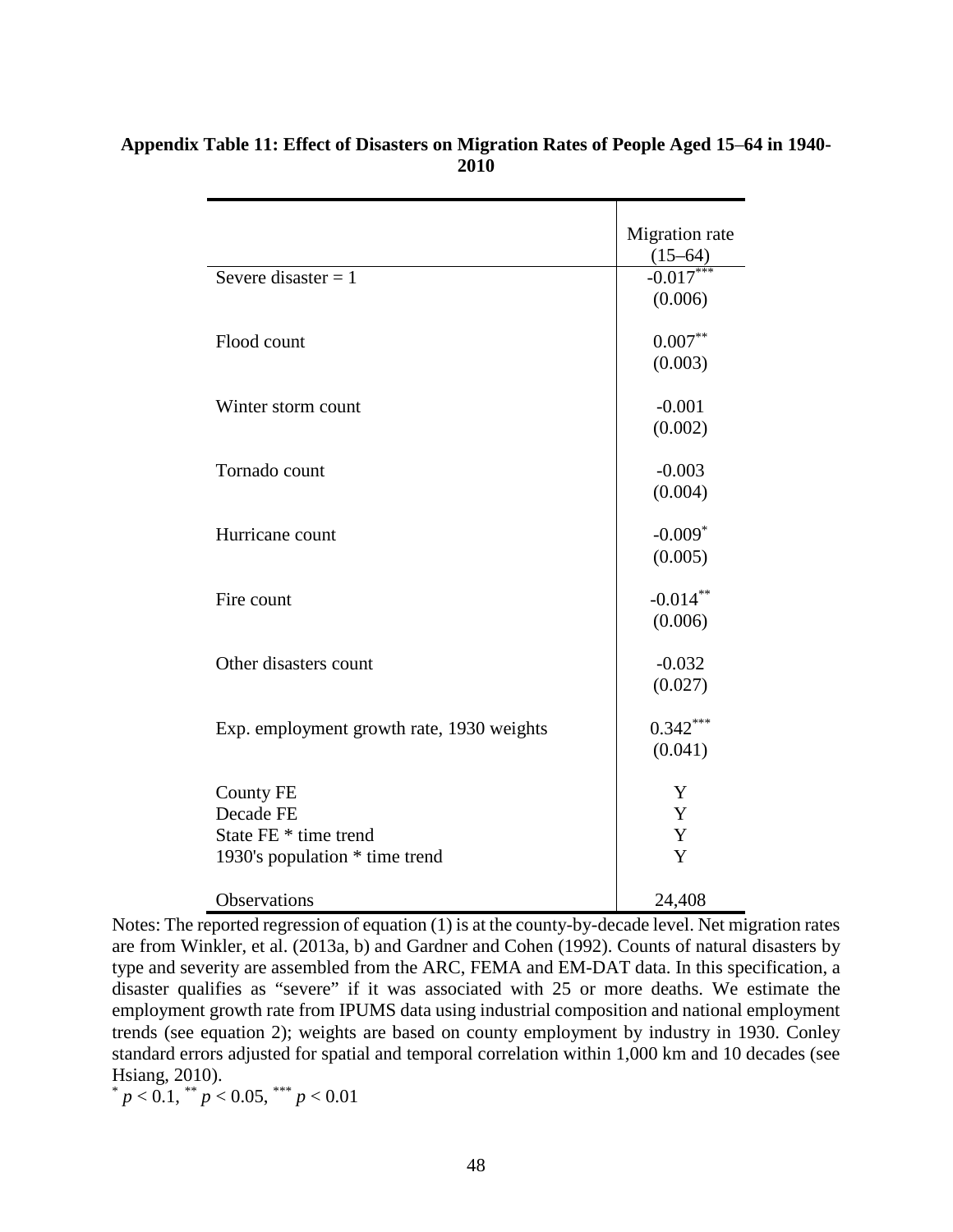| Dependent Variable = Migration Rate |                             |                        |            |                    |             |                        |             |
|-------------------------------------|-----------------------------|------------------------|------------|--------------------|-------------|------------------------|-------------|
|                                     | (1)                         | (2)                    | (3)        | (4)                | (5)         | (6)                    | (7)         |
|                                     | $0 - 15$                    | $15 - 25$              | $25 - 35$  | $35 - 45$          | $45 - 55$   | 55-65                  | 65-75       |
| Severe disaster                     | $-0.016***$                 | $-0.013*$              | $-0.018**$ | $-0.022***$        | $-0.013**$  | $-0.009$ <sup>**</sup> | $-0.002$    |
|                                     | (0.005)                     | (0.008)                | (0.008)    | (0.007)            | (0.005)     | (0.004)                | (0.005)     |
|                                     |                             |                        |            |                    |             |                        |             |
| Flood count                         | $0.006\sp{*}{^\ast\sp{*}}}$ | 0.001                  | $0.013***$ | $0.008^{\ast\ast}$ | 0.004       | 0.003                  | 0.002       |
|                                     | (0.002)                     | (0.004)                | (0.004)    | (0.003)            | (0.002)     | (0.002)                | (0.002)     |
|                                     |                             |                        |            |                    |             |                        |             |
| Storm count                         | $-0.002$                    | $-0.001$               | $-0.000$   | 0.000              | 0.001       | $-0.002$               | $-0.002*$   |
|                                     | (0.002)                     | (0.002)                | (0.003)    | (0.002)            | (0.002)     | (0.001)                | (0.001)     |
|                                     |                             |                        |            |                    |             |                        |             |
| Tornado count                       | 0.000                       | $-0.006$               | $-0.004$   | $-0.003$           | $-0.003$    | 0.000                  | 0.002       |
|                                     | (0.003)                     | (0.005)                | (0.005)    | (0.004)            | (0.003)     | (0.002)                | (0.003)     |
|                                     |                             |                        |            |                    |             |                        |             |
| Hurricane count                     | $-0.007**$                  | $-0.005$               | $-0.001$   | $-0.013**$         | $-0.009**$  | $-0.012**$             | $-0.012**$  |
|                                     | (0.003)                     | (0.005)                | (0.006)    | (0.005)            | (0.004)     | (0.006)                | (0.006)     |
|                                     |                             |                        |            |                    |             |                        |             |
| Fire count                          | $-0.008*$                   | $-0.008$               | $-0.012$   | $-0.020***$        | $-0.017***$ | $-0.016***$            | $-0.018***$ |
|                                     | (0.004)                     | (0.005)                | (0.008)    | (0.008)            | (0.006)     | (0.006)                | (0.006)     |
| Other count                         | $-0.018$                    | $-0.024$               | $-0.028$   | $-0.035$           | $-0.036$    | $-0.043$               | $-0.053$    |
|                                     | (0.016)                     | (0.023)                | (0.034)    | (0.032)            | (0.026)     | (0.032)                | (0.035)     |
|                                     |                             |                        |            |                    |             |                        |             |
| Emp growth                          | $0.199***$                  | $0.400^{\ast\ast\ast}$ | $0.513***$ | $0.273***$         | $0.203***$  | $0.184^{\ast\ast\ast}$ | $0.141***$  |
|                                     | (0.029)                     | (0.057)                | (0.062)    | (0.038)            | (0.031)     | (0.026)                | (0.025)     |
|                                     |                             |                        |            |                    |             |                        |             |
| <b>County FE</b>                    | Y                           | Y                      | Y          | Y                  | Y           | Y                      | Y           |
| Decade FE                           | Y                           | Y                      | Y          | Y                  | Y           | $\mathbf Y$            | Y           |
| State FE * time                     | Y                           | $\mathbf Y$            | Y          | Y                  | Y           | Y                      | Y           |
| trend                               |                             |                        |            |                    |             |                        |             |
| 1930's population                   | Y                           | $\mathbf Y$            | Y          | Y                  | $\mathbf Y$ | $\mathbf Y$            | $\mathbf Y$ |
| * time trend                        |                             |                        |            |                    |             |                        |             |
|                                     |                             |                        |            |                    |             |                        |             |

**Appendix Table 12: Effect of Disasters on Migration Rates for Different Age Groups in 1940-2010** 

Notes: The reported regression of equation (1) is at the county-by-decade level. Net migration rates are from Winkler, et al. (2013a, b) and Gardner and Cohen (1992). Counts of natural disasters by type and severity are assembled from the ARC, FEMA and EM-DAT data. In this specification, a disaster qualifies as "severe" if it was associated with 25 or more deaths. We estimate the employment growth rate from IPUMS data using industrial composition and national employment trends (see equation 2); weights are based on county employment by industry in 1930. Conley standard errors adjusted for spatial and temporal correlation within 1,000 km and 10 decades (see Hsiang, 2010).

Observations 24,408 24,408 24,408 24,408 24,408 24,408 24,408

 $p < 0.1$ , \*\*  $p < 0.05$ , \*\*\*  $p < 0.01$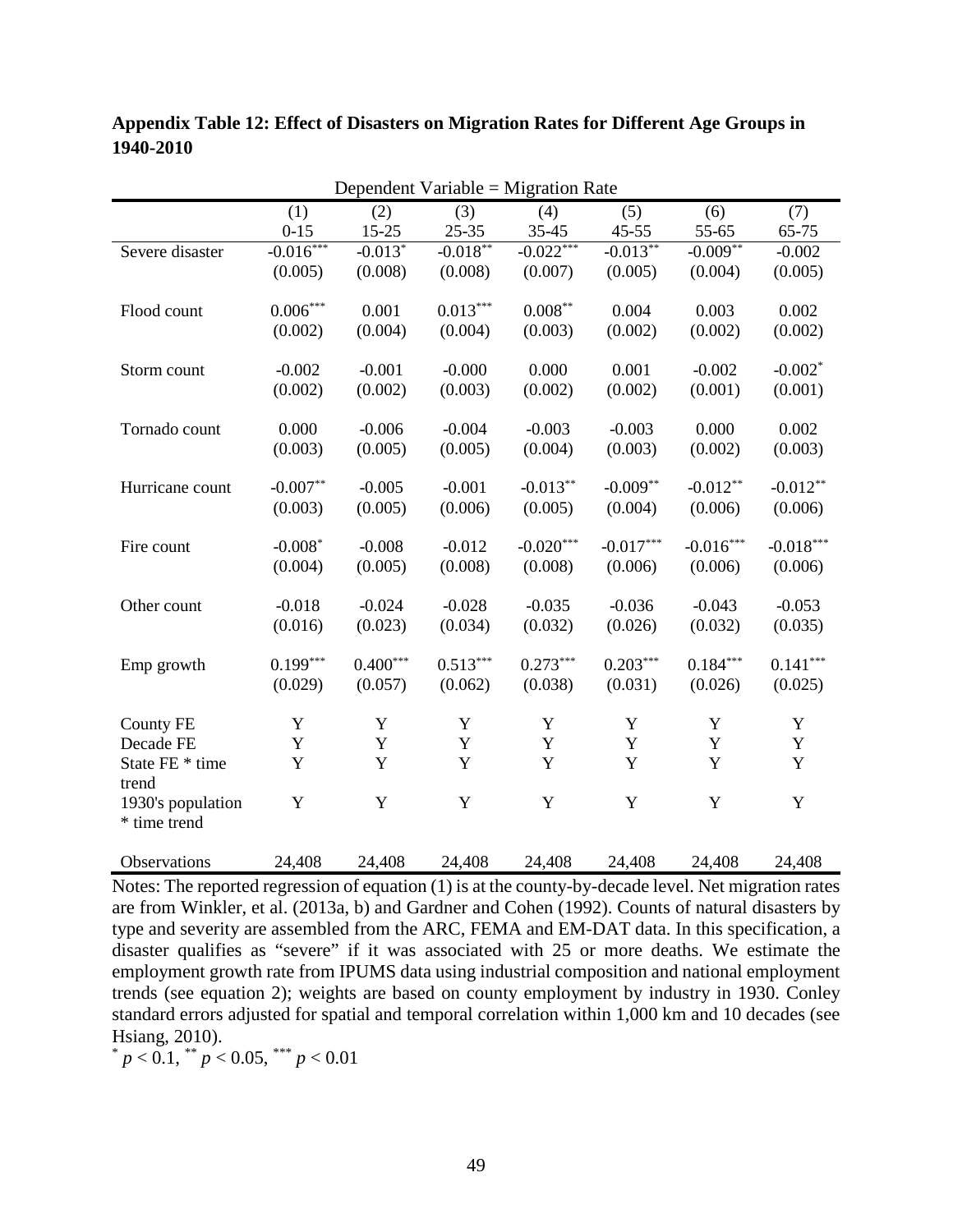|                                           | Migration rate |
|-------------------------------------------|----------------|
| Severe disaster = $1$                     | $-0.013***$    |
|                                           | (0.005)        |
| Flood count                               | $0.005*$       |
|                                           | (0.002)        |
| Winter storm count                        | $-0.001$       |
|                                           | (0.002)        |
| Tornado count                             | $-0.003$       |
|                                           | (0.003)        |
| Hurricane count                           | $-0.008***$    |
|                                           | (0.004)        |
| Fire count                                | $-0.002$       |
|                                           | (0.008)        |
| Other disasters count                     | $-0.025$       |
|                                           | (0.022)        |
| Population at the start of the decade     | $-0.000***$    |
|                                           | (0.000)        |
| Exp. employment growth rate, 1930 weights | $0.244***$     |
|                                           | (0.031)        |
| <b>County FE</b>                          | Y              |
| Decade FE                                 | Y              |
| State FE * time trend                     | Y              |
| 1930's population * time trend            | Y              |
| Observations                              | 24,408         |

# **Appendix Table 13: Effect of Disasters on Migration Rates in 1940-2010, Controlling for Population**

Notes: The reported regression of equation (1) is at the county-by-decade level. Net migration rates are from Winkler, et al. (2013a, b) and Gardner and Cohen (1992). Counts of natural disasters by type and severity are assembled from the ARC, FEMA and EM-DAT data. In this specification, a disaster qualifies as "severe" if it was associated with 25 or more deaths. We control for population at the start of the decade. We estimate the employment growth rate from IPUMS data using industrial composition and national employment trends (see equation 2); weights are based on county employment by industry in 1930. Conley standard errors adjusted for spatial and temporal correlation within 1,000 km and 10 decades (see Hsiang, 2010).  $p < 0.1$ ,  $p < 0.05$ ,  $p > 0.01$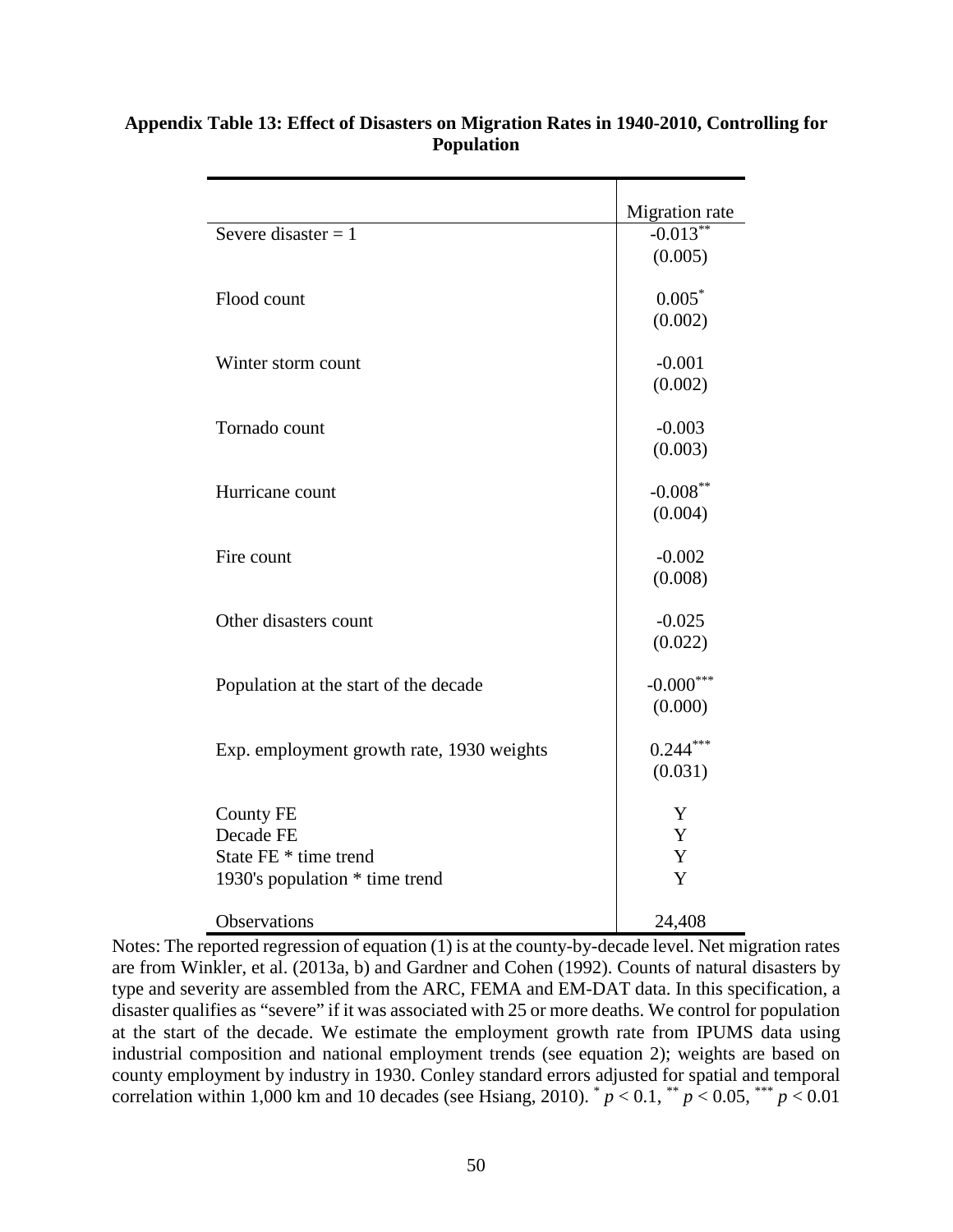|                                                                                        | Migration rate            |
|----------------------------------------------------------------------------------------|---------------------------|
| Severe disaster $= 1$                                                                  | $-0.015***$               |
|                                                                                        | (0.005)                   |
| Flood count                                                                            | $0.006***$<br>(0.002)     |
| Winter storm count                                                                     | $-0.001$<br>(0.002)       |
| Tornado count                                                                          | $-0.002$<br>(0.003)       |
| Hurricane count                                                                        | $-0.008***$<br>(0.004)    |
| Fire count                                                                             | $-0.013***$<br>(0.005)    |
| Other disasters count                                                                  | $-0.028$<br>(0.025)       |
| Exp. employment growth rate, 1930 weights                                              | $0.268***$<br>(0.033)     |
| New dams constructed                                                                   | $0.00005***$<br>(0.00004) |
| <b>County FE</b><br>Decade FE<br>State FE* time trend<br>1930's population* time trend | Y<br>Y<br>Y<br>Y          |
| Observations                                                                           | 24,408                    |

# **Appendix Table 14: Effect of Disasters on Migration by Disaster Type in 1940-2010, Controlling for Dam Construction**

Notes: The reported regression is at the county-by-decade level (1930-2010). Net migration rates are from Winkler, et al. (2013a, b) and Gardner and Cohen (1992). Counts of natural disasters by type and incidence of severe disasters are obtained from merging data from the ARC, FEMA and EM-DAT. In this specification, a disaster qualifies as "severe" if it was associated with 25 or more deaths. The employment growth rate is estimated (see equation 2); weights are based on county employment in 1930 by industry. Conley standard errors adjusted for spatial and temporal correlation within 1,000 km and 10 decades (see Hsiang, 2010).

 $p < 0.1$ , \*\*  $p < 0.05$ , \*\*\*  $p < 0.01$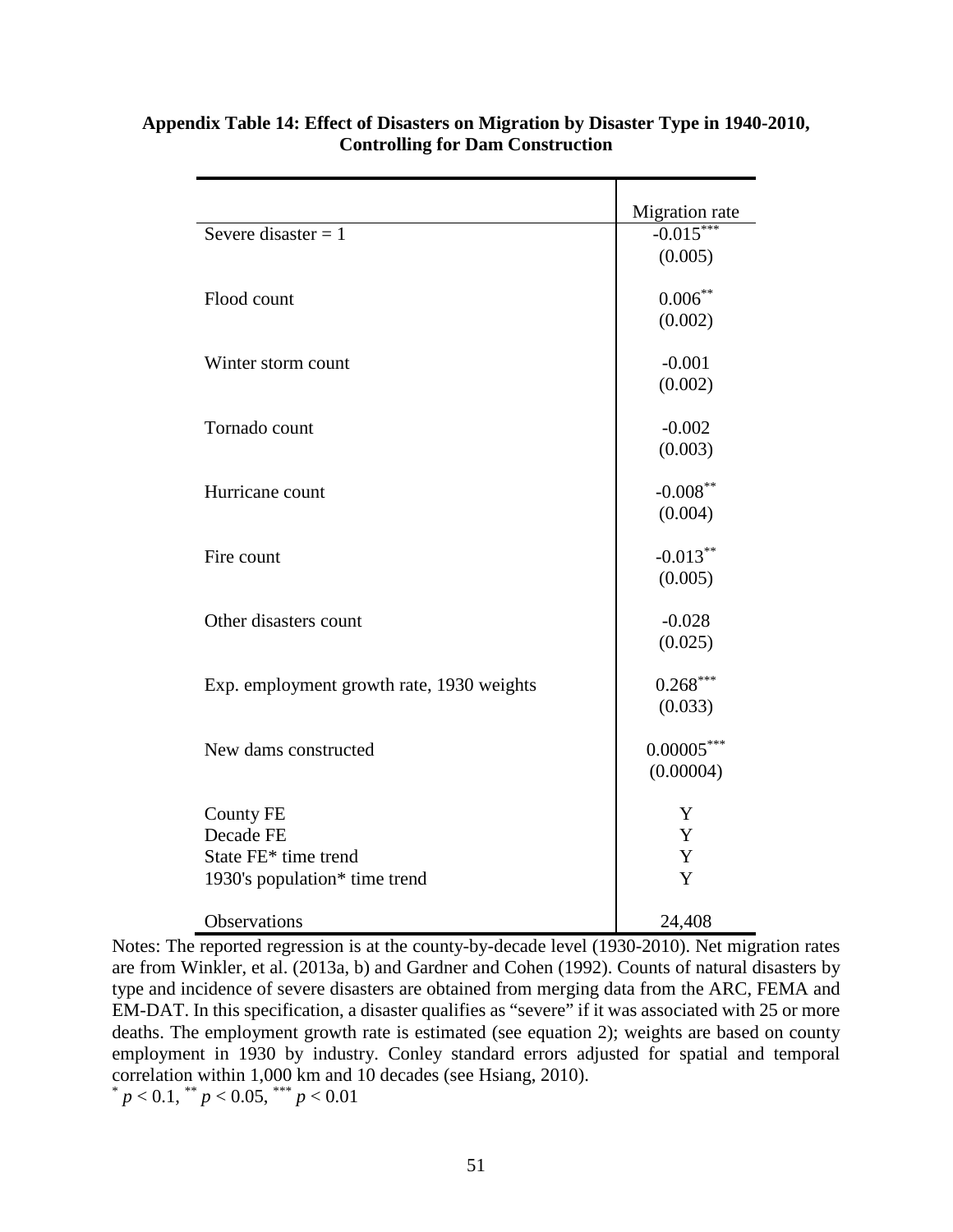| Appendix Table 15: Effect of Severe Disasters on Migration for Different Severity |
|-----------------------------------------------------------------------------------|
| Thresholds in 1940-2010, with County-Specific Trends                              |

| Dependent variable = Migration rate |                       |                       |  |
|-------------------------------------|-----------------------|-----------------------|--|
|                                     | Severe Disaster $==1$ |                       |  |
| Fatality                            | Coefficient           | <b>Standard Error</b> |  |
| Threshold                           |                       |                       |  |
| 10                                  | $-0.012*$             | (0.006)               |  |
| 20                                  | $-0.016**$            | (0.007)               |  |
| 30                                  | $-0.014**$            | (0.007)               |  |
| 40                                  | $-0.018**$            | (0.007)               |  |
| 50                                  | $-0.017**$            | (0.008)               |  |
| 60                                  | $-0.015**$            | (0.008)               |  |
| 70                                  | $-0.017**$            | (0.008)               |  |
| 80                                  | $-0.018**$            | (0.008)               |  |
| 90                                  | $-0.019*$             | (0.01)                |  |
| 100                                 | $-0.021**$            | (0.01)                |  |
| 200                                 | $-0.018*$             | (0.011)               |  |
| 500                                 | $-0.053**$            | (0.022)               |  |

Notes: This table follows the format of Table 3, after adding county-specific trends. Each row corresponds to a separate regression. We report coefficients on the indicator for "severe" disasters, varying the threshold required for a disaster to qualify as severe. Disasters qualify as severe if the percent of the county population affected by the disaster equaled or exceeded the thresholds reported in column (1). All regressions include as controls counts of natural disasters by type, county and decade fixed effects, county-specific time trends and a 1930 population time trend. Standard errors are clustered by state.

 $p < 0.1$ ,  $p < 0.05$ ,  $p < 0.01$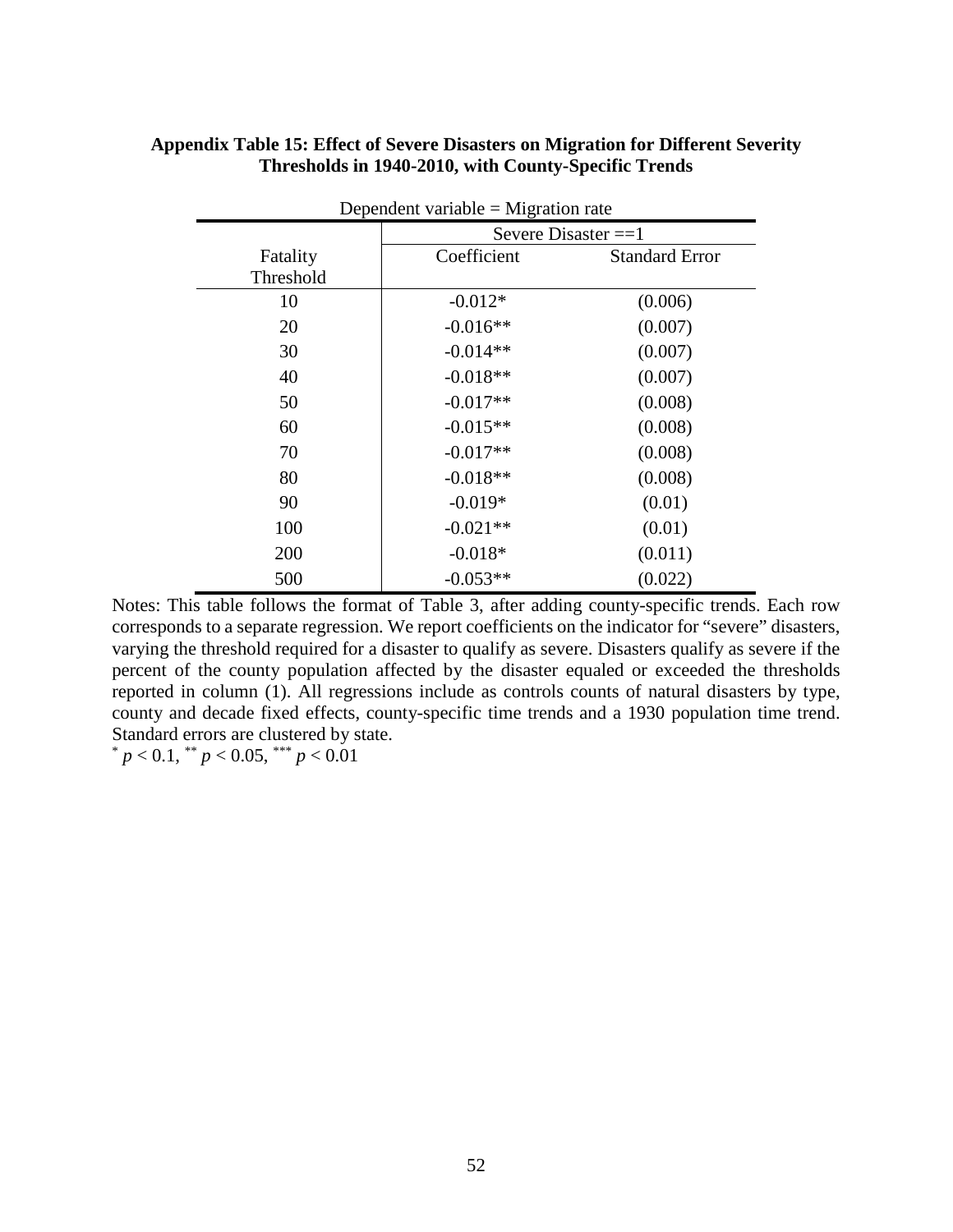|           | (1)         | (2)         | (3)         | (4)         | (5)       | (6)         | (7)        |
|-----------|-------------|-------------|-------------|-------------|-----------|-------------|------------|
| Fatality  |             |             | House       | House       | Housing   | Family      |            |
| Threshold | Migration   | Population  | value       | rent        | stock     | income      | Poverty    |
|           | rate        | (log)       | (log med)   | (log med)   | (log)     | (log med)   | rate       |
|           |             |             |             |             |           |             |            |
| 10        | $-0.009**$  | $-0.006$    | $-0.022**$  | $-0.007$    | $-0.010$  | $-0.017$    | $0.005**$  |
|           | (0.004)     | (0.009)     | (0.011)     | (0.007)     | (0.010)   | (0.012)     | (0.002)    |
| 20        | $-0.013***$ | $-0.008$    | $-0.038***$ | $-0.016*$   | $-0.009$  | $-0.018$    | $0.007***$ |
|           | (0.004)     | (0.007)     | (0.014)     | (0.008)     | (0.007)   | (0.011)     | (0.002)    |
| 30        | $-0.010**$  | $-0.013$    | $-0.053***$ | $-0.026***$ | $-0.013*$ | $-0.024**$  | $0.008***$ |
|           | (0.005)     | (0.008)     | (0.012)     | (0.008)     | (0.008)   | (0.012)     | (0.002)    |
| 40        | $-0.012**$  | $-0.004$    | $-0.039***$ | $-0.025***$ | $-0.003$  | $-0.023*$   | $0.008***$ |
|           | (0.005)     | (0.009)     | (0.014)     | (0.008)     | (0.008)   | (0.012)     | (0.002)    |
| 50        | $-0.014***$ | 0.004       | $-0.042**$  | $-0.021**$  | 0.009     | $-0.028**$  | $0.010***$ |
|           | (0.005)     | (0.010)     | (0.017)     | (0.009)     | (0.010)   | (0.013)     | (0.002)    |
| 60        | $-0.015***$ | $-0.000$    | $-0.034**$  | $-0.008$    | 0.007     | $-0.020$    | $0.007***$ |
|           | (0.005)     | (0.011)     | (0.017)     | (0.010)     | (0.010)   | (0.015)     | (0.002)    |
| 70        | $-0.018***$ | $-0.003$    | $-0.036**$  | $-0.009$    | 0.005     | $-0.014$    | $0.006***$ |
|           | (0.005)     | (0.010)     | (0.017)     | (0.010)     | (0.010)   | (0.014)     | (0.002)    |
| 80        | $-0.018***$ | $-0.002$    | $-0.041**$  | $-0.015$    | 0.005     | $-0.020$    | $0.008***$ |
|           | (0.005)     | (0.010)     | (0.016)     | (0.010)     | (0.010)   | (0.013)     | (0.002)    |
| 90        | $-0.021***$ | $-0.023***$ | $-0.052***$ | $-0.023*$   | $-0.016*$ | $-0.030**$  | $0.009***$ |
|           | (0.006)     | (0.009)     | (0.019)     | (0.012)     | (0.009)   | (0.015)     | (0.003)    |
| 100       | $-0.021***$ | $-0.024***$ | $-0.050**$  | $-0.022*$   | $-0.017*$ | $-0.026*$   | $0.009***$ |
|           | (0.006)     | (0.009)     | (0.019)     | (0.012)     | (0.009)   | (0.015)     | (0.003)    |
| 200       | $-0.017**$  | $-0.017*$   | $-0.027$    | $-0.016$    | $-0.012$  | $-0.019$    | $0.008***$ |
|           | (0.006)     | (0.010)     | (0.020)     | (0.013)     | (0.010)   | (0.014)     | (0.003)    |
| 500       | $-0.029*$   | $-0.027$    | $-0.120***$ | $-0.110***$ | $-0.038$  | $-0.159***$ | $0.034***$ |
|           | (0.016)     | (0.031)     | (0.034)     | (0.032)     | (0.030)   | (0.037)     | (0.008)    |

# **Appendix Table 16: Effect of Disasters on County-Level Economic Activity in 1970-2010 for Different Severity Thresholds**

Notes: Each row corresponds to a separate regression that follows the format of Table 2. We report coefficients on the indicator for "severe" disasters, varying the threshold required for a disaster to qualify as severe. Disasters qualify as severe if they exceeded the number of fatalities reported in column (1). All regressions include counts of natural disasters by type, county and decade fixed effects, state-specific time trends and a population time trend (using 1930's baseline values). Conley standard errors adjusted for spatial and temporal correlation within 1,000 km and 10 decades (see Hsiang, 2010).

 $p < 0.1$ , \*\* *p* < 0.05, \*\*\* *p* < 0.01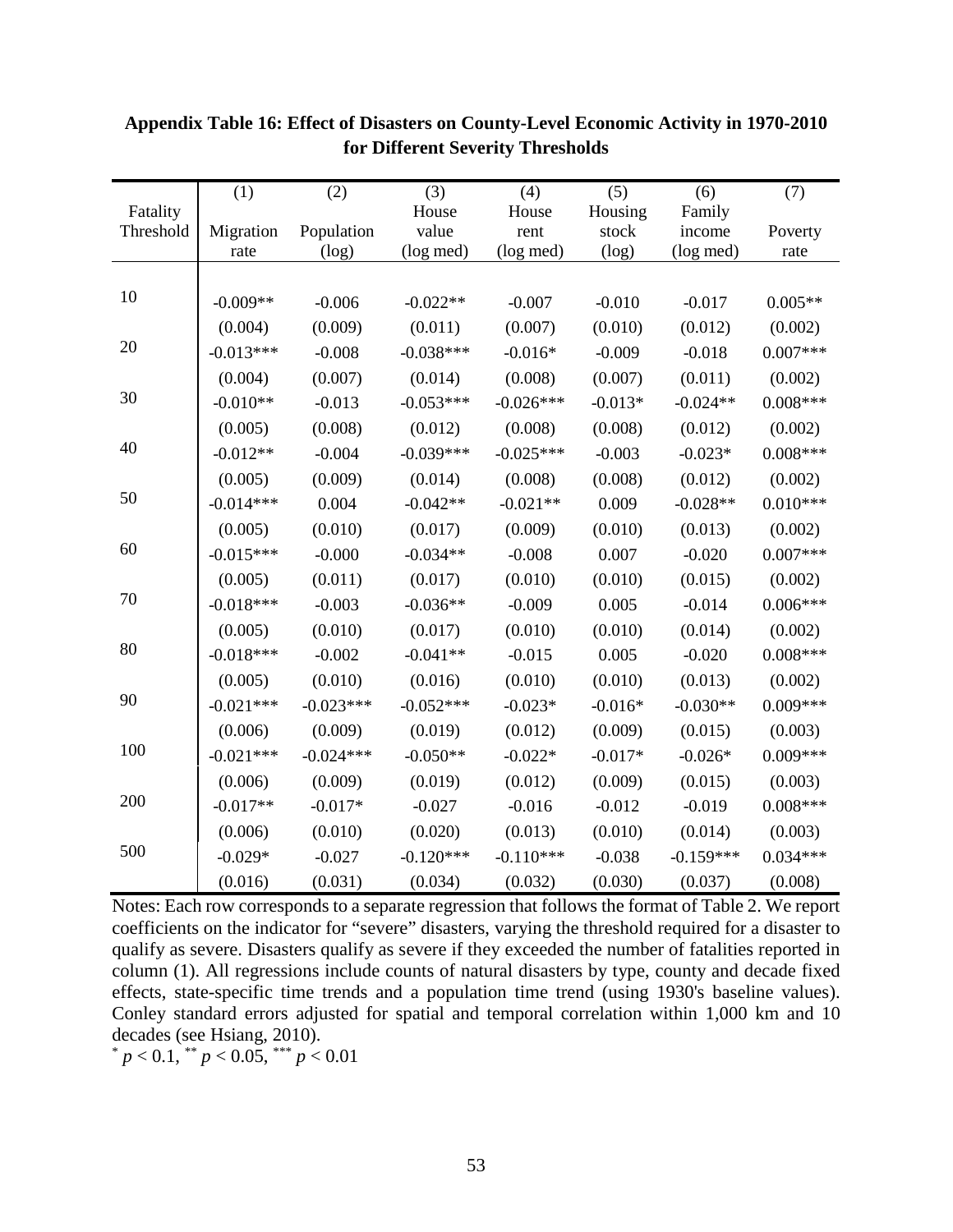|                                           | Migration rate |                       |
|-------------------------------------------|----------------|-----------------------|
|                                           | Coefficient    | <b>Standard Error</b> |
| Severe disaster $= 1$                     | $-0.014*$      | (0.008)               |
| Severe disaster $= 1$ , same party        | $-0.002$       | (0.009)               |
|                                           |                |                       |
| Flood count                               | 0.005          | (0.003)               |
| Flood count, same party                   | 0.001          | (0.004)               |
|                                           |                |                       |
| Winter storm count                        | $-0.001$       | (0.002)               |
| Winter storm count, same party            | $-0.000$       | (0.002)               |
|                                           |                |                       |
| Tornado count                             | $-0.004$       | (0.006)               |
| Tornado count, same party                 | 0.003          | (0.008)               |
|                                           |                |                       |
| Hurricane count                           | 0.002          | (0.004)               |
| Hurricane count, same party               | $-0.016$ **    | (0.007)               |
|                                           |                |                       |
| Fire count                                | $-0.014**$     | (0.006)               |
| Fire count, same party                    | 0.003          | (0.008)               |
|                                           |                |                       |
| Other disasters count                     | $-0.038$       | (0.024)               |
| Other count, same party                   | 0.018          | (0.034)               |
|                                           |                |                       |
| Exp. employment growth rate, 1930 weights | $0.268***$     | (0.032)               |
|                                           |                |                       |
| Same party                                | 0.004          | (0.008)               |
|                                           |                |                       |
| County FE                                 | Y              |                       |
| Decade FE                                 | Y              |                       |
| State FE * time trend                     | Y              |                       |
| 1930s population * time trend             | Y              |                       |
|                                           |                |                       |
| <b>Observations</b>                       | 24,408         |                       |

**Appendix Table 17: Effect of Disasters on Migration in 1940-2010, by Political Alignment**

Note: The reported regression is at the county-by-decade level. Net migration rates are from Winkler, et al. (2013a, b) and Gardner and Cohen (1992). Counts of natural disasters by type and incidence of severe disasters are obtained from merging data from the ARC, FEMA and EM-DAT. In this specification, a disaster qualifies as "severe" if it was associated with 25 or more deaths. We interact each disaster variable with an indicator for whether the state's governor belongs to the same party as the President. The employment growth rate is estimated (see equation 2); weights are based on county employment in 1930 by industry. Conley standard errors adjusted for spatial and temporal correlation within 1,000 km and 10 decades (see Hsiang, 2010).  $p < 0.1$ , \*\*  $p < 0.05$ , \*\*\*  $p < 0.01$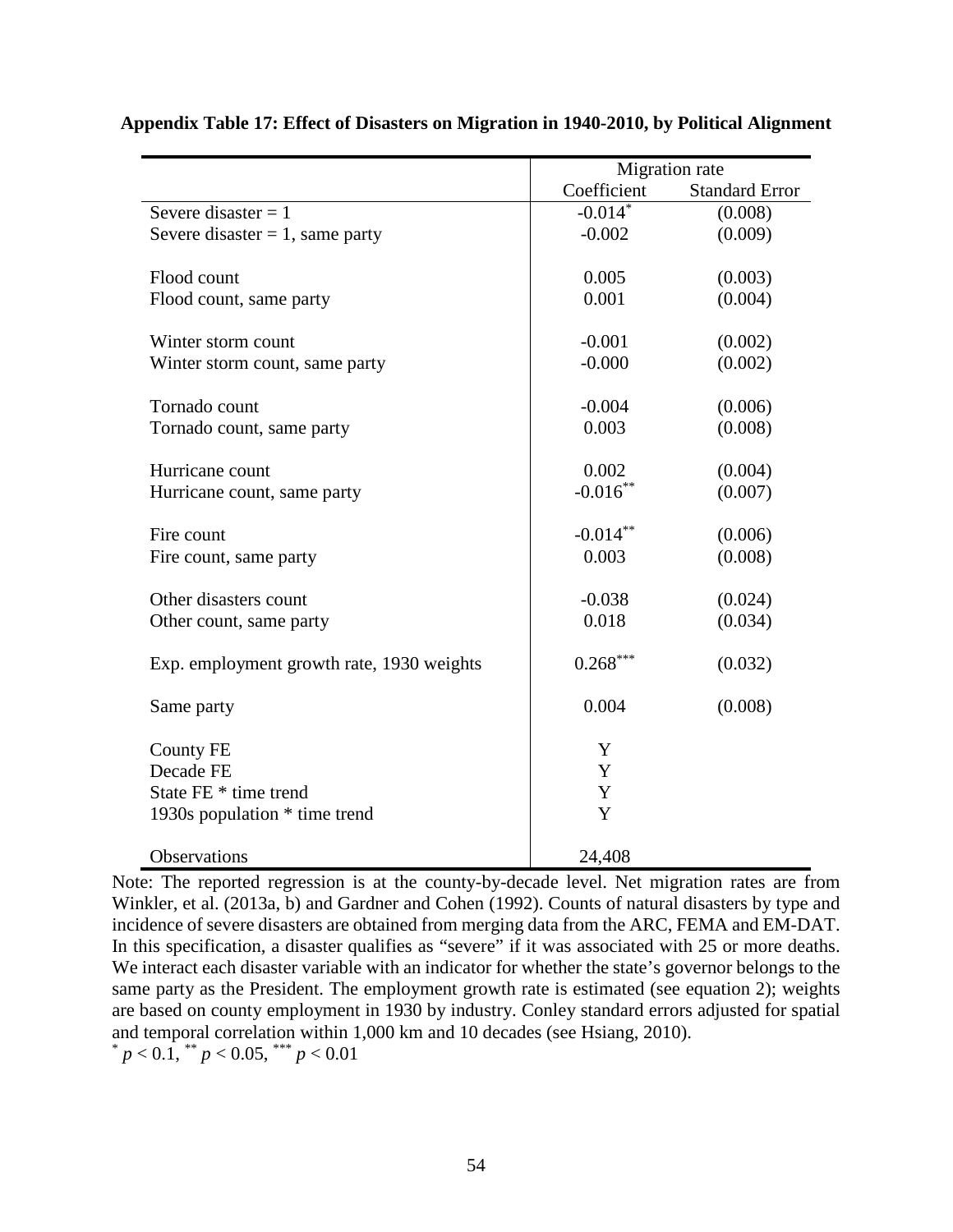| Dependent variable $=$ Migration rate |              |                        |      |              |                        |  |
|---------------------------------------|--------------|------------------------|------|--------------|------------------------|--|
|                                       | IV           |                        |      | <b>OLS</b>   |                        |  |
| Fatality                              | Coefficients | <b>Standard Errors</b> | F    | Coefficients | <b>Standard Errors</b> |  |
| Threshold                             |              |                        |      |              |                        |  |
| 10                                    | $-0.054$     | (0.043)                | 10.7 | $-0.012**$   | (0.005)                |  |
| 20                                    | $-0.064$     | (0.052)                | 6.47 | $-0.018***$  | (0.006)                |  |
| 30                                    | $-0.041$     | (0.049)                | 6.86 | $-0.018***$  | (0.006)                |  |
| 40                                    | $-0.056$     | (0.050)                | 6.82 | $-0.021***$  | (0.007)                |  |
| 50                                    | $-0.082$     | (0.065)                | 5.47 | $-0.020***$  | (0.007)                |  |
| 60                                    | $-0.128$     | (0.080)                | 4.9  | $-0.021**$   | (0.008)                |  |
| 70                                    | $-0.127$     | (0.081)                | 5.01 | $-0.021**$   | (0.009)                |  |
| 80                                    | $-0.153$     | (0.094)                | 4.3  | $-0.021**$   | (0.009)                |  |
| 90                                    | $-0.135$     | (0.121)                | 2.16 | $-0.021*$    | (0.011)                |  |
| 100                                   | $-0.177$     | (0.138)                | 1.97 | $-0.021*$    | (0.011)                |  |
| 200                                   | 0.112        | (0.182)                | 2.4  | $-0.018$     | (0.013)                |  |
| 500                                   | 0.758        | (0.506)                | 1.61 | $-0.040$     | (0.028)                |  |

## **Appendix Table 18: IV Effect of Disasters on Migration in 1940-2010, for Different Severity Thresholds**

Notes: Each row corresponds to a separate regression. We report coefficients on the indicator for "severe" disasters for an IV specification and the corresponding OLS that follows Table 2 but omits the disaster counts by type. In each row we vary the threshold required for a disaster to qualify as severe. Disasters qualify as severe if they equaled or exceeded the number of fatalities reported in column (1). The instruments for "severe" disasters are the maximum and minimum daily temperatures recorded in the year and total annual precipitation averaged out across the decade. All regressions include counts of natural disasters by type, county and decade fixed effects, state-specific time trends and a population time trend (using 1930's baseline values). Standard errors are clustered by state.

 $p < 0.1$ , \*\*  $p < 0.05$ , \*\*\*  $p < 0.01$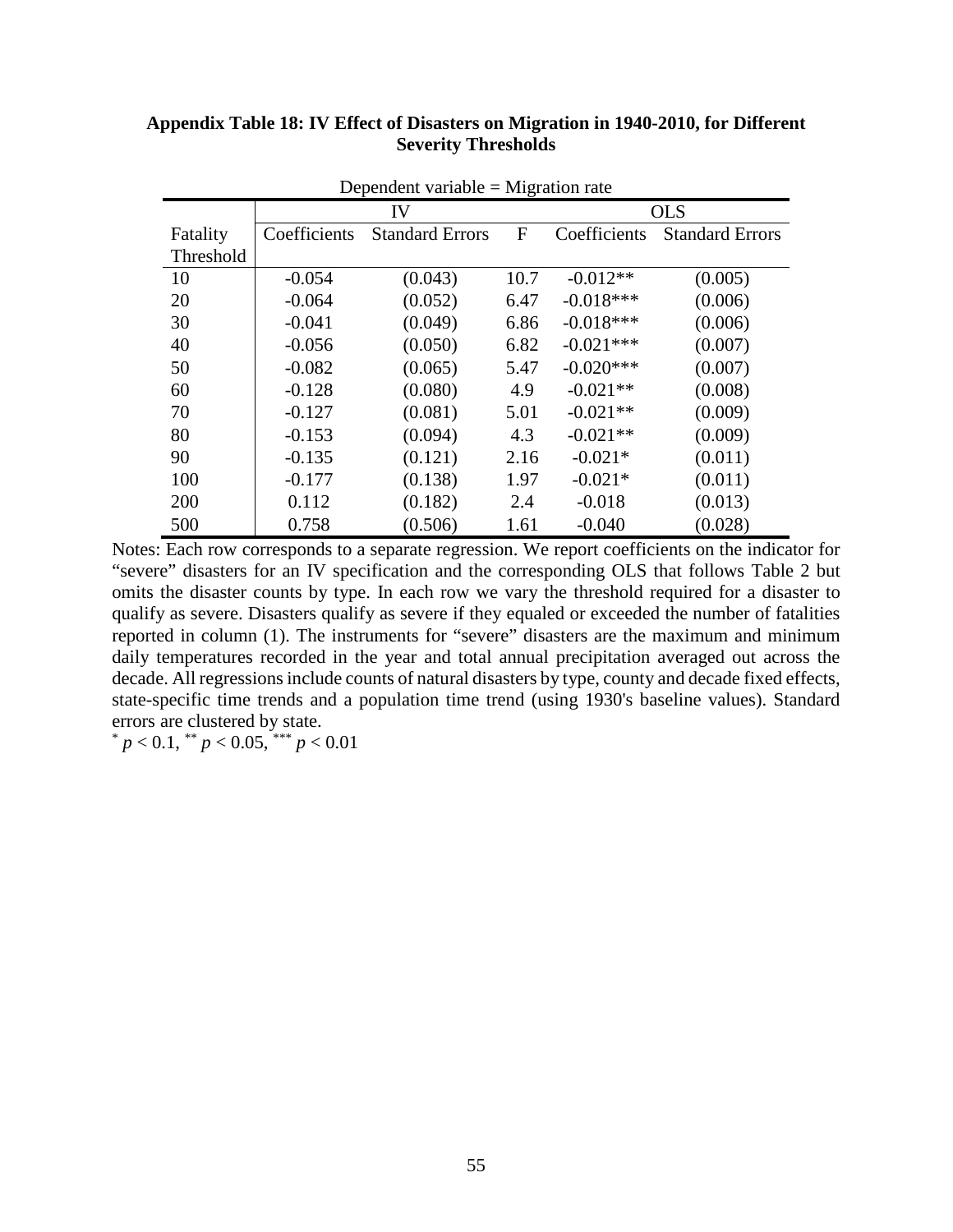|                                                                                         | Migration rate        |
|-----------------------------------------------------------------------------------------|-----------------------|
| Severe disaster = $1$                                                                   | $-0.014***$           |
|                                                                                         | (0.005)               |
| Flood count                                                                             | $0.006**$<br>(0.002)  |
| Drought count                                                                           | $0.018*$<br>(0.01)    |
| Winter storm count                                                                      | $-0.001$<br>(0.002)   |
| Tornado count                                                                           | $-0.002$<br>(0.003)   |
| Hurricane count                                                                         | $-0.008**$<br>(0.004) |
| Fire count                                                                              | $-0.013**$<br>(0.005) |
| Other disasters count                                                                   | $-0.029$<br>(0.025)   |
| Employment growth rate                                                                  | $0.266***$<br>(0.032) |
| <b>County FE</b><br>Decade FE<br>State FE * time trend<br>1930s population * time trend | Y<br>Y<br>Y<br>Y      |
| Observations                                                                            | 24,408                |

# **Appendix Table 19: Effect of Disasters on County-Level Migration by Disaster Type in 1940-2010, Including Droughts**

Notes: The reported regression is at the county-by-decade level (1930-2010). Net migration rates are from Winkler, et al. (2013a, b) and Gardner and Cohen (1992). Counts of natural disasters by type and incidence of severe disasters are obtained from merging data from the ARC, FEMA and EM-DAT. In this specification, a disaster qualifies as "severe" if it was associated with 25 or more deaths. The employment growth rate is estimated (see equation 2); weights are based on county employment in 1930 by industry. Conley standard errors adjusted for spatial and temporal correlation within 1,000 km and 10 decades (see Hsiang, 2010).  $p < 0.1$ , \*\*  $p < 0.05$ , \*\*\*  $p < 0.01$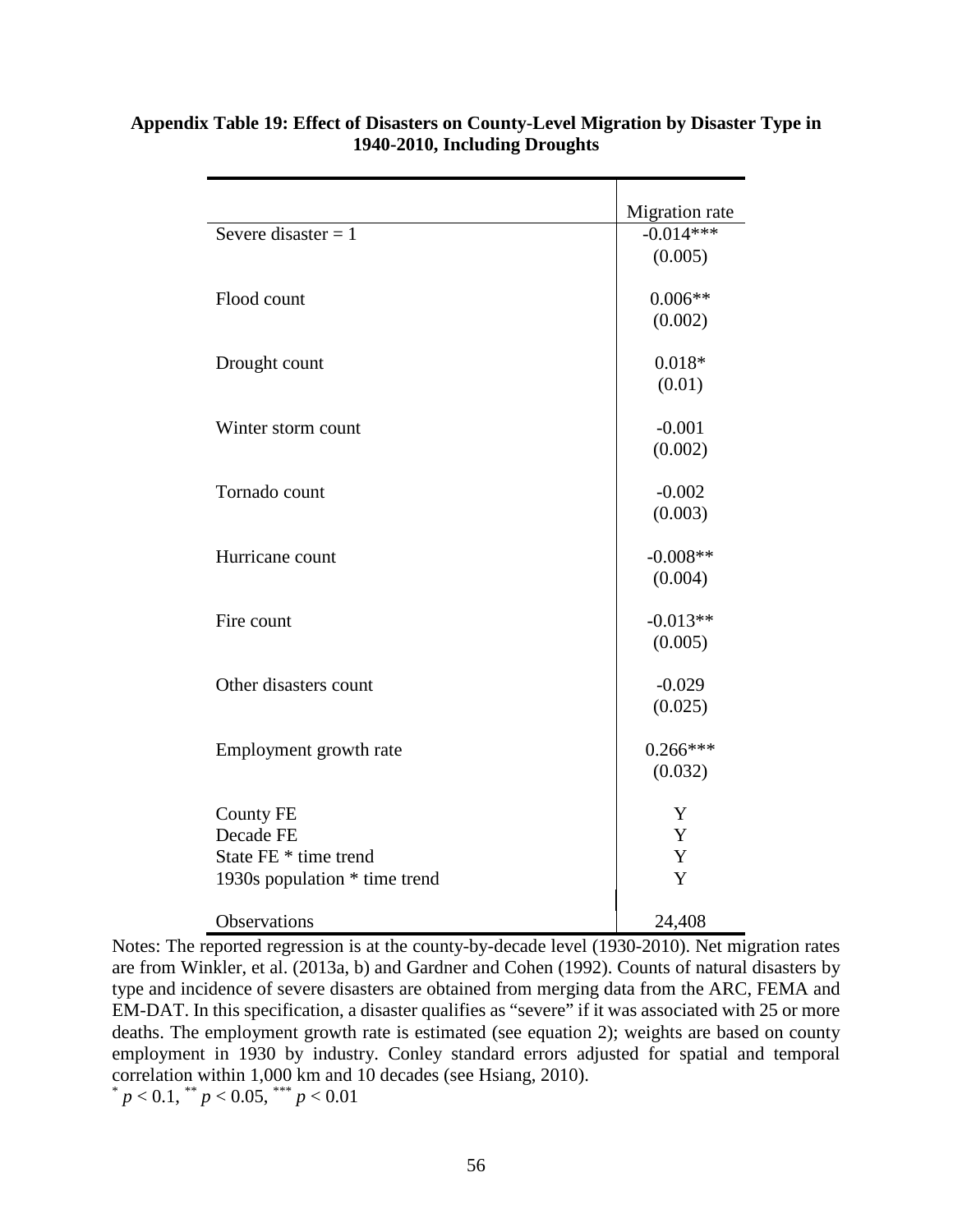

**Appendix Figure 1: Annual Disaster Count in the US 1930**–**2012, by Type** 

Notes: This graph plots the sum of county-level disaster counts by year and type between 1930 and 2012. Note that this measure will treat a given natural event that occurred in two separate counties as two different disaster events. The hurricane count is truncated at 2,000. Sources: American National Red Cross (ARC) and various federal sources, including Federal Emergency Management Agency (FEMA).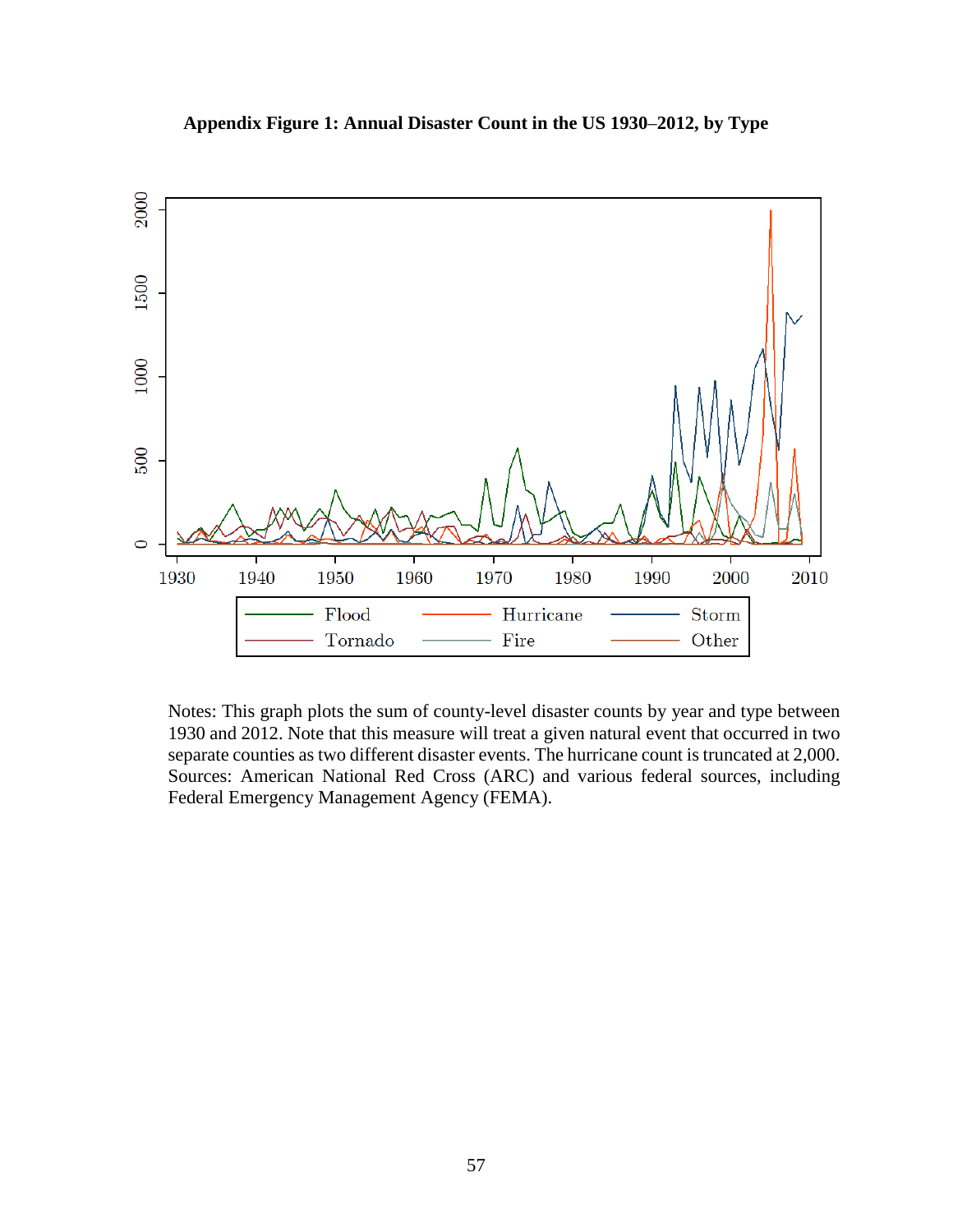## **Appendix Figure 2: Histogram of Fatalities for Natural Disasters with 10 or More Deaths 1930**–**2010**



This histogram shows the distribution of fatalities associated to natural disasters with at least 10 deaths affecting the US from 1930 to 2010. The histogram was capped at 100 fatalities. The maximum number of fatalities is 1833. Source: EM-DAT and ARC.